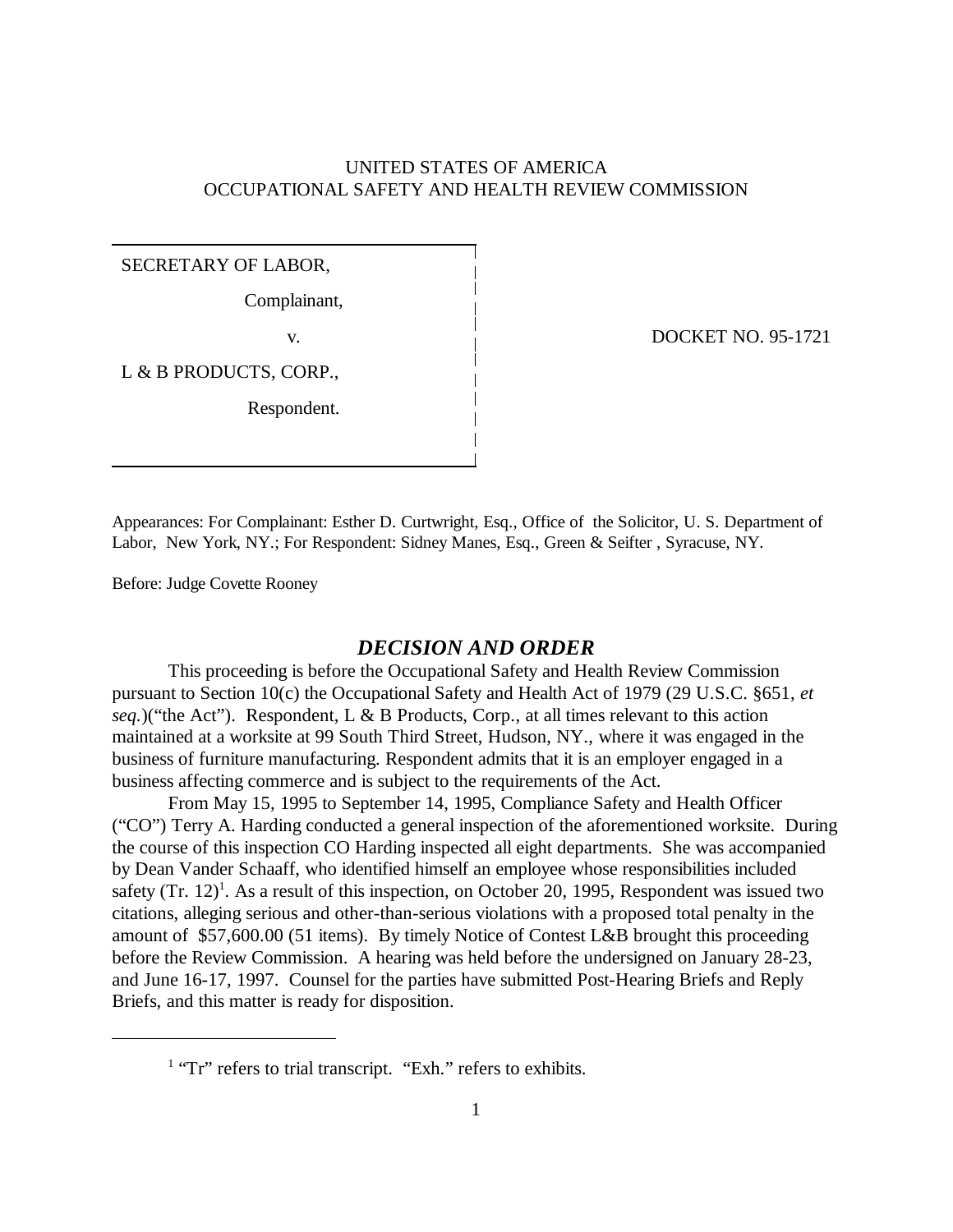#### **THE INSPECTION**

CO Harding's inspection began on May 15, 1995. The work performed at the facility involved many aspects of the furniture manufacturing business, including metal working, spray painting, wood working, and the packing and shipping of furniture. The work performed at the sight is furniture manufacturing, primarily for hotels. The inspection continued on various dates, for a total of approximately eight days, between May  $15<sup>th</sup>$  and September  $14<sup>th</sup>$  (Tr.11-12, 13, 232) The facility is comprised of approximately eight separate departments, including a wood chair department, a table top department, a welding department, a press department, a wood chair department, and a metal working department (Tr. 13). One the first day of the inspection, she asked to speak to the highest ranking person — or the safety director — whoever was available. She was put in touch with Dean Vander Schaaff (Tr. 732-733). An opening conference was held with Dean Vender Schaaff, who had informed CO Harding that safety was a part of his job and part of his title (Tr. 12, 250, 733). He accompanied her throughout the entire inspection during each of her visits. When he was not able to accompany her he determined who would accompany her on her inspection (Tr. 643-644). When they entered the various departments, Mr. Vander Schaaff identified group leaders and supervisors, and supervisors or foremen from those departments accompanied them on the inspection (Tr. 12-13, 644). Employees were freely moving around the plant during the course of her inspection (Tr. 239). During the course of her inspection, she questioned Mr. Vander Schaaff, supervisors, and employees about the condition of the machines she observed (Tr. 639). She also took photographs of machinery during her inspection. She determined which items to photograph by asking employees if the machine was used, and if it is used in the condition she observed it in (Tr. 634).

Dr. Carter, Tom Chantry, Ralph Grand, Mr. Harring, DV, and Arthur Rochester, the union representative were all present at the closing conference (Tr. 728-29). During that conference CO Harding went over what each instance of the apparent violations and discussed them at length. They tried to agree on some abatement dates, and then CO informed the employer of what their rights and responsibilities are following an inspection, including right to contest, informal conferences, etc. (Tr. 729).

## **SIX MONTH LIMITATION**

It is Respondent's contention that the issuance of the citation 2, item no. 5 was in contravention of Section 9(a) of the Act, which provides as follows:

 If, upon inspection or investigation, the Secretary or his authorized representative believes that an employer has violated a ... standard, ... he shall with reasonable promptness issue a citation to the employer.

Section 9(c) of the Act further provides that "[n]o citation may be issued  $\dots$  after the expiration of six months following the occupance of any violation".

Respondent argues that the Complainant's acknowledgment at Paragraph IV that citation 2, item no. 5 was observed on March 10, 1995, reveals that this violation occurred six months before the citation was issued.(Respondent's Brief, p.10). The record reveals that this violation was issued for Respondent not reporting the occurrence of an injury which occurred February 9, 1995, within 30 days of its occurrence, March 10, 1995. The Review Commission has held that the "reasonable promptness" requirement of Section 9(a) and the six-month period of Section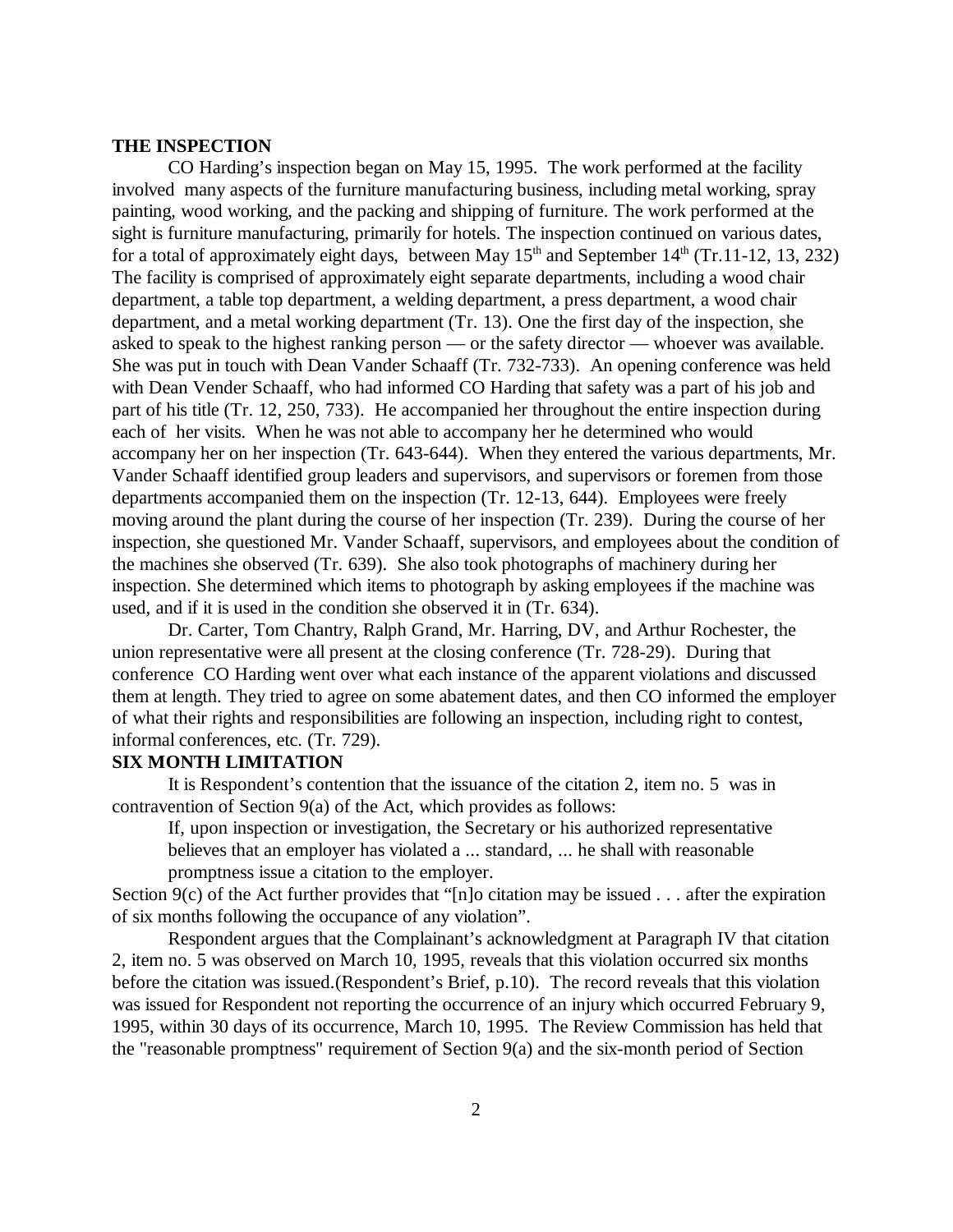9(a)(c) work together:

The Review Commission has held that a citation issued within the six month limitation period of Section 9(c) meets the reasonable promptness requirement of Section 9(a), unless the employer is able to demonstrate prejudice to the defense of its case. See *Bland Constr. Co.*, 15 BNA OSHC 1031, 1041-41(No. 87-992, 1991). The undersigned finds that the citation in this case, issued October 20, 1995, was issued within six months of the inspection date (April 25, 1995 to September 14, 1995), and furthermore, Respondent does not claim prejudice to the defense of its case. Accordingly, the citation was not issued in contravention of Section 9(a) of the Act. (See also *Furry Grain Company, D.K..B., Inc.,* 1 BNA OSHC 3193 (No. 1700, 1973)(the 6 month period for issuing the citation began on the date of the inspection resulting from the report, not on the date of the accident itself). Respondent's affirmative defense that the Secretary failed to issue this citation item with reasonable promptness has no merit and is rejected.

# **PARTICULARITY OF THE NATURE OF THE VIOLATIONS**

Respondent alleges that the drafting of the citations in a manner which paraphrased the cited regulation was not of sufficient particularity to have afforded him adequate notice of what he did wrong and the issues in controversy. CO Harding utilized the language found in Standard Alleged Violation Elements (SAVEs) handbook what is commonly called "SAVE" language in the preparation of her citations.<sup>2</sup> (Tr. 924-925; Respondent's Brief, p. 9-10). The citation particularity requirement of Section 9(a) of the Act is intended to given an employer fair notice as to the nature of the alleged violation. The extreme sanction of vacating a citation for lack of particularity should only be taken where the employer has shown it was prejudiced in its ability to defend on the merits. An examination of the record as a whole reveals that Respondent was neither prejudiced in its ability to contest nor in its efforts to defend itself against the allegations of the citation. Additionally, I find that the language of the citation is substantially similar to the language of the standard, and that the areas at issue are described in reasonable detail. Consequently, I hold that the citation did provide adequate notice to the Respondent. Furthermore, CO Harding testified that the closing conference was attended by six representatives of the Respondent, none of whom indicated that they did not understand the citations as they were reviewed each instance as well as abatement dates (Tr. 729). The undersigned also notes that Respondent's witness, Dr. William S. Carter, testified that he participated in the closing conference with CO Harding, and he discussed with her each of the violations including the abatement of a number of the violations (Tr. 971). Accordingly, the undersigned finds that this affirmative defense has no merit.

## **CREDIBILITY OF WITNESSES**

Both parties in this matter called only one witness. The undersigned having observed CO Harding's demeanor on the stand and her manner of responding on cross examination find her testimony credible. CO Harding was completely forthright and objective, and she displayed no hostility or biased towards the Respondent. CO Harding's demeanor in conjunction with the photographic evidence unequivocally establish her credibility. Respondent called Dr. William S, Carter, a certified industrial hygienist and consultant who became engaged in the employ of

<sup>&</sup>lt;sup>2</sup> This document issued by issued by the Directorate of Compliance Program contains current text for all standards - alleged violation elements (SAVEs) for OSHA standards.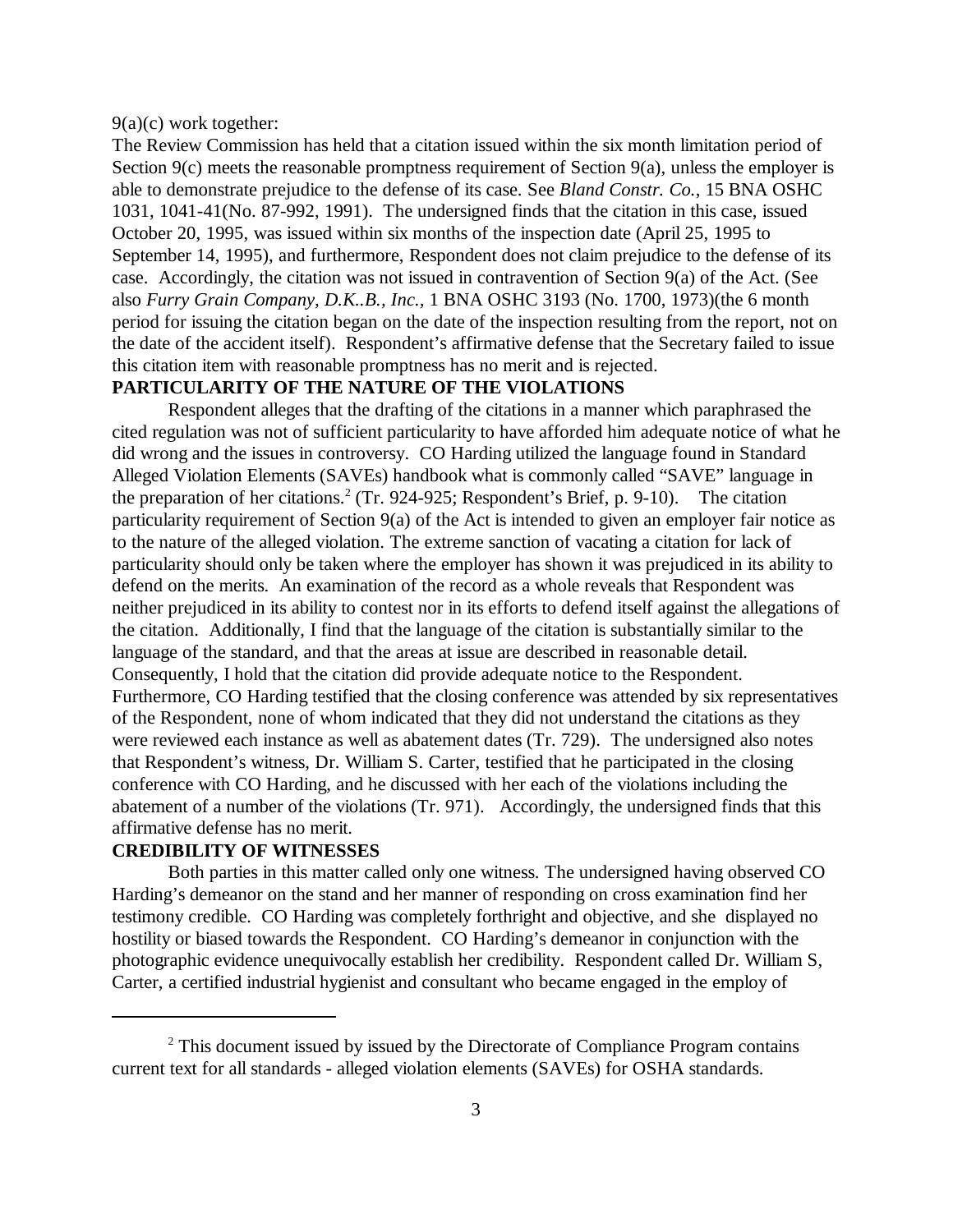Respondent through Respondent's attorney in early August 1995 (Tr. 872). Dr. William S. Carter testified for L & B. Dr. Carter is an associate professor in environmental health and safety at the University of Findlay. (Tr. 870). Dr. Carter gave an extensive description of the layout of L & B. (Tr. 872-906) He testified that between the end of July, 1995 and October 20, 1995, he walked through L & B's facility four to five times. (Tr. 901) However, Dr. Carter was unable to testify from his own knowledge about many of the conditions observed by CO Harding at the time of her inspection. He was did not accompany the compliance officer during her inspection, and a review of his testimony indicates that he was not able to provide any information with regard to the alleged violative conditions at the time the compliance officer observed them.(Tr. 921; 928- 959). His counsel explained that his testimony would provide information regarding the abatement of the violations (Tr. 920). Accordingly, his testimony is given no weight with regard to the rebuttal of the Complainant's prima facie case.

# **ADMISSIONS OF EMPLOYEES**

Respondent objects to the statements made to CO Harding by employees and management during the course of her inspection. (Respondent's Brief, pp. 6-8).<sup>3</sup> The Review Commission had acknowledged that statements to compliance officers by employees and foremen during the course of inspections are not hearsay but admissible admissions under Rule 801(d)(2)(D) of the Federal Rules of Evidence. *Regina Construction Co.,* 15 BNA OSHC 1044, 1048 (No.87-1309, 1991). The rule states:

(d) Statements which are not hearsay.

A statement is not hearsay if . . .(2) Admissions by party opponent. The statement is offered against a party and is  $\dots$  (D) a statement by his agent or servant concerning a matter within the scope of his agency or employment, made during the existence of the relationship.

"Although admissions under Rule  $801(d)(2)(D)$  are not inherently reliable, there are several factors that make them likely to be trustworthy, including: (1)the declarant does not have time to realize his own self-interest or feel pressure from the employer against whom the statement is made; (2) the statement involves a matter of the declarant is well-informed and not likely to speak carelessly; (3) the employer against whom the statement is made is expected to have access to evidence which explains or rebuts the matter asserted. 4 D. Louisell & C. Mueller, *Federal Evidence* §426 (1980 & Supp. 1990)." *Id.* The record reveals that these *s*tatements met the aforementioned tests. CO Harding simultaneously questioned employees and management as she made each observation. The employees were persons who actually worked with the equipment and their statements were made spontaneously. There was no evidence introduced by Respondent that these witnesses were concerned about their own self interest or felt pressure from the employer. Additionally, other than cross examining CO Harding about her discussions with employees, Respondent produced no evidence to rebut these statements. Respondent has had ample opportunity to rebut these statements. The undersigned also notes that Respondent did not

<sup>&</sup>lt;sup>3</sup> Respondent asserts that these employees were unidentified, however, a review of the record reveals otherwise. CO Harding provided the names of various employees - management and hourly - during the course of her testimony. (e.g.,Tr. 658-660 ).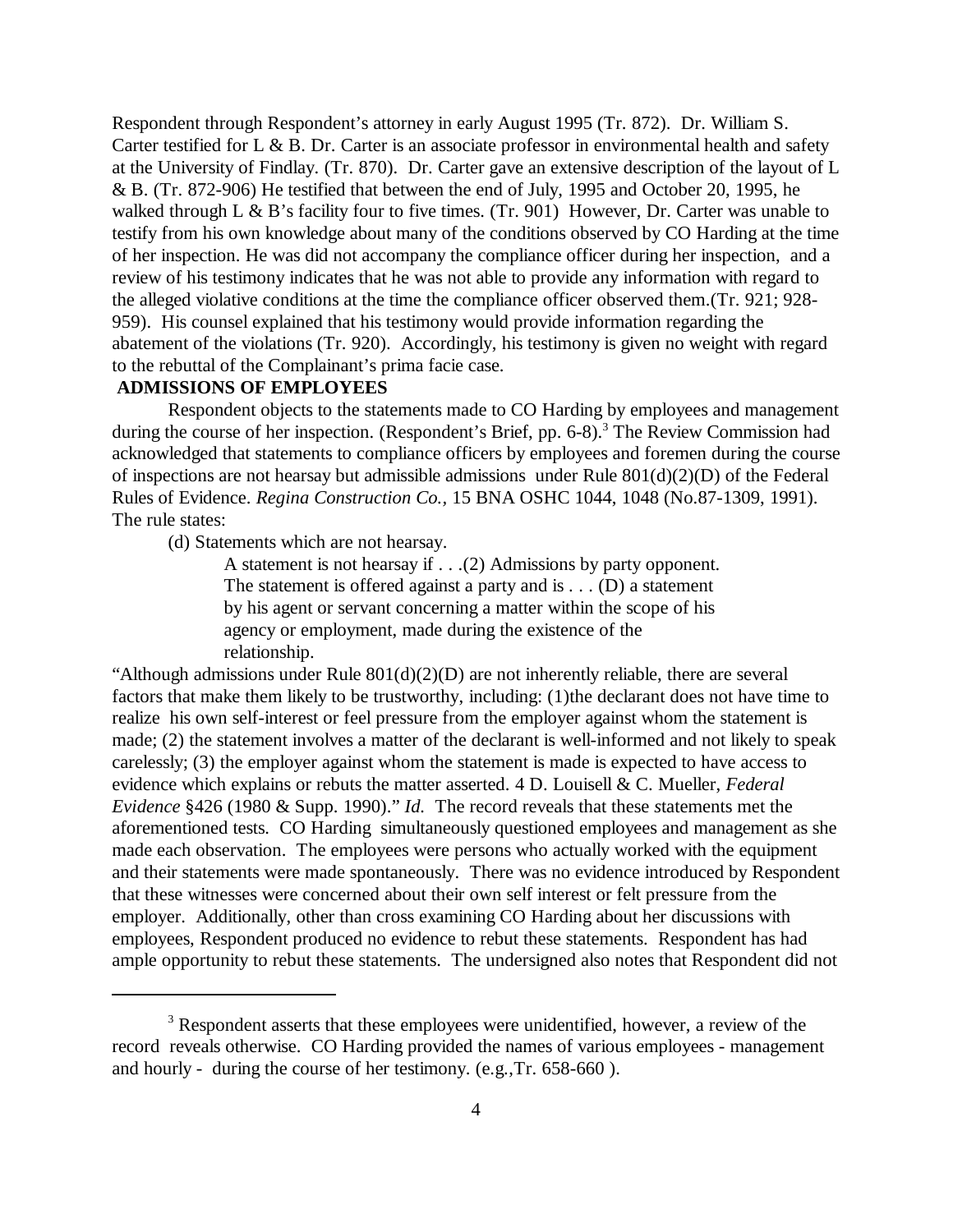call as a witnesses, Mr. Dean Vander Schaaff, who accompanied CO Harding during the course of her inspection, and or the person whom Mr. Vander Schaaff designated to accompany CO Harding. These persons were not called to rebut the statements CO Harding testified were provided to her during the course of her inspection. Accordingly, these statements constitute admissions whose reliability is unrefuted. *See George Campbell Painting Corp.,* 17 BNA OSHC 1979, n. 7 (No. 93-0984, 1997).

# **SECRETARY'S BURDEN OF PROOF**

The Secretary has the burden of proving his case by a preponderance of the evidence. In order to establish a violation of an occupational safety or health standard, the Secretary has the burden of proving: (a) the applicability of the cited standard, (b) the employer's noncompliance with the standard's terms, (c) employee access to the violative conditions, and (d) the employer's actual or constructive knowledge of the violation (the employer either knew or with the exercise of reasonable diligence could have known, of the violative conditions).

*Atlantic BatteryCo.,* 16 BNA OSHC 2131, 2138 (No. 90-1747, 1994).

The undersigned finds that Respondent's manufacturing business is subject to the requirements of the general industry standards, and finds that a review of the record reveals that all of the cited violative conditions observed were conditions which the cited standards were effectuated to prevent. Accordingly, the cited standards are applicable. Furthermore, the undersigned rejects Respondent's argument that it lacked fair notice of the cited standard's applicability. The undersigned finds that the each of the cited standards gave Respondent fair warning of what the cited standard required. *See Phoenix Roofing, Inc.,* 17 BNA OSHA 1076, (No. 90-2148, 1995), *aff'd without op.,* 79 F. 3d 1146 (5th Cir. 1996); *Kiewit Western Co.*, 16 BNA OSHC 1689, 1693 (No. 91-2578).

# **EMPLOYEE EXPOSURE GENERALLY**

CO Harding testified that she determined from a combination of personal observation and/or employee and management interviews that each piece of equipment and/or condition she cited in citation one and two were used in the condition she observed. Respondent challenges Complainant's establishment of employee exposure where CO Harding did not actually see the equipment in operation and relied upon employee statements to establish usage and exposure. The Secretary must show employee access to the condition by a preponderance of the evidence. *Olin Constr. Co. v. OSHRC, 52*5 F.2d 464 [3 BNA OSHC 1526] (2d Cir. 1975). The Secretary may prove employee exposure to a hazard" by showing that, during the course of their assigned working duties, their personal comfort activities on the job, or their normal ingress-egress to and from their assigned workplaces, employees have been in a zone of danger or that it is reasonably predictable that they will be in a zone of danger. (citations omitted) The zone of danger is determined by the hazard presented by the violative condition, and is normally that area surrounding the violative condition that presents the danger to employees which the standard is intended to prevent.(citation omitted)". *RGM Construction,* 17 BNA OSHC 1229, 1234 (No. 91- 2107). Thus, the Secretary may prove exposure by actual exposure or that it was reasonably foreseeable that they would have access to the violative conditions.

During the cross examination of CO Harding Respondent's counsel continually inquired whether she had actually observed the cited equipment during the course of her inspection and if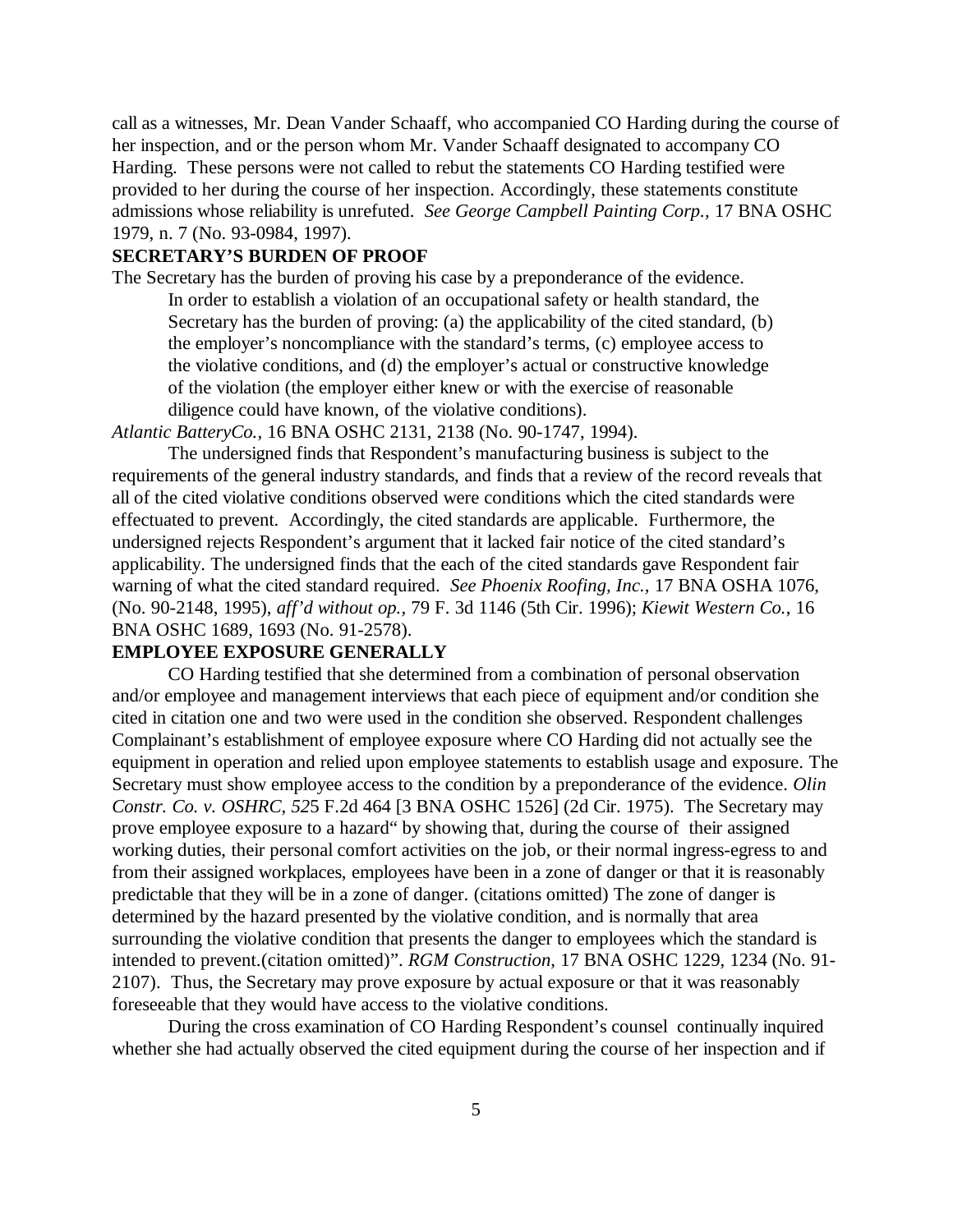not upon what information did she base her opinion that the equipment was operable. In response to these challenges, CO Harding testified during this inspection she inquired of Mr. Vander Schaaff or the foreman in that department, if the machines she cited were used by the employees, and if they had been used in recent months, how often they were used, and if they were used in the condition in which she observed them. She further testified that any piece of machinery which was totally out of service was excluded from these citations (Tr. 731). She testified unequivocally that each piece of equipment cited had been used by employees with six months of her inspection (TR. 633). She testified that prior to photographing a machine, she first determined whether the machine was used in the condition she was observing. She also did not include any machine in her citation description which was not being used by employees, or which was being serviced or down for maintenance, or which Mr. Vander Schaaff or a supervisor or employee told her was inoperable (Tr. 634-636). The undersigned finds that CO Harding's lack of actual observation of the operation of each cited machine and /or condition was not harmful to the establishment of her prima facie case. The undersigned finds that her observations of equipment in the cited condition and the statements she obtained from employees and management during her observations provided sufficient evidence to met her burden of proof where her testimony set forth the manner in which an employee would be exposed to the cited condition during his/her performance of a task on a machine or in a cited area.

## **EMPLOYER KNOWLEDGE: GENERALLY**

To satisfy the element of knowledge, the Complainant must prove that a cited employer either knew, or with the exercise of reasonable diligence could have known of the presence of the violative condition. *Seibel Modern Manufacturing & Welding Corp.*, 15 BNA OSHC 1218, 1221 (No. 88-821, 1991); *Consolidated Freightways Corp.*, 15 BNA OSHC 1317, 1320-1321 (No. 86- 351, 1991). Employer knowledge is established by a showing of employer awareness of the physical conditions constituting the violation. It need not be shown that the employer understood or acknowledged that the physical conditions were actually *hazardous. Phoenix Roofing, Inc., 17 BNA OSHA 1076,1079 (No. 90-2148, 1995), aff'd without op., 79 F. 3d 1146 (5th Cir. 1996)* citing *East Texas Motor Freight v. OSHRC, 671 F.2d 845, 849 [10 BNA OSHA 1456] (5th cir. 1982); Vanco Constr., 11 BNA OSHA 1058, 1060 n.3 (No. 79-4945, 1982).* With respect to constructive knowledge the Secretary establishes it by showing that an employer could have known of the violative conditions if it had exercised reasonable diligence. In *Pride Oil Well Service,* 15 BNA OSHC 1809 (No. 87-692, 1992), the Review Commission set forth criteria to be considered when evaluating reasonable diligence.

Reasonable diligence involves several factors, including an employer's "obligation to inspect the work area, to anticipate hazards to which employees may be exposed, and to take measures to prevent the occurrence." *Frank Swidzinski Co*., 9 BNA OSHC 1230, 1233 (No. 76-4627, 1981) . . . Other factors indicative of reasonable diligence include adequate supervision of employees, and the formulation and implementation of adequate training programs and work rules to ensure that work is safe. (citations omitted).

*Id.* at 1814.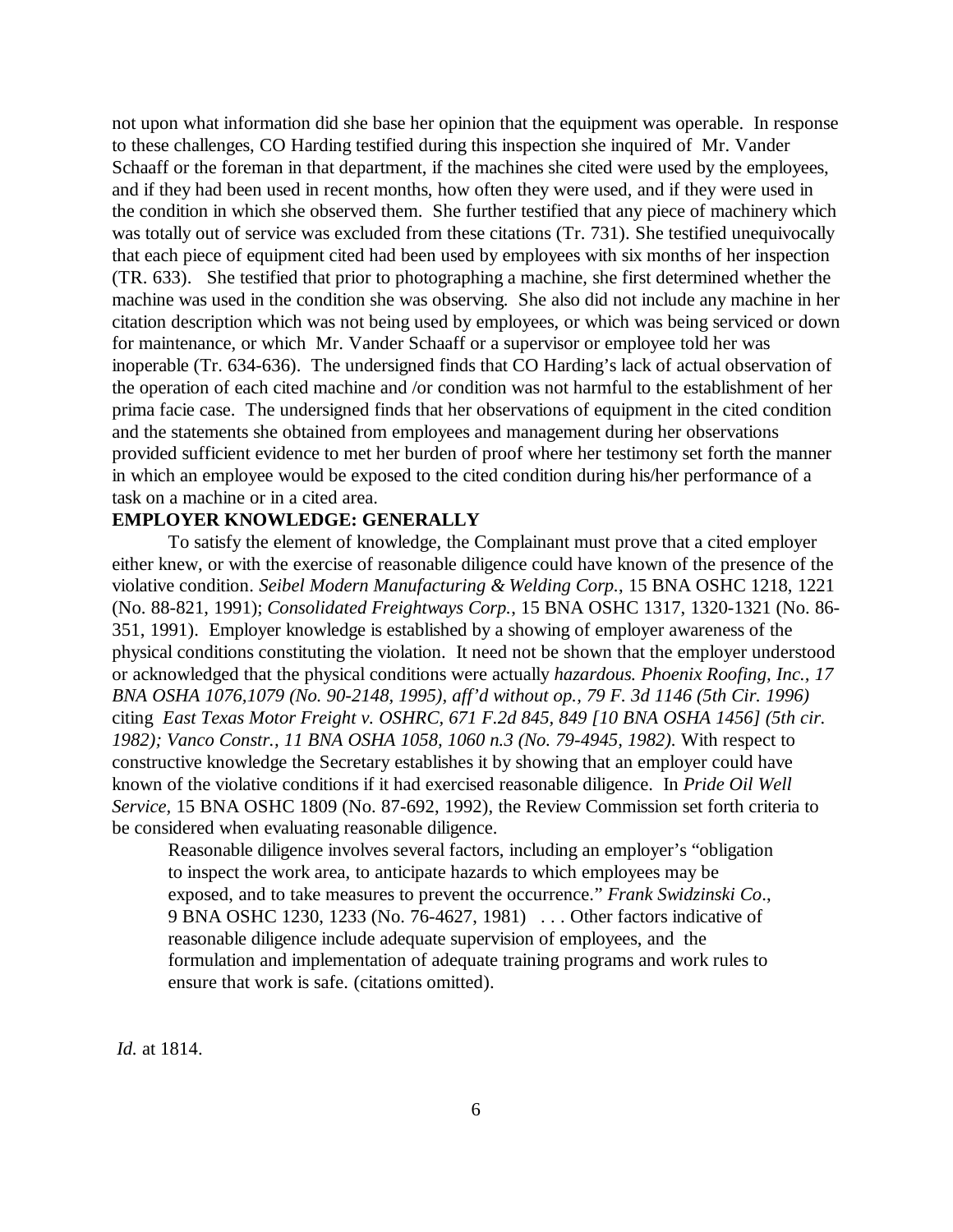"Because corporate employers can only obtain knowledge through their agents, the actions and knowledge of supervisory personnel are generally imputed to their employers, and the Secretary can make a prima facie showing of knowledge by proving that a supervisory employee knew of or was responsible for the violation." *Todd Shipyards Corporation*, 11 BNA OSHC 2177, 2179 (No. 77-1598, 1984). *See also Dun Par Engineered Form Co.*, 12 BNA OSHC 1962 (No. 82-928, 1986)(the actual or constructive knowledge of an employer's foreman can be imputed to the employer); *Superior Electric Co.,* 17 BNA OSHA 1636 (No. 91-1597, 1996)( when an supervisory employee has actual or constructive knowledge of the violative conditions, that knowledge is imputed to the employer). In the instant matter, not only did CO Harding interview a number of foremen during her walkaround, but she was accompanied by the employee who was introduced to her as in charge of safety - Dean Vander Schaaff. The actions and/or inactions of these individuals were imputable to L & B.

The record establishes that all of the cited conditions were in plain view - which the photographic evidence admitted into the record unequivocally establishes and that supervisory personnel were present throughout the work operation. This constitutes constructive of the violative conditions. *American Airlines, Inc.* 17 BNA OSHC 1552, 1555 (No. 93-1817 and 93- 1965, 1996). In the instant matter, the undersigned finds that Respondent's supervisory personnel had a duty to determine the hazards to which their employees may have been exposed and to have eliminated such hazards. In view of the conspicuous location, the readily observable nature of the conditions and the presence of supervisory personnel in the cited areas, the undersigned finds that had Respondent's supervisory personnel exercised reasonable diligence, they would have known and recognized the cited conditions. Accordingly, a finding of constructive knowledge has been established.

# **SERIOUS VIOLATIONS**

# **Citation 1, Item 1**

§1910.23(c)(1): Every open-sided floor or platform 4 feet or more above adjacent floor or ground level shall be guarded by a standard railing (or the equivalent as specified in paragraph (e)(3) of this section) on all open sides except where there is entrance to a ramp, stairway, or fixed ladder. The railing shall be provided with a toeboard wherever, beneath the open sides,

## (I) Persons can pass,

(ii) There is moving machinery, or

 (iii) There is equipment with which falling materials could create a hazard. *Instance* (*a*): Storage area for the main paint line where the covers for the top of the bases are stored, there was no mid rail for the entire length of the storage area which was approximately 48 ft. long, 7 ft. wide and 7 ft. 3 inches above the floor below, on or about 6/23/95.

# **1. Employer Noncompliance**

CO Harding observed this storage area near the main paint line on four different occasions, May 15 and 23, and June 9 and 23. The area was located 7' 3" above the floor. Although the storage area had a railing, there was no mid-rail (Tr. 22-25, Exh. C-2). CO Harding testified that she checked the height of the top rail, and it met the height for a standard top rail (Tr. 261-62). Stored in the area were covers for the tops of bases. (Tr. 14).

Section 1910.23(c)(1) requires that open-sided platforms four feet above the floor be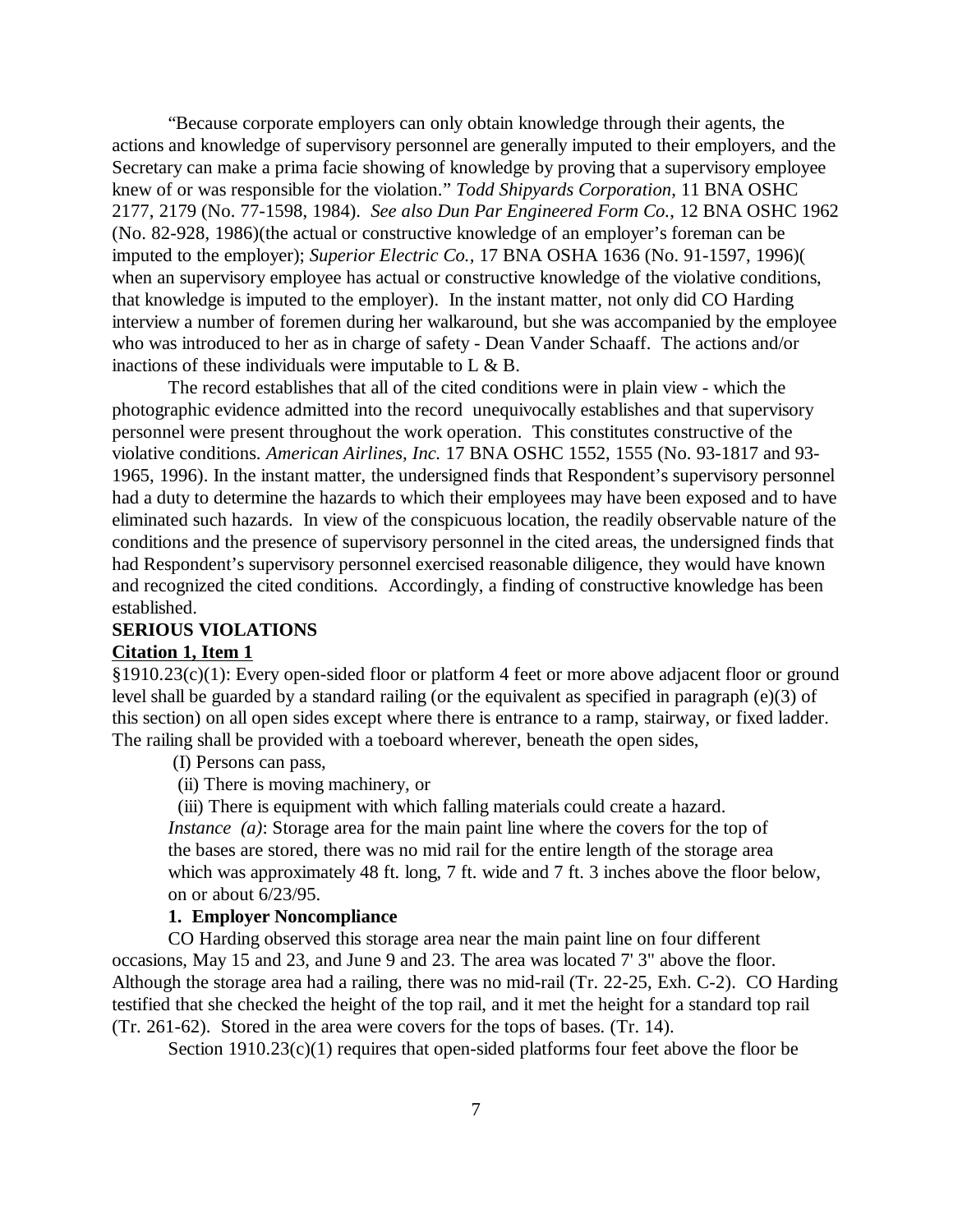guarded by a standard railing. The term standard railing as defined is 29 C.F.R (e)(3) includes an intermediate rail/ mid-rail.<sup>4</sup>

## **2. Employee Access to the Violative Condition**

CO Harding observed an employee going up into the storage area (Tr. 30). This employee was on the platform for "a few minutes" and thus exposed to a fall hazard (Tr. 267). CO Harding also determined through employee interviews that employees go onto the storage area. (Tr. 30).

### **3. Employer Knowledge of the Violation**

L  $\&$  B had constructive knowledge of the violative condition. The condition was in plain view, and the record indicates that supervisors, who should have exercised reasonable diligence, were present throughout the workplace. CO Harding testified that she informed Mr. Vander Schaaff of the condition, and that he told her that he would take care of the situation (Tr. 24-25). Mr. Vander Schaaff later informed her on June 10, 1995, that a mid-rail had been installed. (Tr. 262-63, 266-67)

*Instance (b)*: Packing Department, Mezzanine which was 8 feet above the floor, had a guardrail around the entire area that measured 30 inches high, midrail was lacking for most of the area, on or about 7/13/95.

# **1. Employer Noncompliance**

CO Harding observed this storage area, elevated eight feet above the floor, in the packing department. She observed boxes stored on what is referred to in the citation as the mezzanine - a term which the Respondent called the area (Tr. 656). The top rail of the storage area was 30" high, with no mid-rail (Tr. 24, Exh. C-3).

# **2. Employee Access to the Violative Condition**

 CO Harding observed employees pass within a foot or two of the edge of the storage area in the packing department mezzanine (Tr. 654-55). CO Harding observed employee Gary Mason retrieving a part from the storage area on the mezzanine ( Tr. 734-35).

# **3. Employer Knowledge of the Violation**

 $L \& B$  had constructive knowledge of the violative condition. The condition was in plain view, and the record indicates that supervisors, who should have exercised reasonable diligence, were present throughout the workplace. CO Harding testified that on each occasion she observed the condition, she informed Mr. Vander Schaaff of the condition and he promised to rectify the condition each time. (Tr. 24-25)

## **Penalty**

CO Harding considered the severity of the violation to be low. She testified that if an

<sup>4</sup> 29 C.F.R. § 1910.23(e)(3) provides: Railing, toe boards, and cover specifications. (1) A standard railing shall consist of top rail, intermediate rail, and posts, and shall have a vertical height of 42 inches nominal from upper surface of top rail to floor, platform, runway, or ramp level. The top rail shall be smooth-surfaced throughout the length of the railing. The intermediate rail shall be approximately halfway between the top rail and the floor, platform, runway, or ramp. The ends of the rails shall not overhang the terminal posts except where such overhang does not constitute a projection hazard.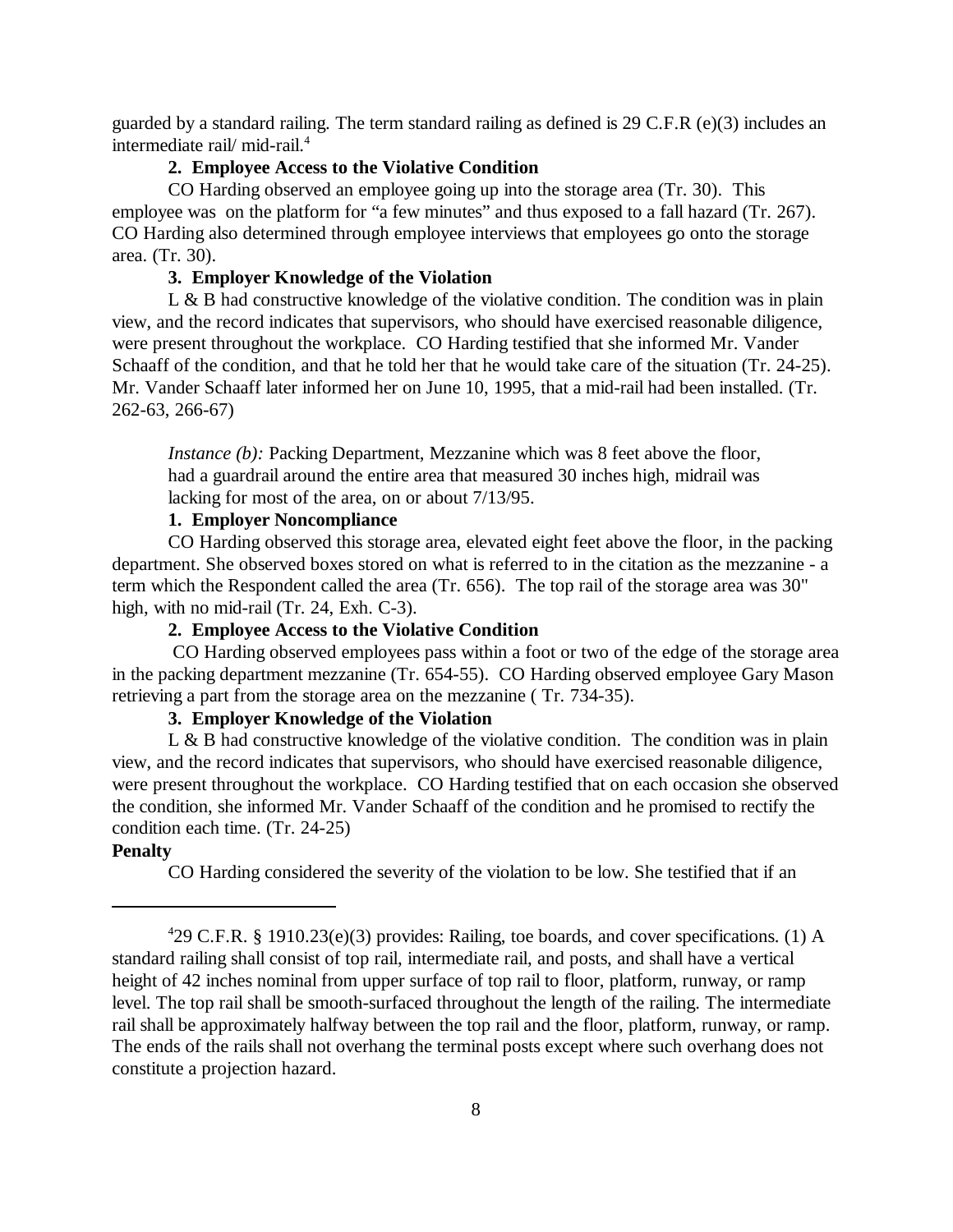injury were to occur, it would probably be a sprain or a broken bone. The probability of injury was deemed "lesser," because both areas were storage areas, where employees do not continuously work but periodically they go to theses areas to retrieve supplies. (Tr. 29-30). CO Harding testified that a standard railing protects employees from the hazard of falling from the elevated area. (Tr. 261) The Secretary's proposed penalty of \$1,350.00 reflects a ten percent reduction, as L & B has no history of a significant violation within the last three years.<sup>5</sup> (Tr. 27) **Citation 1, Item 2**

§1910.37(q)(5): A sign reading "Exit", or similar designation, with an arrow indicating the directions, shall be placed in every location where the direction of travel to reach the nearest exit is not immediately apparent.

*Instance (a)*: Wood Chair Warehouse, it was not evident from aisle ways where the nearest exit was located, on or about 8/29/95.

#### **1. Employer Noncompliance**

When walking through the wood chair warehouse with Mr. Vander Schaaff and Tom Chantry, a safety consultant working for Dr. Carter, CO Harding observed that in some areas of the warehouse, including several aisles, she could not see the nearest exit. (Tr. 30-32, 270, 872). When CO Harding made this observation, she was various distances from the exit. Section  $1910.37(q)(5)$  requires the placement of an exit sign when the direction of travel to reach the nearest exit is not immediately apparent. CO Harding defines "immediately apparent" as "not apparent in and instant."(Tr. 268).

# **2. Employee Access to the Violative Condition**

CO Harding testified that during her observation, employees were in the area moving stock in the aisles around the wood chair warehouse (Tr. 271-72). Although this area could not be characterized as a general work area, Dr. Carter characterized the area as one that employees would enter to retrieve items (Tr. 928).

#### **3. Employer Knowledge of the Violation**

L & B had constructive knowledge of the violative condition. The condition was in plain view, and the record indicates that supervisors, who should have exercised reasonable diligence, were present throughout the workplace. CO Harding testified that when she informed Mr. Vander Schaaff and Tom Chantry of the condition, Mr. Chantry acknowledged the condition, while Mr. Vander Schaaff indicated that he would hang signs in the warehouse (Tr. 30-32). CO Harding also testified that at the closing conference, Dr. Carter expressed concern that due the frequent changes in stock, any newly installed signs may not be visible at all times. (Tr. 277). **Penalty**

CO Harding classified the violation as "low severity." Based on the contents of the warehouse, CO Harding was of the opinion that the severity of injury arising from the violation would be smoke inhalation or first degree burns. (Tr. 32). The probability of injury was also low. Because of the contents of the warehouse - no flammable liquids present. There were no injuries reported as a result of this condition. (Tr. 268). An adjusted proposed penalty of \$1,350.00 was proposed by the Secretary.

<sup>5</sup> All of the proposed penalties in citation one reflect a 10% reduction for history. *See* **Penalty,** infra. pp 52-52.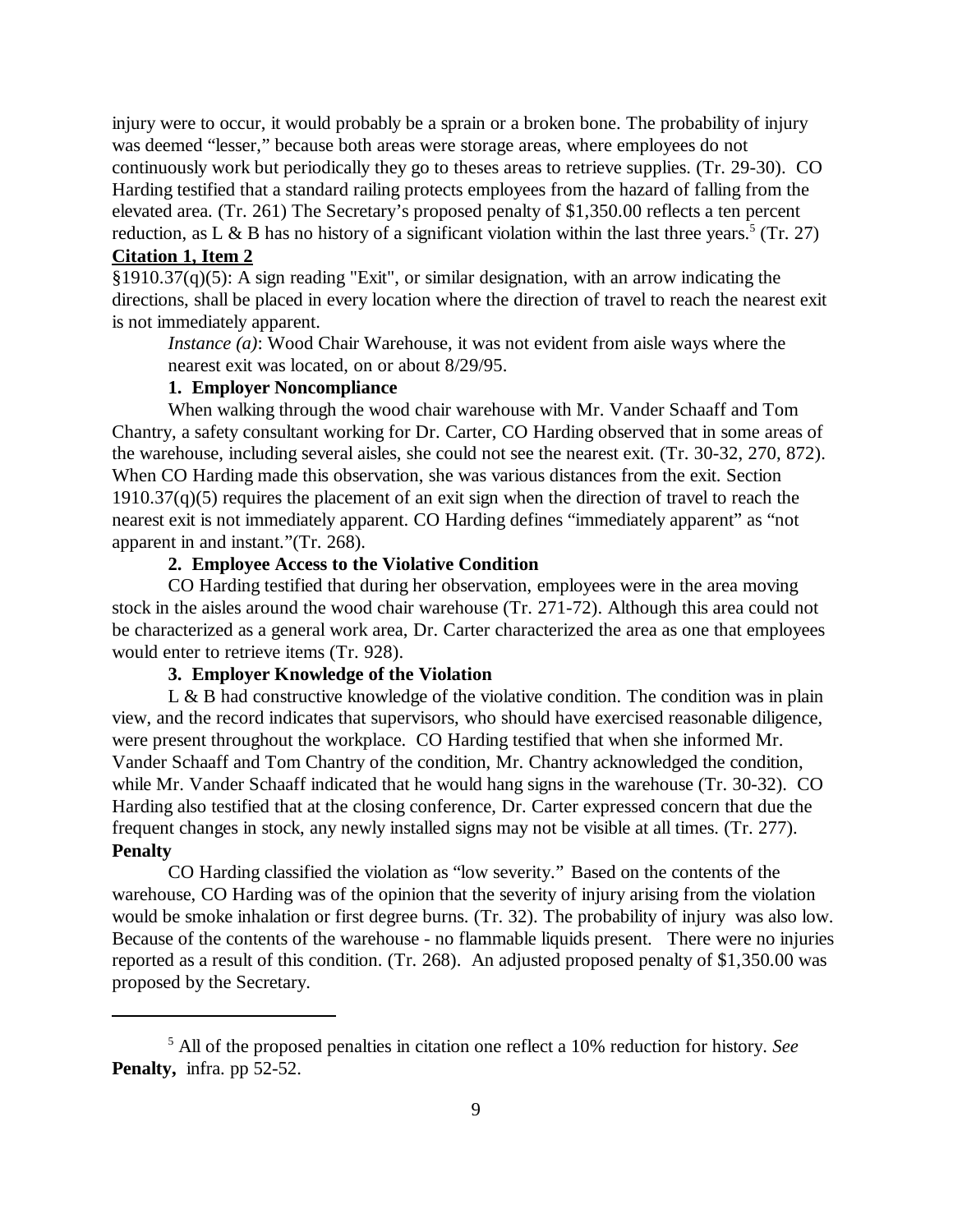## **Citation 1, Item 3**

§1910.106(e)(2)(ii)(b): The quantity of liquid that may be located outside of an inside storage room or storage cabinet in a building or in any one fire area of a building shall not exceed:

(1) 25 gallons of Class IA liquids in containers

(2) 120 gallons of Class IB, IC, II, or III liquids in containers

*Instance (a)*: Foam Storage Room, 35 gallons of contact adhesive, 5 gallons of lacquer thinner and two 55 gallon drums of 2143 adhesive, all which are Class 1B flammable liquids, were located outside of the storage room or a storage cabinet, on or about 8/3/95.

## **1. Employer Noncompliance**

CO Harding testified that she observed 35 gallons of contact adhesive, five gallons of lacquer thinner, and two 55 gallon drums of adhesive in the foam storage room. These liquids were all located outside of a storage room or cabinet (Tr. 33-35, Exh. C-4). CO Harding determined that the materials were flammable by examining the labels on the containers, as well as the corresponding material safety data sheets ("MSDS") for the various liquids. All of the materials were classified in the MSDS's as class IB flammable liquids. (Tr. 36)

Section 1910.106(e)(2)(ii)(b) address the *quantity* of liquid that may be stored outside of a storage room or cabinet, in this case, no more 120 gallons of class IB flammable liquids. On cross examination, CO Harding testified that she did not look into the containers, and does not know whether the 55 gallon drums or other containers were empty or full (Tr. 282-283). She admitted that she did not know how many gallons of flammable material was present. In light of this testimony and the requirements of the standard, the undersigned finds that the Complainant has not proved by a preponderance of evidence that the standard was violated. Accordingly, this item is VACATED.

## **Citation 1, Item 4a**

§1910.106(e)(2)(iv)(a): Flammable liquids shall be kept in covered containers when not actually in use.

*Instance (a):* Wood Chair, adjacent to the small touch up spray booth, one gallon container of thinner which is a Class 1B flammable liquid was left open on the work bench while not in use, on or about 7/13/95.

#### **1. Employer Noncompliance**

CO Harding observed an uncovered container of thinner that was not in use at the time of her observation (Tr. 39, 43, Exh. C-5). She asked Mr. Vander Schaaff to put her in touch with an employee who used the material so that she could determine what was in the container (Tr. 658). He identified Mary Coleman, who identified the material as thinner in response to CO Harding's inquiry about the substance (Tr. 658, 41, 748). CO Harding consulted the MSDS for the thinner, and determined that the substance was a Class IB flammable liquid (Tr. 41, 661). The undersigned finds that the information which Ms Coleman provided and the information obtained from the MSDS is unrebutted and establishes noncompliance.

## **2. Employee Access to the Violative Condition**

Although there was not an employee working next to the material, there were employees working in the area, and in response to her inquiry as to who used the material, Mr. Vander Schaaff directed her to Ms. Coleman who worked in that department (Tr. 660). CO Harding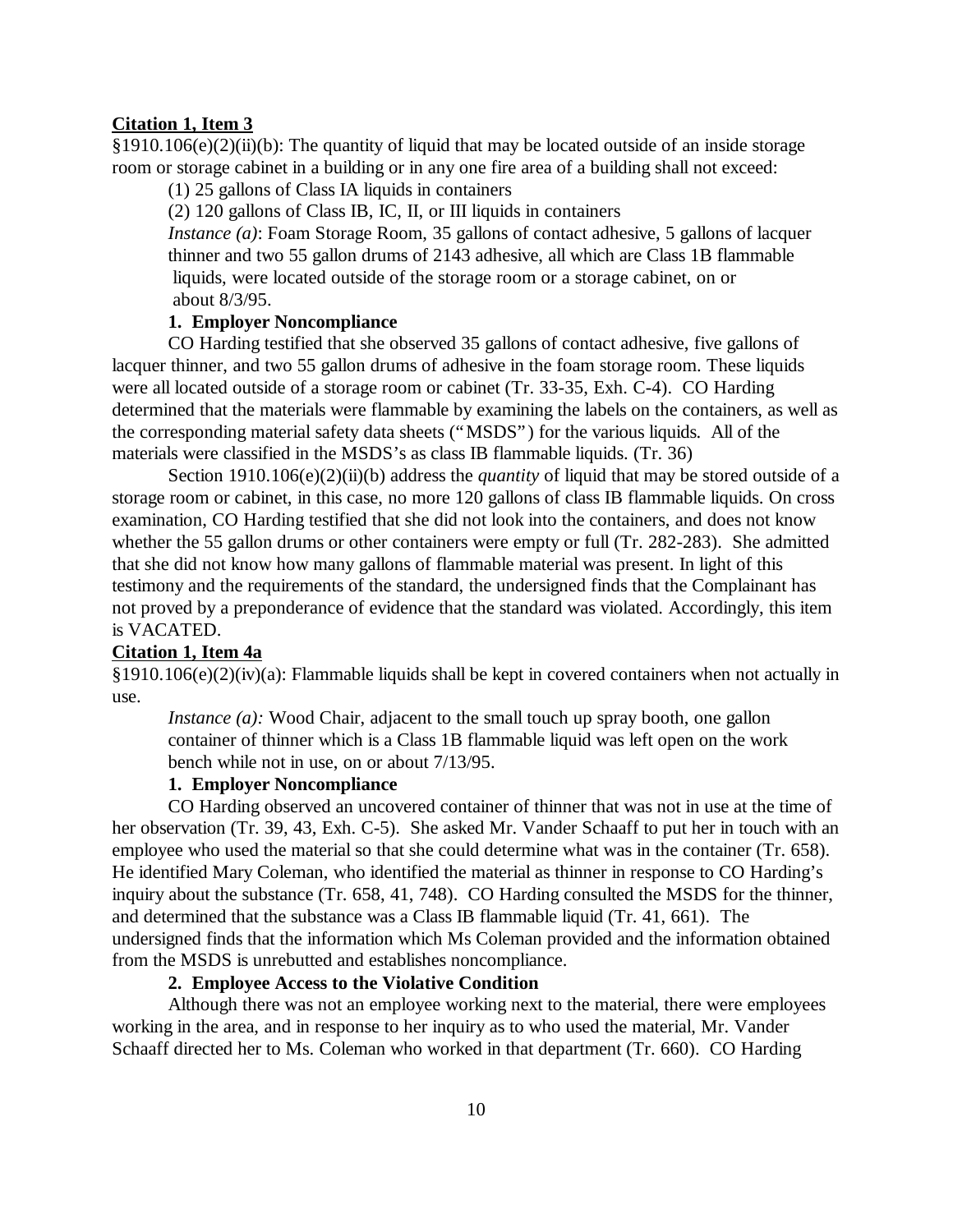identified the hazard of the alleged violation as explosion. If there were any spark in the area, it would be exposed to the vapors that are given off of the type of the containers, exposing employees to an explosion (Tr. 44).

# **3. Employer Knowledge of the Condition**

L & B had constructive knowledge of the violative condition. The container was located on a bench in plain view, in the wood chair department (See Exh. C-5), and the record indicates that supervisors, who should have exercised reasonable diligence, were present throughout the workplace. When CO Harding brought this alleged violation to the attention of Mr. Vander Schaaff, he indicated that he would ensure that covers were kept on flammable materials when they were not in use (Tr. 43).

*Instance (b):* Wood Chair, throughout the spray area, employees obtain 5 gallon pails of Class 1B flammable stains, such as, but not limited to, Victorian Mahogany, English

Oak, Fruitwood #124 and Teak #189 from the flammable storage room and the open five gallon containers of stains are transported back to the spray booth on small carts) $<sup>6</sup>$ , on or about</sup> 7/13/95.

## **1. Employer Noncompliance**

CO Harding observed that employees were obtaining containers of stain from the flammable storage room, bringing them back to the spray booths and leaving them open in the spray booths (Tr. 41, 661-62). The containers were not in use, or hooked up for spraying at the time of her observation (Tr. 41, 42, 661-62). CO Harding determined that the materials were flammable by asking employees about the contents of the containers and consulting the corresponding MSDS's. She also observed an employee, Jay Ostrowsky, pushing material on a cart. He informed her that the material was Victorian mahogany stain (Tr. 289-90). CO Harding also observed these same materials in the flammable storage room (Tr. 41-42, 292).

# **2. Employee Access to the Violative Condition**

Although the material was not in use by an employee at the time of CO Harding's observation, there were employees in the department (Tr. 752-53). She was in the department, in which work was in progress, for a number of hours and the employees as well as Mr. Vander Schaaff were present (Tr. 752-53). As noted in instance (a), CO Harding identified the hazard of the alleged violation as explosion. Therefore, employees in the department would be exposed to the hazardous condition (Tr. 41-42).

# **3. Employer Knowledge of the Violation**

L & B had constructive knowledge of the violative condition. The open containers were in plain view, and the record indicates that supervisors, who should have exercised reasonable diligence, were present throughout the workplace. In addition, the hazardous contents of the contains should have been apparent to the employer, as employees obtain the contents from the flammable storage area (Tr. 41). As in instance (a), Mr. Vander Schaaff indicated that he would insure that proper covers were placed on the containers (Tr. 43).

<sup>&</sup>lt;sup>6</sup> The phrase "are transported back to the spray booth on small carts" describes the means by which the stains got from the flammable storage area to the spray area. The citation was issued because the stains were open and sitting on the floor at the spray finishing area (Tr. 662, 755).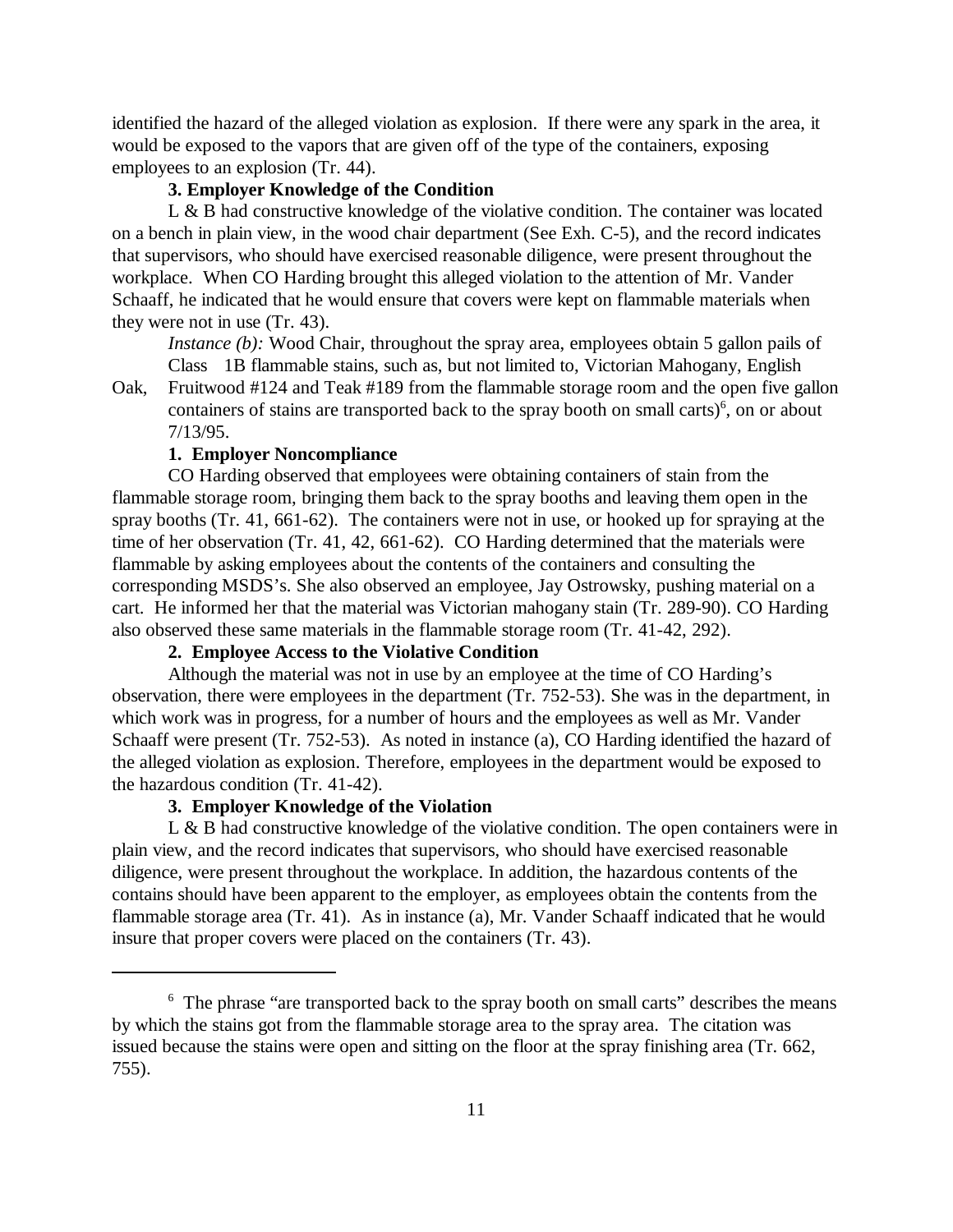*Instance (c):* Upholstery, near the  $3<sup>rd</sup>$  cutting table, container for glue, had a piece of wood sitting on top of it in lieu of a cover when not in use, on or about 8/3/95.

## **1. Employer Noncompliance**

CO Harding observed a container of glue sitting on a bench in the upholstery department that was covered only by a piece of wood. The glue was not in use at the time of her observation (Tr. 41, 42, 760, Exh. C-6). She determined the contents of the container by asking Mr. Vander Schaaff and a department employee, Fred Fontaine. She further determined that the material was flammable by consulting the MSDS (Tr. 42, 756-58). Although CO Harding did not look into the pot of glue herself, she knew that the container held glue and was not empty based on her conversation with employee Fontaine (Tr. 757-58). L & B presented no evidence to rebut this information.

Section 1910.106(e)(2)(iv)(a) requires that the flammable material be kept in covered containers when not in use. The undersigned finds that the placement of a piece of wood over the container does not meet the intent of the standard (Tr. 760). For example, the piece of wood sitting on top of the glue would not provide any type of protection from the vapors released in the atmosphere.

#### **2. Employee Access to the Violative Condition**

CO Harding's conversation with the employee Fontaine who was working in the department illustrates that employees were working in the area of the alleged violation. As noted in instances (a) and (b), CO Harding identified the hazard of the alleged violation as possible explosion (Tr. 41). Therefore, employees in the department would be exposed to the violative condition.

## **3. Employer Knowledge of the Violation**

L & B had constructive knowledge of the violative condition. The condition was in plain view, and the record indicates that supervisors, who should have exercised reasonable diligence, were present throughout the workplace. As in instances (a) and (b), Mr. Vander Schaaff indicated that he would ensure that proper covers were place on flammable materials (Tr. 41). **Citation 1, Item 4b**

§1910.107(e)(3): "Containers." Original closed containers, approved portable tanks, approved safety cans or a properly arranged system of piping shall be used for bringing flammable or combustible liquids into spray finishing room. Open or glass containers shall not be used.

(a) Wood Chair spray area, employee was observed wheeling an opened 5 gallon pail of Victorian Mahogany stain on a dolly-type cart from the flammable storage room to the spray booth where he was working, on or about 7/13/95.

# **1. Employer Noncompliance**

CO Harding observed an employee wheeling a cart containing an open 5 gallon container from the flammable storage room to one of the spray booths (Tr. 44).. CO Harding questioned the employee and determined that the material was Victorian Mahogany Stain. She determined that the material was flammable by observing that the material was stored in the flammable storage room, and by consulting the corresponding MSDS. (Tr. 44-45)

#### **2. Employee Access to the Violative Condition**

CO Harding testified that a fire hazard is associated with the alleged violation. If the material were to spill over the side of the container during transport, a spark generated by either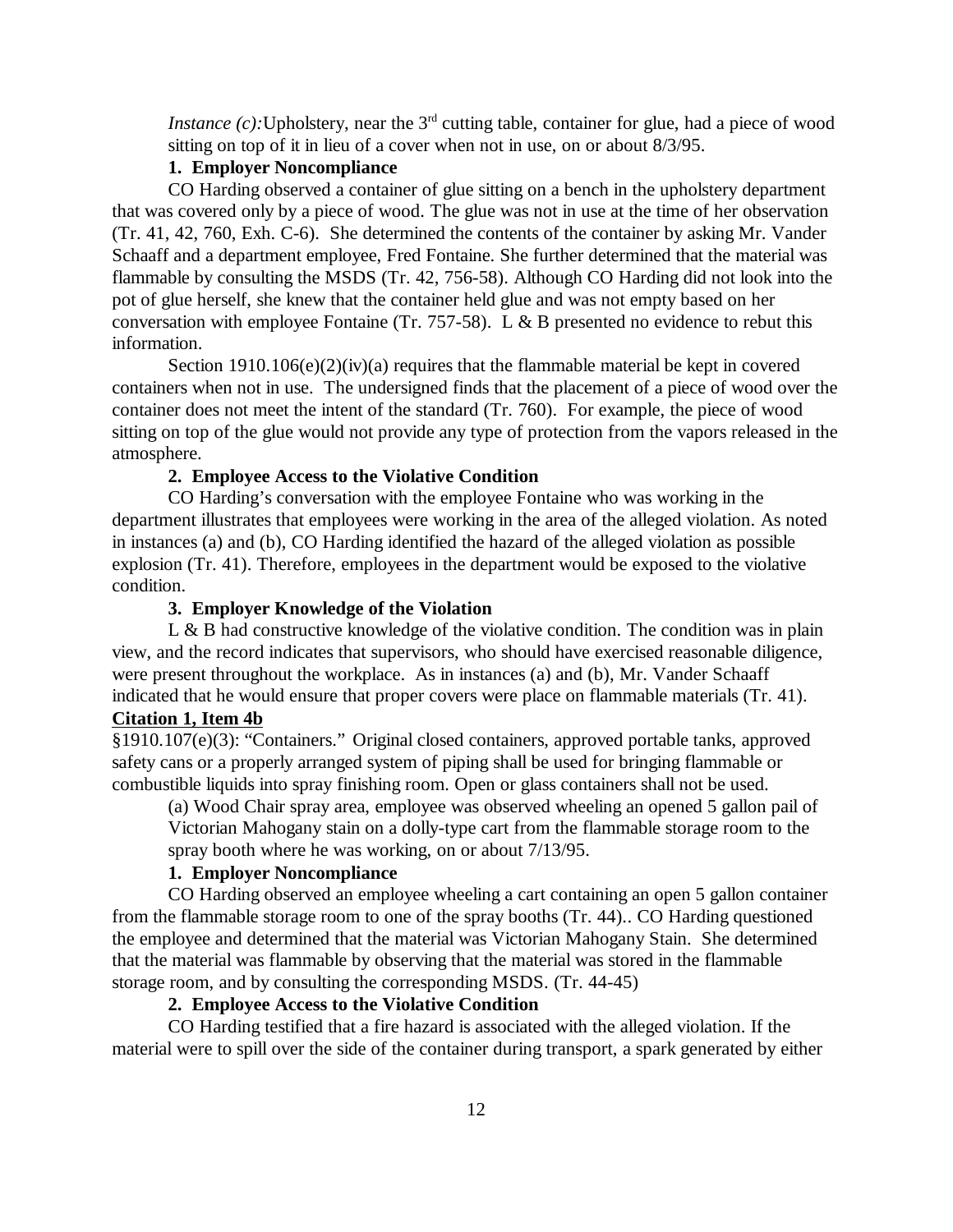spark producing activity or nearby electrical equipment could ignite the material and exposed the employee transporting the container to injury (Tr. 45). Furthermore, upon inspection of  $L \& B$ 's OSHA 200 Log, CO Harding discovered that an employee received third degree burns when an open container of material he was carrying through the workplace ignited (Tr. 46). CO Harding also testified that employees were sanding chairs with an electric sander within 15 feet of two spray booths. She classified this activity as "spark producing." (Tr. 47).

# **3. Employer Knowledge of the Violation**

L & B had constructive knowledge of the violative condition. The practice of transporting open containers of flammable material through the workplace occurred in plain view, and the record indicates that supervisors, who should have exercised reasonable diligence, were present throughout the workplace. The volatility of the material should have been apparent to  $L \& B$ , as employees retrieved the material from the flammable storage room. In addition, L & B was made aware of the employee practice of transporting open containers of flammable materials through a previous accident discovered by CO Harding in L & B's OSHA 200 logs.

# **Penalty - Items 4a and 4b**

Items 4a and 4b were grouped because they involve similar or related hazards that may increase the potential for injury. The gravity of the violations reflects that due to the flammable nature of the liquids involved in items 4a and 4b, the violations should be classified to reflect high severity. The probability was classified as lesser, because the practice of carrying flammable liquids was not widespread throughout the workplace (Tr. 46). The Secretary proposed an adjusted penalty of \$2,250.00.

## **Citation 1, Item 5**

§1910.106(e)(2)(iv)(d): Flammable or combustible liquids shall be drawn from or transferred into vessels, containers, or portable tanks within a building only through a closed piping system, from safety cans, by means of a device drawing through the top, or from a container or portable tanks by gravity through an approved self-closing valve. Transferring by means of air pressure on the container or portable tanks shall be prohibited.

(a) Flammable Storage Room, employee dips a plastic container into open 55 gallon drums of class IB flammable liquids including stains #135 English Oak, #124 Fruit Wood, #189 Teak, lacquer and thinner and then dispenses into one gallon metal container to transport out onto the work floor, on or about 7/13/95.

# **1. Employer Noncompliance**

From her observations and conversations with employees, CO Harding learned that employees were dipping into open topped 55 gallons drums using plastic containers, then dispensing the material into a metal one gallon container for transport (Tr. 48). She observed the open topped container and asked employees how the material was dispensed (Tr. 49, 304). When she observed the container, employee Bob Cousins, who was in the flammable storage room, stated that he dispensed the material as part of his job(Tr. 304). CO Harding determined that the materials were flammable by talking with employees; and observing the containers, which were marked with the contents, the physical properties of the material, flammability, and other hazard warnings; and consulting the corresponding MSDS (Tr. 48, 665). The drums did not have approved valves. (Tr. 762).

### **2. Employee Access to the Violative Condition**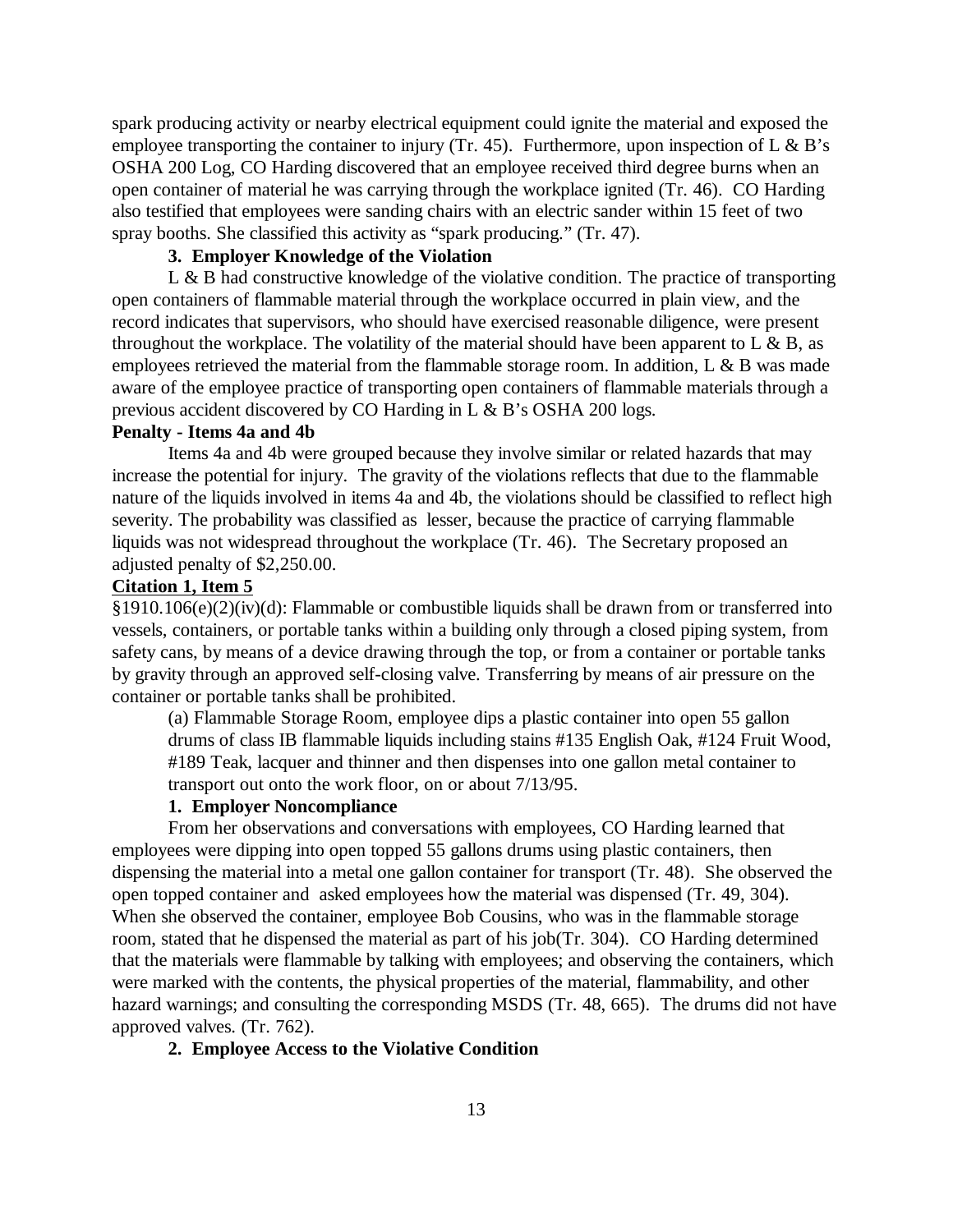CO Harding testified that the hazard resulting from the alleged violation was that the resulting build-up of static charge from the liquid could result in a fire or an explosion. (Tr. 49). As revealed by CO Harding's conversation with Mr. Cousins, the employees during the course of their duties, would go into the storage room to obtain material from the drums, which in turn exposed them to this hazard.

## **3. Employer Knowledge of the Violation**

L & B had constructive knowledge of the violative condition. The condition was in plain view, and the record indicates that supervisors, who should have exercised reasonable diligence, were present throughout the workplace. In addition, some of the materials were dispensed using the appropriate approved self-closing valves on the drums (Tr. 48, 666). The use of these valves indicated that the employer had knowledge of the type of pump that should be used on the containers. (Tr. 666)

## **Penalty**

The gravity of the violation reflects a high severity due to the flammable nature of the materials being dispensed. The probability of injury was lesser as the flammable storage room was the only location in the facility were CO Harding determined that materials were being dispensed in this manner (Tr. 48-49). The Secretary's adjusted proposed penalty was \$2,250.00.

#### **Citation 1, Item 6**

§1910.106(e)(6)(ii): "Grounding." Class I liquids shall not be dispensed into containers unless the nozzle and container are electrically interconnected. Where the metallic floor plate on which the container stands while filling is electrically connected to the fill stem or where the fill stem is bonded to the container during filling operations by means of a bond wire, the provisions of this section shall be deemed to have been complied with.

*Instance (a)*: Foam Storage Room, where 2143 adhesive, which is a Class IB flammable liquid was dispensed into a metal coffee can and there was no bonding of the container with the can, on or about 8/3/95.

# **1. Employer Noncompliance**

CO Harding determined from her observations and conversations with employees who retrieved the number 2143 adhesive, that they dispensing the liquid into a metal coffee can. There was no bonding wire or electrical inter-connecting wire between the two containers. This standard requires a bond between the two containers when flammable liquids are dispensed (Tr. 50, 52, 667). She determined that the material was flammable based on the fact that the container was labeled flammable, and the MSDS indicated that the adhesive was Class IB flammable material (Tr. 50; Exh. C-7). This practice violated the standard.

# **2. Employee Access to the Violative Condition**

Employees were exposed to the hazard of static build up as they traveled into the foam storage room to retrieve foam or to dispense liquids (Tr. 38).

## **3. Employer Knowledge of the Violation**

L & B had constructive knowledge of the violative condition. The condition was in plain view, and the record indicates that supervisors, who should have exercised reasonable diligence , were present in the workplace. Additionally, Respondent was aware of the appropriate methods to dispense said liquids - some of the flammable liquids were properly dispensed (Tr. 54, 669).

*Instance (b):* Flammable Storage Room, where employees dip into open containers of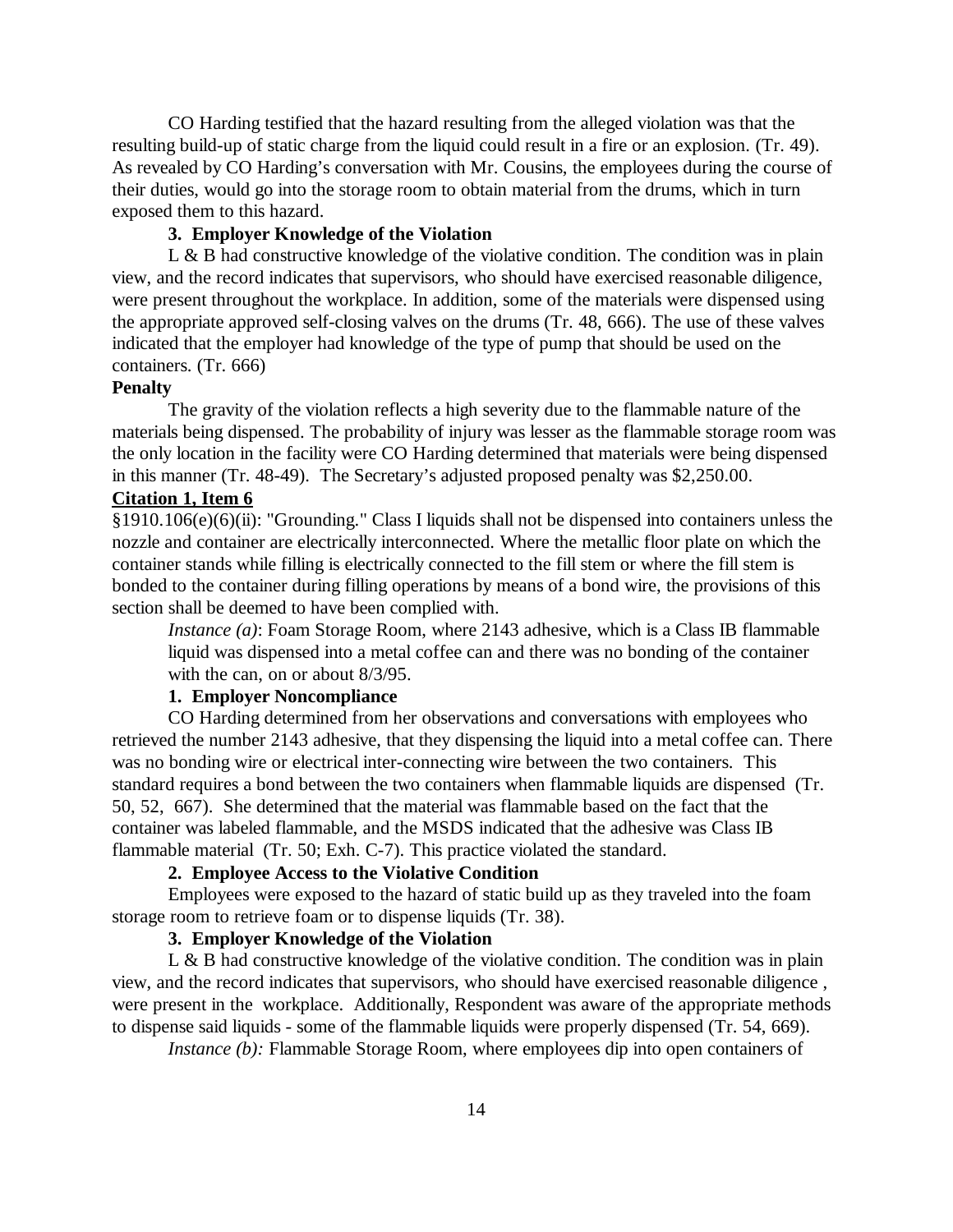Class IB flammable liquids without bonding the containers, on or about 7/13/95. Flammable liquids include stains such as #135 English Oak, #124 Fruit Wood, #189 Teak, lacquer and thinner. (No safety cans are utilized.)

# **1. Employer Noncompliance**

In the flammable storage room, CO Harding determined that employees were dipping plastic containers into open 55 gallons drums of stain. There was no bonding between the containers. (Tr. 51-52, 668). Although she did not actually observe any employee dispensing the materials in this manner, she testified that she observed the plastic containers, and spoke with the employee in the flammable materials room (Tr. 51-52, 54, 307, 668, 766). CO Harding testified that she determined that the materials were flammable by talking with employees; observing the containers, which were marked with the contents, the physical properties of the material, flammability, and other hazard warnings; and consulting the corresponding MSDS (Tr. 36, 665) .

# **2. Employee Access to the Violative Condition**

This was an area in which employees worked (Tr. 36, 54). They were exposed to the hazard of static build up by this practice.

# **3. Employer Knowledge of the Violation**

 $L \& B$  had constructive knowledge of the violative condition. The condition was in plain view, and the record indicates that supervisors, who should have exercised reasonable diligence , were present in the workplace. Additionally, Respondent was aware of the appropriate methods to dispense said liquids - some of the flammable liquids were properly dispensed (Tr. 54, 669). **Penalty**

CO Harding determined that the severity of the alleged violation was "high," based on the flammable nature of the materials involved. She assessed the probability as "lesser," because there were instances when the material was properly dispensed. (Tr. 54). The Secretary's adjusted proposed penalty was \$2,250.00.

## **Citation 1, Item 7**

 $§1910.108(g)(6)(I)(6)$ : "Dip tank covers." (I) Covers arranged to close automatically in the event of fire shall be actuated by approved automatic devices and shall also be arranged for manual operation. (a) Wood Chair, two dip tanks, which contained a Class IB flammable liquid wash thinner, did not have a working automatic system such as a fusible link, to close the top automatically in the event of a fire, on or about 7/14/95.

#### **1. Employer Noncompliance**

CO Harding observed two dip tanks next to the spray booths. She testified that she was told by the foreman of the department that the dip tanks contained wash thinner, a Class IB flammable liquid that was used to remove stains from chairs (Tr. 55-56, 310-11, Exh C-8). CO Harding also confirmed the contents of the container with the employee who used the dip tank, and consulted the corresponding MSDS for the material (Tr. 312). CO Harding did not lift the lid of the tank, however, the supervisor raised the lid, and she determined that there was material in the tank. (Tr. 310-11). She further testified that she asked the foremen of the department the whether the tanks had fusible links on the covers. He responded that the he did not notice any, but that he thought there had been fusible links on the covers at one time. She testified that a fusible link would automatically close the dip tank cover in the event of a fire, or heat in the area (Tr. 55).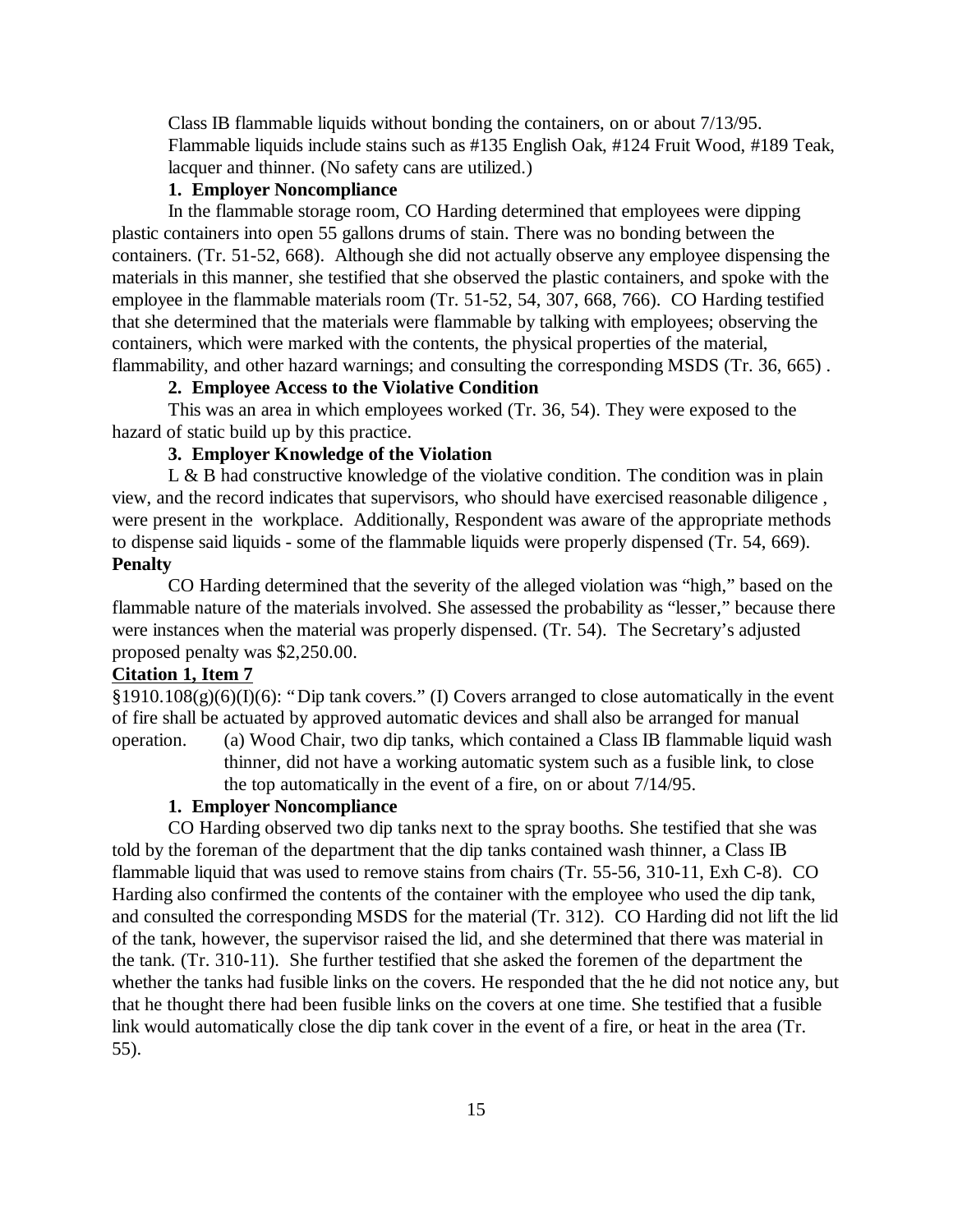The record clearly establishes that the only hazard abatement mechanism used by respondent was the dip tank covers. Respondent was obligated to use automatic dip tank dip covers with approved automatic devices - in the absence of any other fire suppression mechanism listed in the standard - which it did not do. See §1910.108(c)(5).

### **2. Employee Access to the Violative Condition**

As evidenced by CO Harding's discussion with the employee who used the dip tanks, employees had access to the violative condition.

# **3. Employer Knowledge of the Violation**

CO Harding testified that the supervisor of the department told her that the dip tanks did not have fusible links on the covers. In addition, L & B had constructive knowledge of the violative condition. The condition was in plain view, and the record indicates that supervisors, who should have exercised reasonable diligence, were present throughout the workplace. **Penalty**

CO Harding classified the severity of the all edged violation as "high," due to the flammable nature of the materials in the tank (Tr. 58). She also testified that the hazard associated with the violation was increased because there was an improper electrical outlet adjacent to one of the dip tanks (Tr. 57; Exh. C-8 ). She stated that such an outlet is not suitably located near dip tanks that contain class IB flammable liquids. Although the dip tanks were near potential ignition sources or spark producing equipment, they weren't completely surrounded. CO Harding therefore determined that the probability of the violation was "lesser." The Secretary's adjusted proposed penalty was \$2,250.00.

#### **Citation 1, Item 8**

§1910.147(c)(7)(I)(7)(I) "Training and communication." (I) The employer shall provide training to ensure that the purpose and function of the energy control program are understood by employees and that the knowledge and skills required for the safe application, usage, and removal of the energy controls are acquired by employees. The training shall include the following:

 (A) Each authorized employee shall receive training in the recognition of applicable hazardous energy sources, the type and magnitude of the energy available in the workplace, and the methods and means necessary for energy isolation and control.

 (B) Each affected employee shall be instructed in the purpose and use of the energy control procedure.

 (C) All other employees whose work operations are or may be in an area where energy control procedures may be utilized, shall be instructed about the procedure, and about the prohibition relating to attempts to restart or reenergize machines or equipment which are locked out or tagged out.

(a) L  $\&$  B Products, throughout the facility, none of the employees that would be classified as "affected" employees had received training in the purpose and use of the energy control procedure and none of the employees that would be classified as "other" employees had received training about the procedure, and about the prohibition relating to attempts to restart or reenergize machines or equipment which are locked out or tagged out. Equipment affected would include machinery such as mechanical power presses and various prices of woodworking equipment, on or about 5/15/95.

## **1. Employer Noncompliance**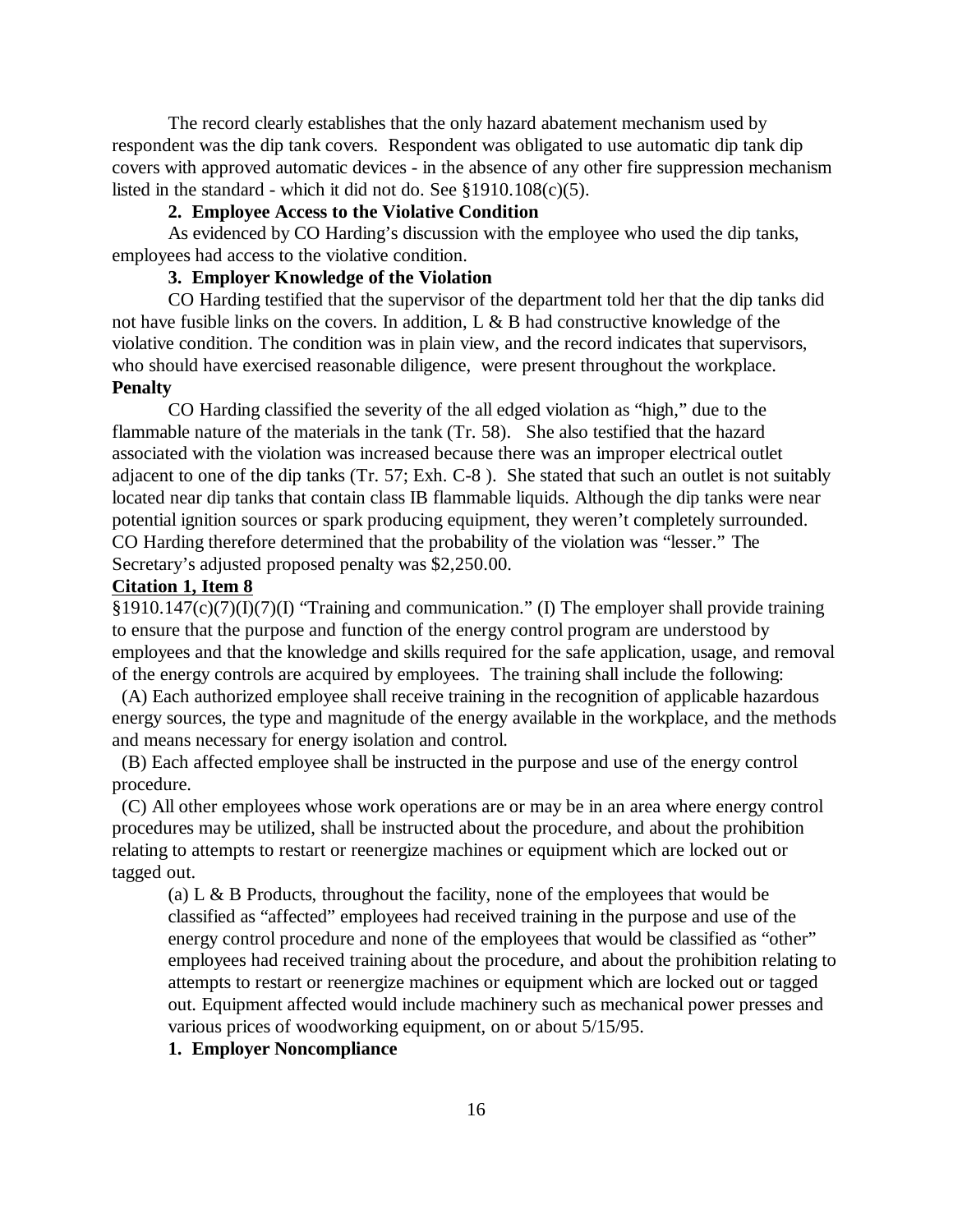During her inspection of L & B, CO Harding examined L & B's lock out, tag out program. She testified that she asked Mr. Vander Schaaff which employees had been trained as required by the standard. He informed her that only the maintenance employees had been trained. In CO Harding's opinion, the maintenance employees would be classified authorized employees under the standard.<sup>7</sup> (Tr. 59, 323, 334, 671, 669, 767-68, 780-82). CO Harding gave her own definition of an authorized employee. Such an employee would be directly involved in the lock out, tag out process. This person would lock out a piece of equipment, perform the maintenance on the equipment, and remove the lock and tag from the equipment when the maintenance is completed. (Tr. 671, 322-23) CO Harding testified that she spoke with authorized employee Nate Morrison, the maintenance supervisor. (Tr. 778) As of May 15, 1995, the date listed on this citation item, maintenance supervisor Morrison was trained. (781-82)

CO Harding defined an affected employee as one who operates a piece of machinery, like mechanical press operators or woodworking equipment operators because they would have a direct impact on the safe implementation of lockout/tagout. (Tr. 325, 670-71). CO Harding testified that she spoke with two such employees, employee General Davis and employee Pablo Badillo. (Tr. 325-26). CO Harding stated that she identified the affected employees by walking through the facility, and asking the employees if they were machine operators (Tr. 772-73). She estimated that there were 100 such employees (Tr. 853). She defined "other" employees as employees that might pass near locked out, tagged out equipment. These employees may not work directly with the machinery. However, they may have access to the area to drop off supplies or pick up chairs (Tr. 670-71).

The undersigned finds that the employees identified by CO Harding should have been trained pursuant to the standard, as they could be considered either "affected" or "other" employees. (Tr. 670). The lock-out/tag-out standards are intended to protect not only maintenance employees, but "affected employees," that is, employees "whose jobs require them to operate or use a machine or equipment on which servicing or maintenance is being performed under lockout or tagout, or whose jobs requires them to work in an area in which such servicing or maintenance is being performed." *See* Section 1910.147(b) Definitions.

# **2. Employee Access to the Violative Condition**

Based on the admission of Mr. Vander Schaaff, the employees identified by CO Harding as "affected" and "other" employees who were not trained as required by the standard, the record establishes that these employees can be considered to have access to the violative condition.

# **3. Employer Knowledge of the Violation**

<sup>&</sup>lt;sup>7</sup> Section 1910.147(b) contains the following definitions:

<sup>&</sup>quot;Affected employee." An employee whose job requires him/her to operate or use a machine or equipment on which servicing or maintenance is being performed under lockout or tagout, or whose job requires him/her to work in an area in which such servicing or maintenance is being performed.

<sup>&</sup>quot;Authorized employee." A person who locks out or tags out machines or equipment in order to perform servicing or maintenance on that machine or equipment. An affected employee becomes an authorized employee when that employee's duties include performing servicing or maintenance covered under this section.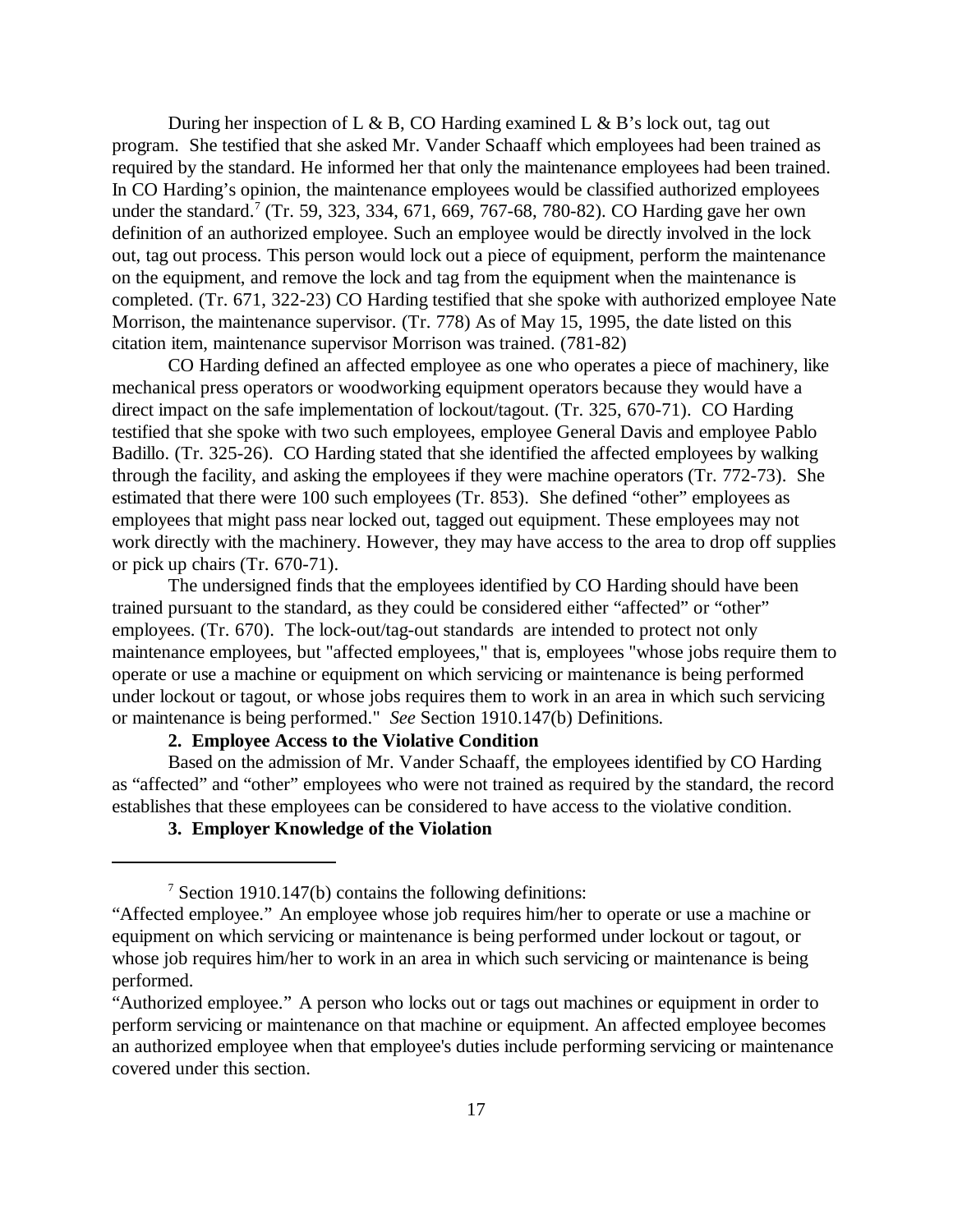CO Harding determined that L & B's "affected" and "other" employees were not trained from an employee with safety and health responsibilities, Mr. Vander Schaaff. (Tr. 59, 669, 767- 68). The undersigned finds that he could have known of the cited condition had he exercised reasonable diligence.

## **Penalty**

CO Harding classified the severity of the alleged violation as "high," because there were a lot of hazardous pieces of equipment (for example, punch presses and wood working equipment) in the area (Tr. 59). She determined that the probability was "low," as the maintenance workers had received some training (Tr. 59-60). The Secretary proposed an adjusted penalty of \$2,250.00.

## **Citation 1, Item 9a**

§1910.157(d)(3): The employer may use uniformly spaced standpipe systems or hose stations connected to a sprinkler system installed for emergency use by employees instead of Class A portable fire extinguishers, provided that such systems meet the respective requirements of §1910.158 or §1910.159, that they provide total coverage of the area to be protected, and that employees are trained at least annually in their use.

(a) Through L & B Products for the  $1\frac{1}{2}$  inch fire hose stations located at seven different locations throughout the workplace, employees had not been trained in their use, on or about 7/13/95.

## **1. Employer Noncompliance**

CO Harding observed hose stations at seven locations in the workplace, as well as standpipe equipment (Tr. 60, 343, 675, Exh. C-9).<sup>8</sup> She testified that she spoke with three employees, Darrin Upjohn, Gary Mason, and Phil Mateer, who told her that they had not been trained on how to use the equipment (Tr. 60, 341-43). CO Harding further testified that Mr. Vander Schaaff indicated that the employees had not been trained and would probably use the equipment (Tr. 61, 342).

## **2. Employee Access to the Violative Condition**

CO Harding testified that the potential hazard involved in both items 9a and item 9b were the employees' lack of knowledge on how to use fire suppression equipment. She indicated that there are fire hazards in the facility from metal dust, wood dust, and the use of class IB flammable materials (Tr. 63-64). CO Harding stated that she asked employees if they would used the fire suppression equipment in the workplace. They told her that there had been a number of fires, including one in the spray finishing department, and that they had used fire suppression equipment. (Tr. 671-72). She was also told that in August 1993 there was a "larger fire" and that in the polishing department there had been many small fires on a regular basis (Tr. 62). The specific employees that CO Harding spoke to were clearly exposed to the violative condition. Moreover, other unidentified untrained employees in the facility were also exposed.

# **3. Employer Knowledge of the Violation**

Mr. Vander Schaaff informed CO Harding that the employees had not been trained (Tr.

<sup>&</sup>lt;sup>8</sup> The undersigned notes that L & B did not produce any evidence indicated that the hose stations and standpipe equipment was not operable, and that Class A portable fire extinguishers were used instead of this equipment.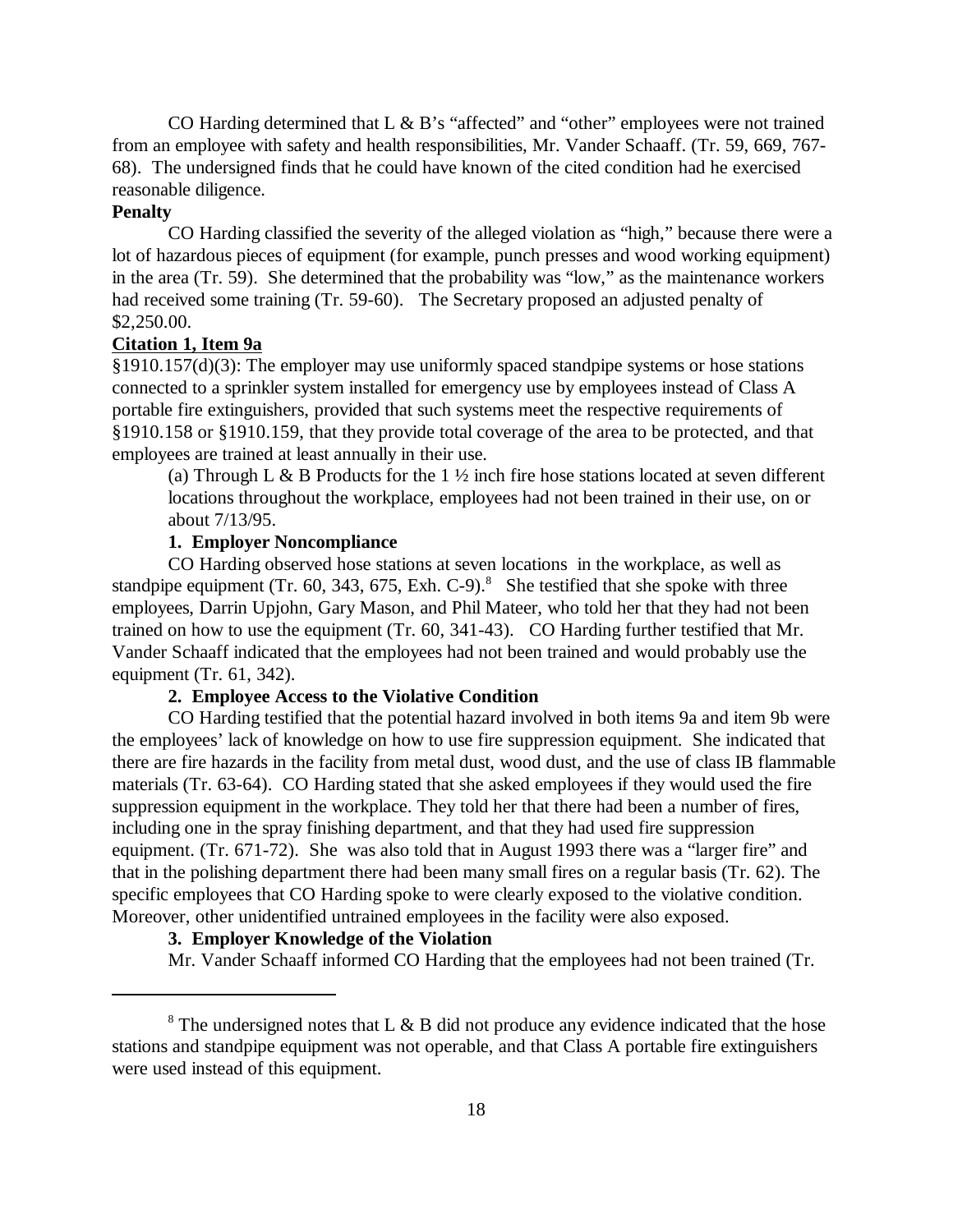#### 61).

The undersigned finds that he should have known of the cited condition had he exercised reasonable diligence.

# **Citation 1, Item 9(b)**

§1910.157(g)(2): The employer shall provide the education required in paragraph (g)(1) of this section upon initial employment and at least annually thereafter.<sup>9</sup>

(a) Throughout  $L & B$  Products, employees had not received training, on or about 5/15/95.

## **1. Employer Noncompliance**

CO Harding testified that she spoke with Mr. Vander Schaaff concerning the requirement that "employees be trained and familiarized with the general principles of fire extinguisher use." Mr. Vander Schaaff indicated that employees had not been trained, and that such training might be a good idea. (Tr. 63, 349). CO Harding interviewed employee Frank Simpson, as well as employees Upjohn, Mason, and Mateer. The employees indicated that there were portable fire extinguishers provided for their use throughout the facility (Tr. 347-49). She further testified that an employee group leader named "Ken". He told her that he had used a portable fire extinguisher, and that a fire extinguisher was missing from his department, presumably because it had been used and was being recharged (Tr. 350-51).

# **2. Employee Access to the Violative Condition**

As indicated in item 9a, CO Harding testified that the hazard presented by the alleged violation is the employees lack of knowledge in using fire suppression equipment. Fire hazards in the facility from metal dust, wood dust, and the use of class IB flammable materials further highlights the potential dangers (Tr. 63-64). Ken informed CO Harding that in the department he worked there were frequent small fires- polishing department (Tr. 351).

# **3. Employer Knowledge of the Violation**

CO Harding determined that the requisite training had not been performed from Mr. Vander Schaaff. The undersigned finds that he should have known of the cited condition had he exercised reasonable diligence.

# **Penalty - Items 9a &9b**

Items 9 a and 9 b were grouped because they involved similar or related hazards that may increase the potential for injury resulting from an accident. CO Harding classified the alleged violations as "low" severity, because the most likely injury would be first degree burns or smoke inhalation. She classified the probability as "lesser." She testified that although she was told that there were fires at the facility, the fires were small and not widespread. She also considered the fact that not all of the employees had used fire suppression equipment (Tr. 64). The adjusted penalty proposed by the Secretary was \$1,350.00.

# **Citation 1, Item 10**

<sup>&</sup>lt;sup>9</sup> Section 1910.157 $(g)(1)$  provides:

<sup>(</sup>g) "Training and education." (1) Where the employer has provided portable fire extinguishers for employee use in the workplace, the employer shall also provide an educational program to familiarize employees with the general principles of fire extinguisher use and the hazards involved with incipient stage fire fighting.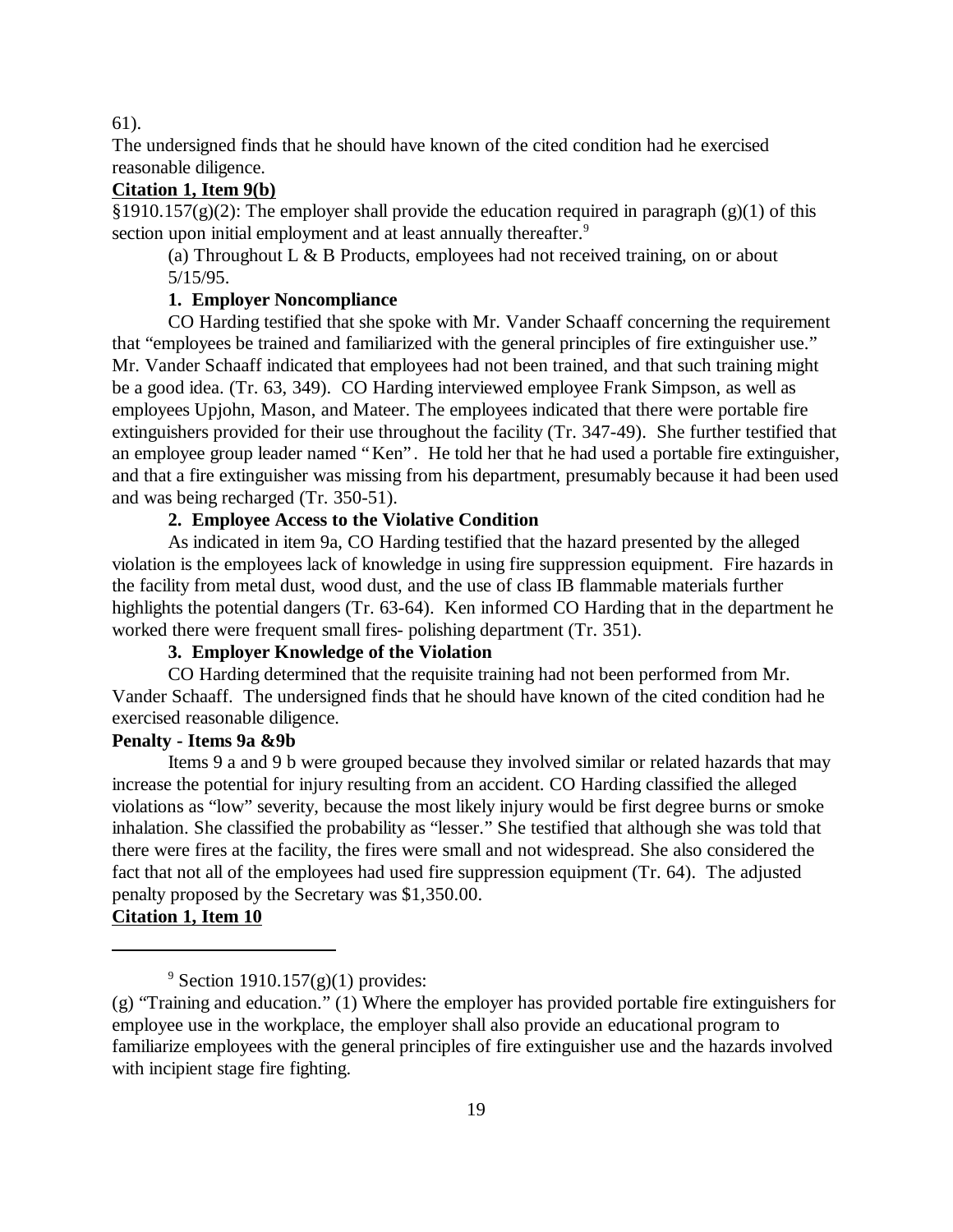§1910.212(a)(1): Types of guarding. One or more methods of machine guarding shall be provided to protect the operator and other employees in the machine area from hazards such as those created by point of operation, ingoing nip points, rotating parts, flying chips and sparks. Examples of guarding methods are-barrier guards, two-hand tripping devices, electronic safety devices, etc.

*Instance (a)*: Polishing Department, Bader Operation #11, ingoing nip point and unused

belt edge exposed, on or about 6/9/95.

# **1. Employer Noncompliance**

CO Harding observed the operation of the Bader sander, used to sand metal chair frames. She noted an ingoing nip point where the belt runs over the pulley.<sup>10</sup> She also observed that the belt itself was inadequately guarded (Tr. 67-68, 676, Exh. C-10). CO Harding believed that there should have been a partial guard that would extend up to include the unused portions of the belt, and would also cover the nip point (Tr. 68). CO Harding testified that while she was in the polishing department, either Mr. Vander Schaaff or "Ken," the group leader, accompanied her (Tr. 785).

### **2. Employee Access to the Violative Condition**

CO Harding testified that the unguarded belt presented a hazard should employees strike or lean up against the unused portion of the belt. She further noted that the employee she observed operating the sander was wearing short sleeves, compounding the hazard should the employee contact the unguarded portion of the sander (Tr. 68-68). In discussing instances (a) through (c), CO Harding noted that employees work quickly in this area. As the employees are moving chairs around the belt sander, their hands come within a "couple of inches" of the nip point (Tr. 71-72). This machine was in use at the time of her observation. (Tr. 676)

# **3. Employer Knowledge of the Violation**

L & B had constructive knowledge of the violative condition. The condition was in plain view, and the record indicates that supervisors were present throughout the workplace. CO Harding observed the operation with Mr. Vander Schaaff, in order to determine if the sander could be guarded. Mr. Vander Schaaff indicated that he would instruct the maintenance staff to redesign the guard (Tr. 69).

*Instance (b):* Bader Operation East Wall near doorway, there was no guard on the right side of the machine, plus, unused edge and ingoing nip point would not be fully guarded even when guard is placed back on the machine, on or about 6/9/95.

# **1. Employer Noncompliance**

CO Harding testified that the operation of this Bader sander was very similar to instance (a). The machine was unguarded, and the guard that was provided with the machine was leaning against the back wall (Tr. 60-70, Exh. C-11). Although the employee must move the chair around the sander in order to sand the chair, it was her opinion the employee could still sand properly if the machine was guarded. CO Harding saw the equipment in operation by two employees who were polishers. (Tr. 357-58).

# **2. Employee Access to the Violative Condition**

 $10$  Dr. Carter testified that he observed the wood shop area on July 28, 1995. He stated that he observed several pieces of equipment, but that he could not identify any of the specific drill presses, nor did he observed any of the drill presses in operation (Tr. 941-43).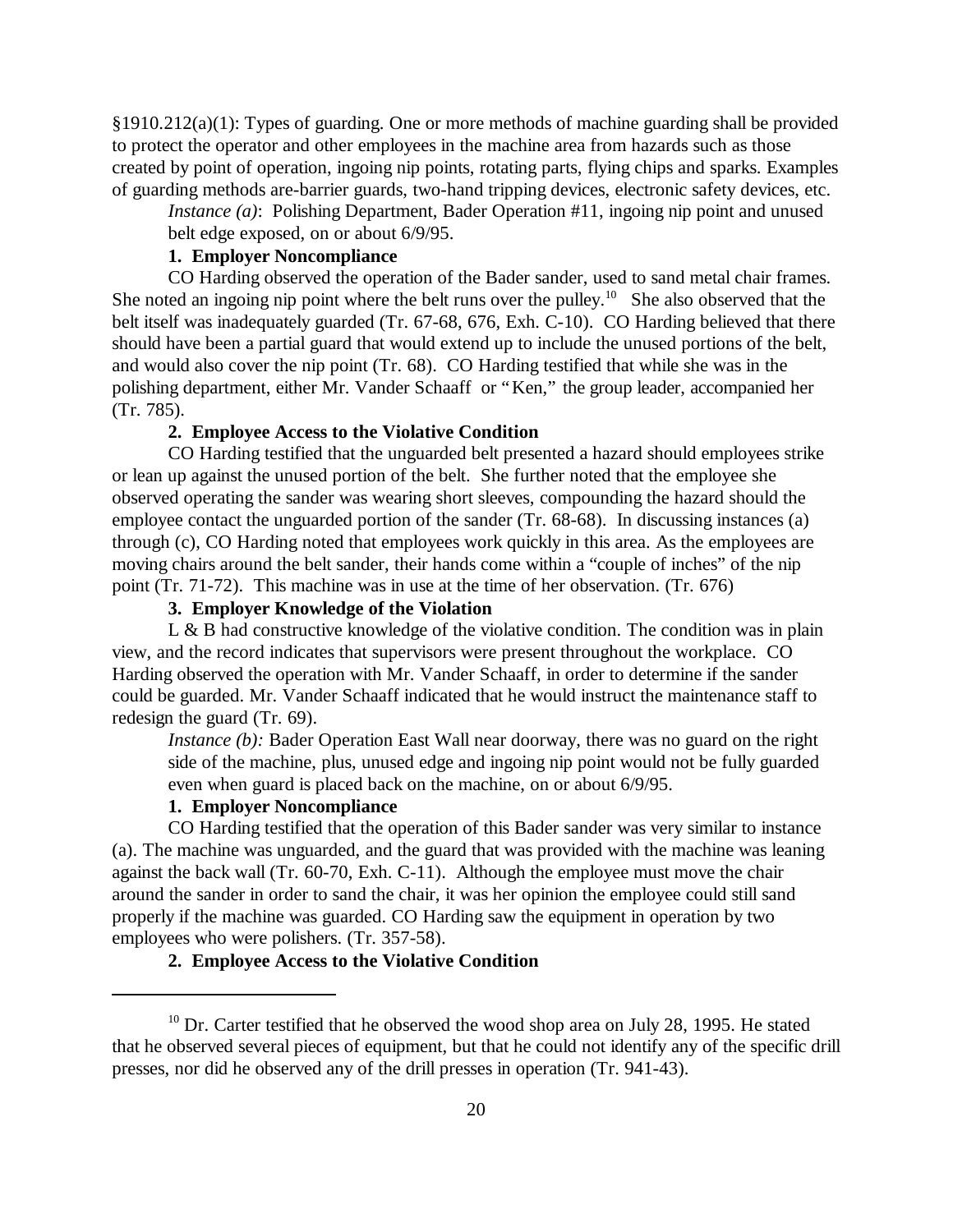CO Harding testified that employee operating the equipment in instances (a) through (c) are moving quickly in the area. As employees are moving chairs around the sander, their hands come within a "couple of inches" of the nip point. The operator is also in danger of striking the moving belt as he or she is working (Tr. 71-72).

# **3. Employer Knowledge of the Violation**

As evidenced by the guard leaning against the back wall, the machine either came equipped with a guard, or was guarded at one time - indicating the Respondent's knowledge of a need for a guard (Tr. 70). The unattached guard was in plain view, as was the unguarded machine. L & B had constructive knowledge of the violative condition. The condition was in plain view, and the record indicates that supervisors were present throughout the workplace.

*Instance (c)*: Bader Operation, west wall, partially guarded, unused portion of belt and ingoing nip point no protected, on or about 6/9/95.

# **1. Employer Noncompliance**

When CO Harding observed this machine, the operator was grinding chair frames (Tr. 358). She stated that as with instance (a), the belt was partially guarded, however, the section closest to the operator was not adequately protected (Tr. 71, Exh. C-12).

## **2. Employee Access to the Violative Condition**

CO Harding testified that in instances (a) through (c), employees hands come to within a "couple of inches" of the nip point. The operator is also in danger of striking the moving belt sander as he or she is working. (Tr. 71-72).

# **3. Employer Knowledge of the Violation**

 $L \& B$  had constructive knowledge of the violative condition. The condition was in plain view, and the record indicates that supervisors were present throughout the workplace.

*Instance (d)*: Wood Shop, Greenlee Brothers 606 drill press, drill bit which was 8 inches long was not guarded, on or about 8/3/95.

# **1. Employer Noncompliance**

CO Harding observed an operator using a Greenlee Bothers # 606 drill press to drill a chair seat (Tr. 359). The upper portion of the drill bit was not guarded (Tr. 72, Exh. C-13). She testified that she considers the 8" drill bit to be a rotating part that should be guarded. CO Harding indicated that, as with all the drill bits she observed, employees hands and fingers come within a few inches of the drill bit, depending on the nature of the item being worked (Tr. 72-73). She testified that the upper portion of the drill bit in the housing and the portion of the bit that is in the material being drilled are already considered guarded. (Tr. 74)

## **2. Employee Access to the Violative Condition**

CO Harding testified that the employee's hands may come within a few inches of the drill bit. She indicated that the bit is an exposed moving part with grooves in it that may be sharp (Tr. 73).

## **3. Employer Knowledge of the Violation**

L & B had constructive knowledge of the violative condition. The condition was in plain view, and the record indicates that supervisors were present throughout the workplace.

*Instance (e)*: Wood Shop, Walker Turner #1 Drill press, ser. # 2644, drill bit was not guarded, 1 ft. long from bit tip to top of collar, was not guarded, on or about 8/3/95.

## **1. Employer Noncompliance**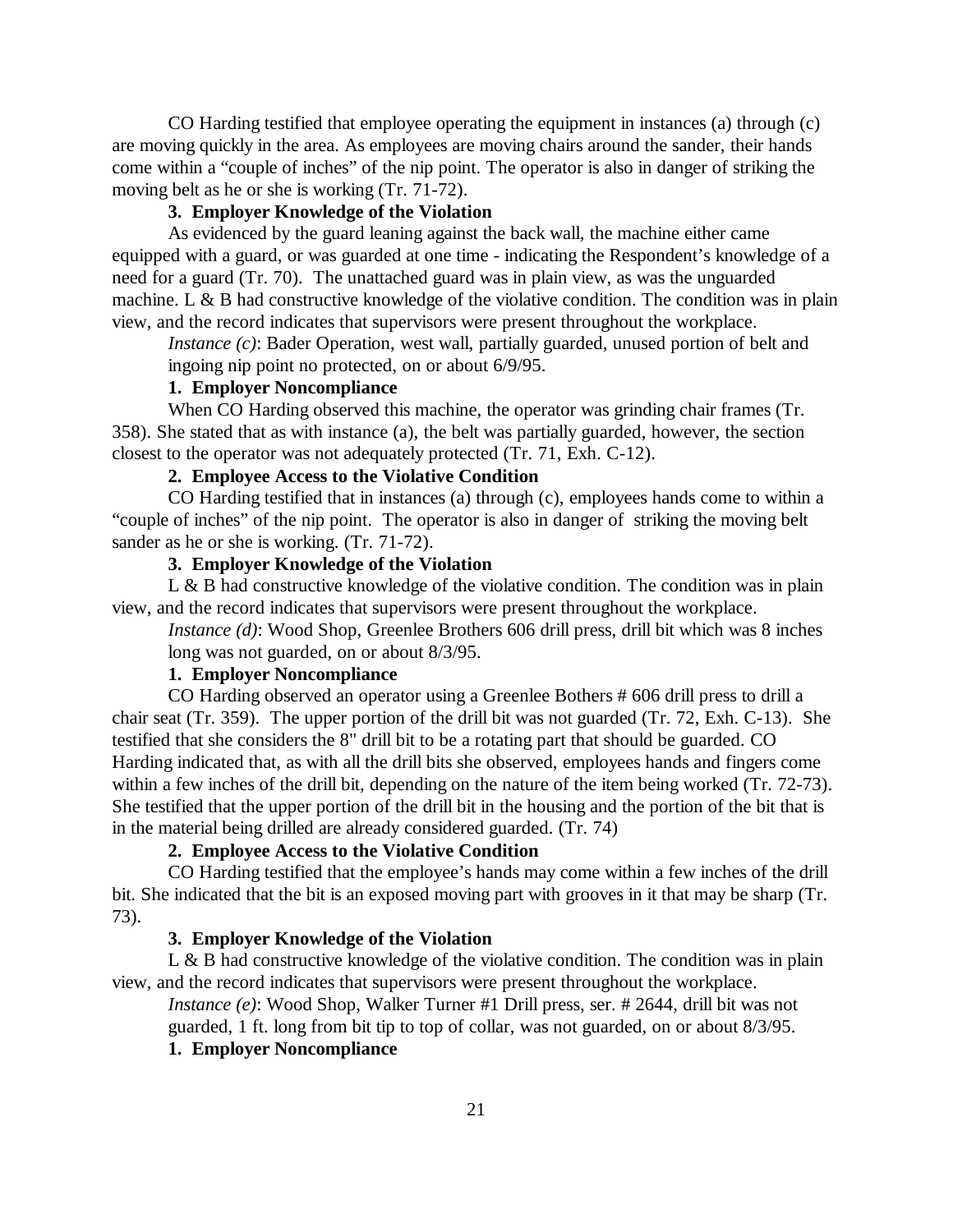CO Harding observed a Walker Turner # 1 drill press, serial # 2644. As with instance (d), the unused portion of the drill bit was not guarded. The drill bit was approximately one foot long. CO Harding testified that employees' fingers could be as close as "a couple of inches" to the rotating bit (Tr. 74). Unlike instances (a) though (d), CO Harding testified that she did not recall if this piece of equipment was operating. (Tr. 359-60) She did, however, testify that during her inspection of the drill presses, she asked the employer representative if and how the equipment was used. She also testified that she spoke with the employee who uses the equipment to determine how often the machine is used, and if it is used in its present condition. (Tr. 676)

## **2. Employee Access to the Violative Condition**

As indicated above, CO Harding testified that although she did not see the machines in operation, she determined that the machines were in use in the condition in that she observed during her inspection. The Respondent presented no evidence to rebut this.

# **3. Employer Knowledge of the Violation**

L & B had constructive knowledge of the violative condition. The condition was in plain view, and the record indicates that supervisors were present throughout the workplace.

*Instance (f)*: Wood Shop, commander Mfg. CO. Model 9 two head multi-drill, left side ser.  $\#11120$  with four drill bits, right side ser.  $\# \&177$  with five drill bits, was not guarded, on or about 8/3/95.

## **1. Employer Noncompliance**

CO Harding observed a Commander Manufacturing Company two-headed multi-drill. The left side of the drill had four bits and the right side had five (Tr. 75, Exh. C-14 and C- 15). She testified that she was told that the drill was used to drill material approximately one and onehalf inches deep (Tr. 75). CO Harding indicated that as with the other drill in this citation item, the unused portion of the drill bits were not guarded. She testified that employees got as close as a few inches to the bits (Tr. 75).

As in instance (e), CO Harding did not actually see the drill operating. She determined that machine was operable by inquiring from employees whether the equipment was used (Tr. 360).

# **2. Employee Access to the Violative Condition**

Although she did not see the drill operating, she determined from her interviews that it was operated in the condition that she observed the drill. The Respondent presented no evidence to rebut this.

## **3. Employer Knowledge of the Violation**

L  $\&$  B had constructive knowledge of the violative condition. The condition was in plain view, and the record indicates that supervisors were present throughout the workplace.

*Instance (g):* Wood Shop, Famco drill press, ser. #D-F37W88, was not guarded, on or about 8/3/95.

## **1. Employer Noncompliance**

CO Harding observed the cited drill press, and noted that it had an approximately one foot long drill bit and no guard. When asked if she observed employees working in close proximity to the unguarded portion of the drill, CO Harding responded "[a]t one point or another I observed employees working on the various drills here and with each of these instances the employees hands may be from a few inches from the point of operation which would be the drill bit to further away."(Tr. 76).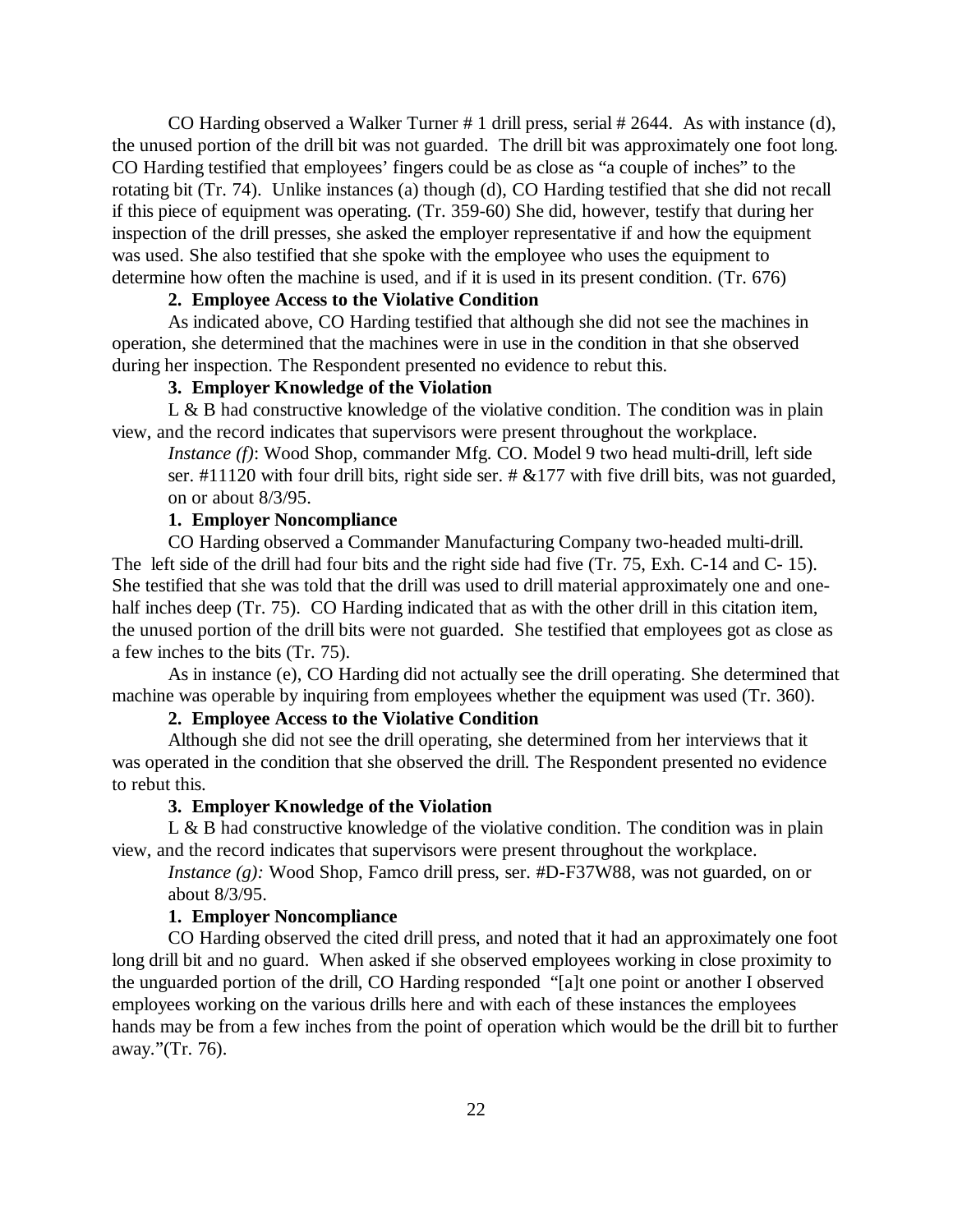#### **2. Employee Access to the Violative Condition**

As in instances (e) and (f), although CO Harding may not have seen this drill in operation, she testified that she determined if the drills were operable, and operated in their present condition during her inspection.

#### **3. Employer Knowledge of the Violation**

L & B had constructive knowledge of the violative condition. The condition was in plain view, and the record indicates that supervisors were present throughout the workplace.

*Instance (h):* Wood Shop, General Electric drill press, was not guarded, on or about 8/3/95.

## **1. Employer Noncompliance**

CO Harding observed this drill press with a bit approximately one foot long. There was no guard to protect the unused portion of the drill bit (Tr. 76). CO Harding testified on cross examination that she did not recall seeing the press in operation (Tr. 361). However, she did testify that during her inspection of all the drill presses she asked the employer representative if and how the equipment was used. She also testified that she spoke with the employee who uses the equipment to determine how often the machine is used, and if it is used in its present condition (Tr. 676) .

## **2. Employee Access to the Violative Condition**

Although CO Harding did not see the drill p press operated, as with instances (e) through (g), she did determine through her employee interviews that the press was used in the condition that she observed during her inspection.

# **3. Employer Knowledge of the Violation**

 $L \& B$  had constructive knowledge of the violative condition. The condition was in plain view, and the record indicates that supervisors were present throughout the workplace.

*Instance (I):* Wood Shop, Walker Turner drill press, ser. #1 944, was not guarded, on or about 8/3/95.

## **1. Employer Noncompliance**

CO Harding observed this Walker Turner drill press with a six and one-half inch long drill bit. The unused portion of the dill bit was unguarded (Tr. 66-67). CO Harding testified on cross examination that she did not recall seeing this press in operation (Tr. 362). However, she testified that during her inspection of all the drill presses she asked the employer representative if and how the equipment was used, how often the machine is used, and if it was used in its present condition (Tr. 676). As in all of the previous instances, the Respondent presented no evidence to the contrary.

## **2. Employee Access to the Violative Condition**

Although CO Harding did not see the press in operation, as with instances (e) through (h), she determined that the machines were operable, and operated in their present condition.

## **3. Employer Knowledge of the Violation**

L & B had constructive knowledge of the violative condition. The condition was in plain view, and the record indicates that supervisors were present throughout the workplace. **Penalty**

## CO Harding testified that the potential injury from exposure to the various unguarded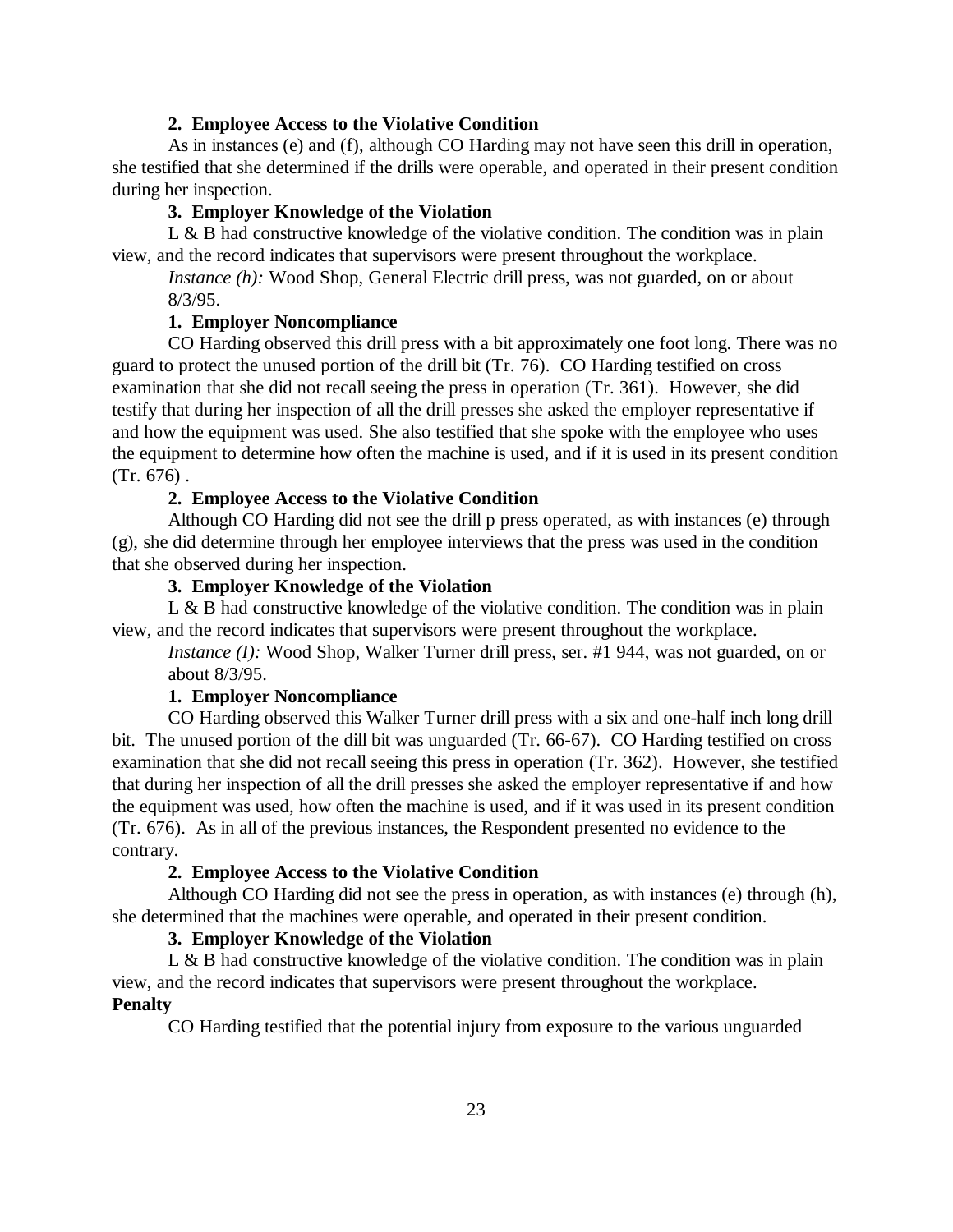drills would be laceration<sup>11</sup> to the fingers from the drill bits (Tr. 77). She classified the severity of the violations as low, based on the potential injury (Tr. 77). She determined that the probability was "lesser," because her interviews with employees did not reveal that an employee had contacted the bit, or been injured on the unguarded bit (Tr. 77-78). The Secretary adjusted proposed penalty was \$1,350.00.

# **Citation 1, Item 11**

§1910.213(b)(3): On applications where injury to the operator might result if motors were to restart after power failures, provision shall be made to prevent machines from automatically restarting upon restoration of power.

CO Harding described nineteen different instances of machines that automatically restarted when power was restored. Those instances, (a) through (s) are as follows:

- (a) Wood Shop, first and second router table, on or about 8/3/95.
- (b) Wood Shop, small upright sander, on or about 8/3/95.
- (c) Wood Shop, two drum sanders, on or about 8/3/95.
- (d) Wood Shop, Powermatic band saw, on or about 8/3/95.
- (e) Wood Shop, Delta Rockwell table saw, on or about 8/3/95.
- (f) Wood Shop, Walker Turner #1 drill press, on or about 8/3/95.
- (g) Wood Shop, Band saw #2, on or about 8/3/95.
- (h) Wood Shop, Commander Mfg. CO. two head multi-drill, on or about 8/3/95.
- (I) Wood Shop, Famco Drill press, on or about 8/3/95.
- (j) Wood Shop, Bandsaw #5, Tannewiz D-Saw, on or about 8/3/95.
- (k) Wood Shop, Bandsaw #4, on or about 8/3/95.
- (l) Wood Shop, Walker Turner table saw, on or about 8/3/95.
- (m) Wood Shop, General Electric drill press, on or about 8/3/95.
- (n) Wood Shop, Walker Turner drill press, ser. #1 944, on or about 8/3/95.
- (o) Table Top, Toby table saw, ser. # Y 46119, on or about 8/29/96.
- (p) Table Top, Delta table say used for formica, on or about 8/29/95.
- (q) Table Top, Onsrud Router, W-122, on or about 8/29/95.
- (r) Table Top, Pin Router, mfd. William H. Field CO., Boston, on or about 8/29/95.
- (s) Table Top, Walker Turner saw ser. #50BE4A, marked 9'3", on or about 8/29/95.

# **1. Employer Noncompliance**

CO Harding testified that during the inspection Mr. Vander Schaaff and the supervisor of the listed departments went to each machine, started the machines, then cut the power, deenergizing the machines.<sup>12</sup> She indicated that each machine listed in the instance descriptions above automatically restarted when power was restored (Tr. 78-79, 788). She stated that all of

<sup>&</sup>lt;sup>11</sup> CO Harding testified that a laceration is a "fairly serious cut." (Tr. 90). Such an injury would require medical treatment or sutures (Tr. 524-25).

 $12$  Dr. Carter testified that he visited the wood shop on July 28, 1995, and that he visited the table top department during the second week of August (Tr. 943-45). He did not determine whether any of the machines listed in instances (a) through (s) automatically restarted when reenergized.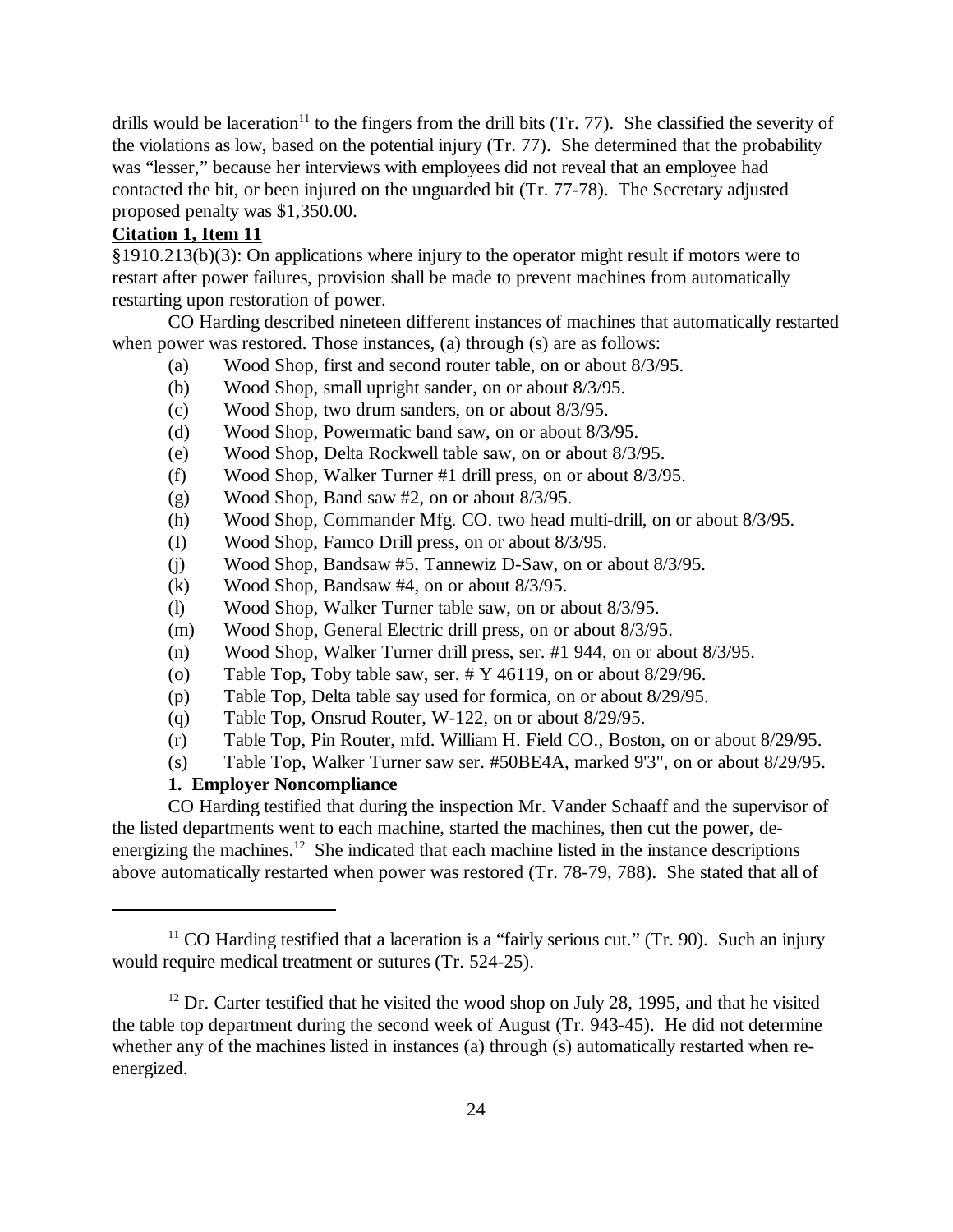the above listed machines are used to cut wood, therefore they fall under the cited standard. (Tr. 79) She testified on cross examination that the machines listed in instances (a) though (d) and instance (q) were in operation at the time of her inspection (Tr. 366-69, 372). The machine in instance (c) was operated by Bob Murch, a wood shop employee (Tr. 368). She did not recall who was operating the machines listed in instances (a), (b), (d), and (q). She further testified she determined that all of the machinery was in use based on conversations with Mr. Vander Schaaff and with a number of employees in the department, including the department foreman (Tr. 79-80, 677-78).

#### **2. Employee Access to the Violative Condition**

CO Harding determined that each of cited the machines were used by  $L \& B$  employees. Therefore, employees working in the wood shop and the table top department were exposed to the violative condition.

# **3. Employer Knowledge of the Violation**

 $L \& B$  can be said to have constructive knowledge if, with the exercise of reasonable diligence, they could have known of the violative condition. L & B could have easily determined that the cited machines automatically restarted when the power was returned if reasonable diligence had been exercised..

## **Penalty**

CO Harding classified the penalty as high severity. She indicated that machinery like table saws and routers could potentially amputate a finger or hand should they restart unexpectedly. She classified the probability as "lesser," because she surmised that the power would not be shut off on a regular basis (Tr. 79). The Secretary proposed an adjusted penalty of \$2,250.00. **Citation 1, Item 12a**

§1910.213(c)(1): Each circular hand-fed ripsaw shall be guarded by a hood which shall completely enclose that portion of the saw above the table and that portion of the saw above the material being cut. The hood and mounting shall be arranged so that the hood will automatically adjust itself to the thickness of and remain in contact with the material being cut but it shall not offer any considerable resistance to insertion of material to saw or to passage of the material being sawed. The hood shall be made of adequate strength to resist blows and strains incidental to reasonable operation, adjusting, and handling, and shall be so designed as to protect the operator from flying splinters and broken saw teeth. It shall be made of material that is soft enough so that it will be unlikely to cause tooth breakage. The hood shall be so mounted as to insure that its operation will be positive, reliable, and in true alignment with the saw; and the mounting shall be adequate in strength to resist any reasonable side thrust or other force tending to throw it out of line.

(a) Wood Shop, Walker Turner table saw with an wight inch blade did not have a guard, on or about 8/3/95.

#### **1. Employer Noncompliance**

CO Harding observed the Walker Turner table saw with an 8 inch diameter blade. The top portion of the blade was unguarded<sup>13</sup> (Tr. 80). Although she did not see the saw in operation, she

 $13$  Dr. Carter testified that he did not observe the Walker Turner saw before CO Harding's inspection (Tr. 949).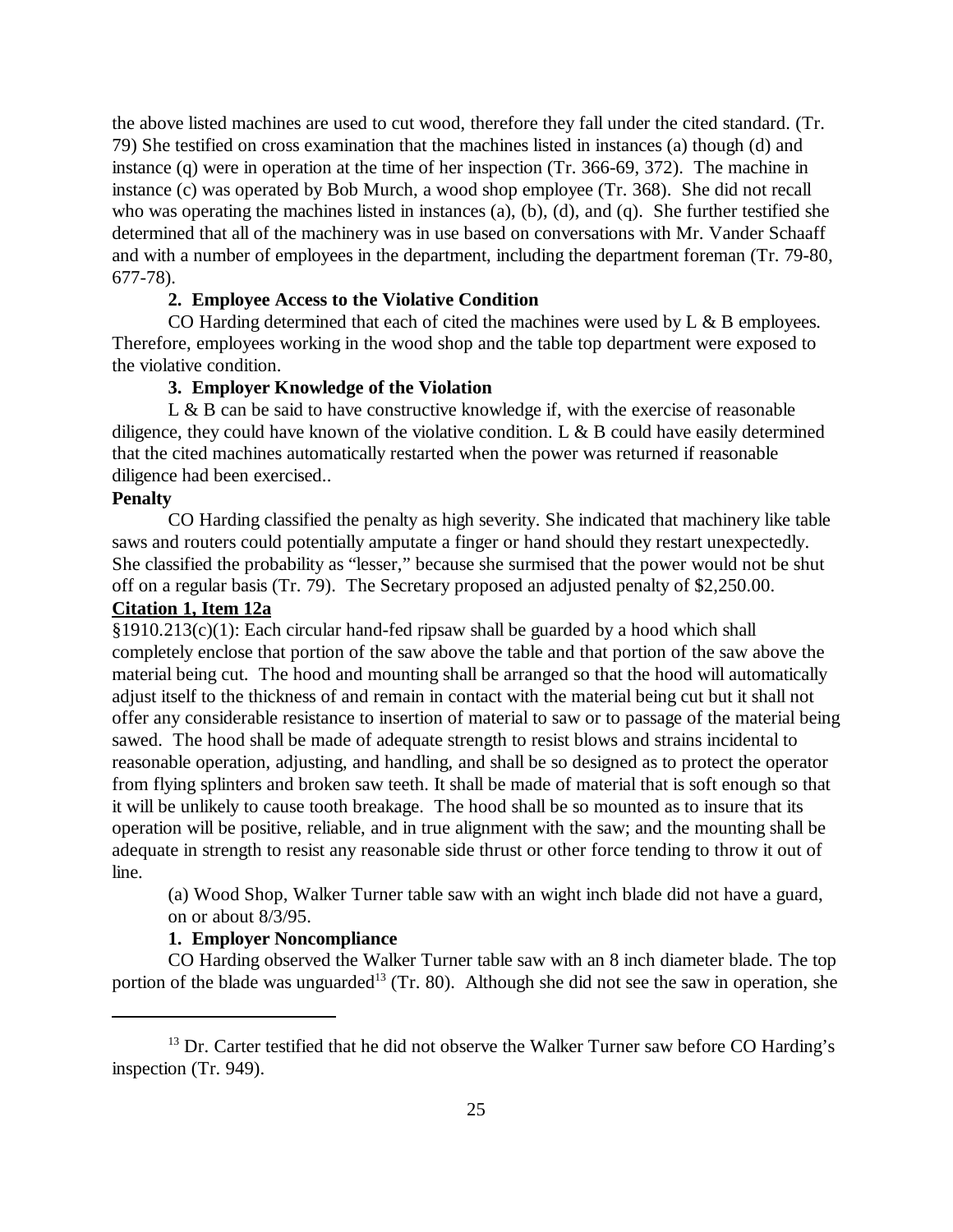testified that she was told by employee Steve Bersch that the machine was operated about three to four hours a week (Tr. 80, 378, 790, 791). She indicated that employee Bersch also told her that there was a guard for the machine, but that he was unable to locate it (Tr. 678, 790). She further determined that the machine was operational through discussions with Mr. Vander Schaaff and the department supervisor.

## **2. Employee Access to the Violative Condition**

CO Harding testified that the employee told her that they performed cross cut and ripped wood on this saw. She testified that if an employee were ripping wood, their hands would come within a few inches of the blade as they are feeding the stock into the saw (Tr. 81). She stated that the guard acts as a warning device. An employee's hand would strike a guard before it contacted the moving blade (Tr. 80). As noted above, CO Harding determined that the saw was used in the same condition the she observed at the time of her inspection.

# **3. Employer Knowledge of the Violation**

L  $\&$  B had constructive knowledge of the violative condition. The condition was in plain view, and the record indicates that supervisors were present throughout the workplace.

# **Citation 1, Item 12b**

§1910.213(c)(2): Each hand-fed circular ripsaw shall be furnished with a spreader to prevent material from squeezing the saw or being thrown back on the operator. The spreader shall be made of hard tempered steel, or its equivalent, and shall be thinner than the saw kerf. It shall be of sufficient width to provide adequate stiffness or rigidity to resist any reasonable side thrust or blow tending to bend or throw it out of position. The spreader shall be attached so that it will remain in true alignment with the saw even when either the saw or table is tilted. The provision of a spreader in connection with grooving, dadoing, or rabbeting is not required. On the completion of such operations, the spreader shall be immediately replaced.

(a) Wood Shop, Walker Turner table saw with an eight inch blade, did not have a spreader, on or about 8/3/95.

## **1. Employer Noncompliance**

A spreader is required to keep the stock that is being fed through the saw during the ripping process from squeezing back toward the saw blade and pushing towards the operator. The spreader keeps apart the pieces of the wood being ripped<sup>14</sup> (Tr. 82; Exh. C-16). Ripping refers to the direction that the wood is placed on the saw. The grain of the wood is place in the same direction as the saw blade (Tr. 680-81). Although CO Harding testified that she did not see the saw in operation, she examined the teeth of the saw blade, and determined that it was the type used for ripping wood. (Tr. 382-83, 791). She also noted that this is the same equipment cited in instance 12a. The employee that she interviewed in the above instance indicated that the saw was used for ripping wood (Tr. 679).

# **2. Employee Access to the Violative Condition**

CO Harding testified that ripping creates a greater hazard because the operator is cutting the wood with the wood grain. When wood is cross cut, that is cut against the grain, the wood continues past the saw blade. When an employee is ripping with the grain, the wood may squeeze

<sup>&</sup>lt;sup>14</sup> Exh. C-18, which documents the alleged violation in item 12c, instance c, portrays a spreader. (Tr. 84)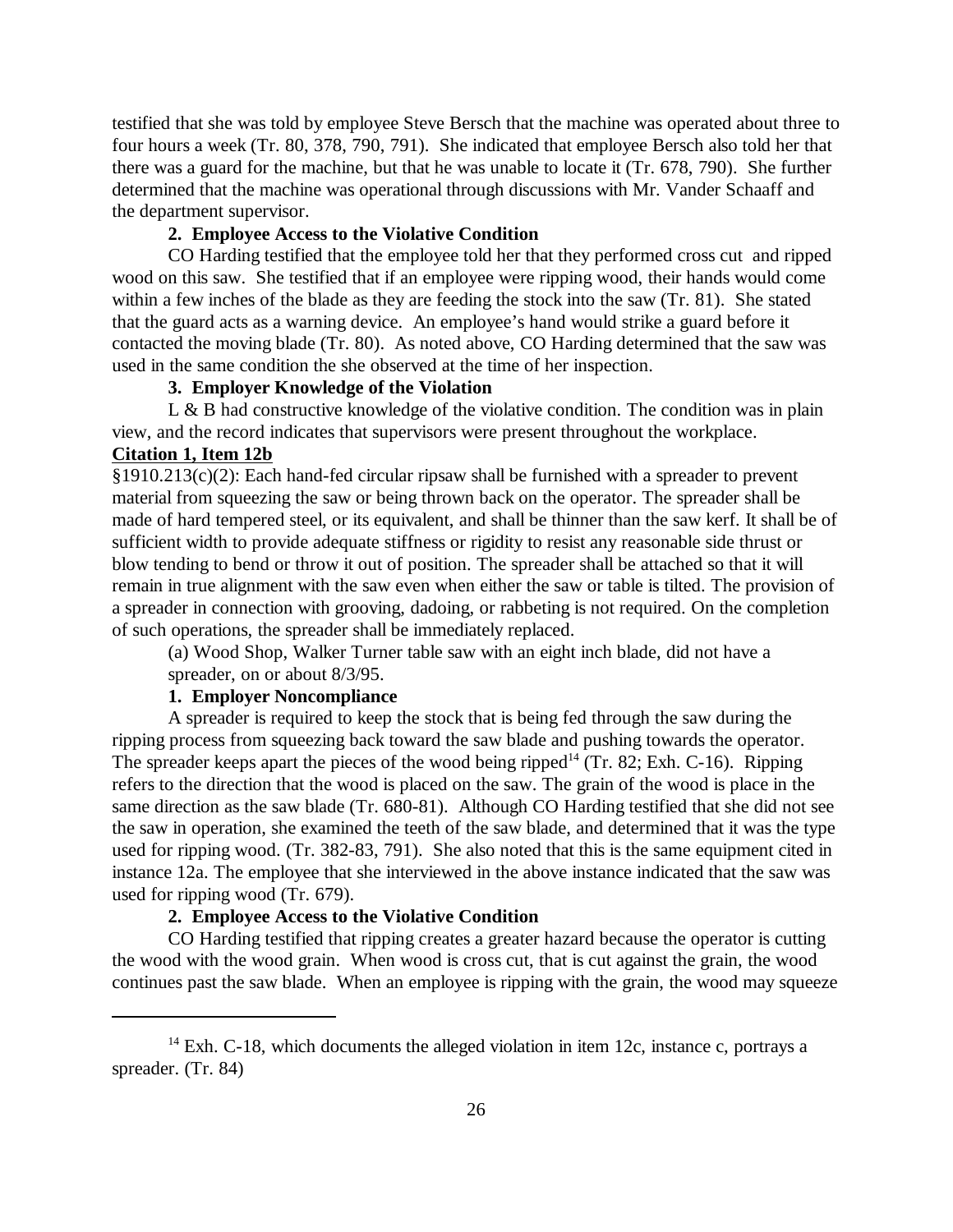together and be pushed back towards the operator (Tr. 680-81). CO Harding determined that the saw was in use, and that the saw was used for ripping. Therefore, an employee using the saw would be exposed to the violative condition.

## **3. Employer Knowledge of the Violation**

L  $\&$  B had constructive knowledge of the violative condition. The condition was in plain view, and the record indicates that supervisors were present throughout the workplace.

# **Citation 1, Item 12c**

§1910.213(c)(3): Each hand-fed circular ripsaw shall be provided with nonkickback fingers or dogs so located as to oppose the thrust or tendency of the saw to pick up the material or to throw it back toward the operator. They shall be designed to provide adequate holding power for all the thicknesses of materials being cut.

*Instance (a)*: Wood Shop, Delta Rockwell, table saw which is also used for ripping, did not have non kickback fingers or dogs, on or about 8/3/95.

# **1. Employer Noncompliance**

Non-kickback fingers or "dogs" located on a saw would dig into the wood to prevent the wood from being thrown back toward the operator during the ripping process. CO Harding observed the Delta Rockwell table saw and determined that it did not have non-kickback fingers. (Tr. 82-83, Exh. C-17). Although she testified that she does not recall if she saw the equipment in operation, she indicated that an employee told her he used the saw, and the saw was used for ripping wood. (Tr. 83, 384, 682-83, 791, 950). She further testified that whether a saw has nonkickback fingers is "obviously visible." (Tr. 682 ).

# **2. Employee Access to the Violative Condition**

Although she did not witness the operation of the saw, CO Harding determined that the saw was in use, and used for ripping wood - an employee old her he used the saw, and the saw was used for ripping wood.

# **3. Employer Knowledge of the Violation**

L & B had constructive knowledge of the violative condition. The condition was in plain view, and the record indicates that supervisors were present throughout the workplace.

*Instance (b)*: Wood Shop, Walker Turner saw, 8 inch diameter blade, which is used for ripping wood, did not have non kickback finger or dogs, on or about 8/3/95.

#### **1. Employer Noncompliance**

This is the same saw addressed in items 12a and 12b. (Tr. 86-87, Exh. C-16). CO Harding determined that the saw was used for ripping and that it did not have non-kick back fingers (Tr. 86-87). (See discussion under "Employer Noncompliance," instance 12a).

# **2. Employee Access to the Violative Condition**

Although she did not see the saw in operation, CO Harding determined that the saw was in use, and that it was used for ripping. Employees told her that the Walker Turner saw was also used for ripping (Tr. 86-87, 683).

# **3. Employer Knowledge of the Violation**

L & B had constructive knowledge of the violative condition. The condition was in plain view, and the record indicates that supervisors were present throughout the workplace.

*Instance (c)*: Table Top, Toby saw, ser. # Y 46119, which is used for ripping wood, did not have non kickback finger or dogs, on or about 8/29/95.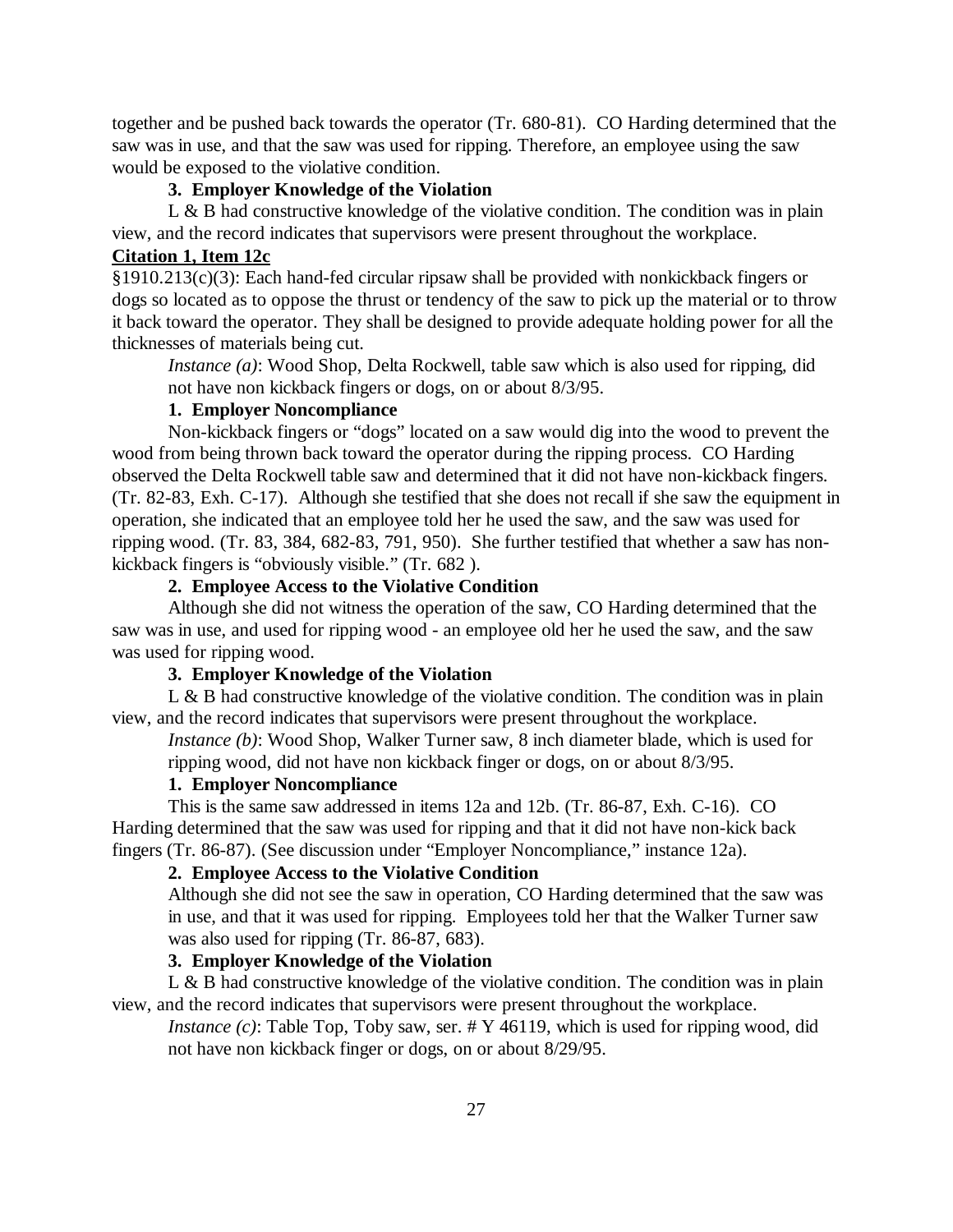#### **1. Employer Noncompliance**

CO Harding observed that the Toby saw did not have non-kick back fingers. She determined through employee interviews that the saw was used by approximately five employees, and that it was used for ripping wood (Tr. 88, 683-4, 385-6, 792, 905; Exh C-18).

## **2. Employee Access to the Violative Condition**

CO Harding determined that the saw was in use, and that it was used for ripping wood and used by five employees (Tr. 88)..

# **3. Employer Knowledge of the Violation**

L & B had constructive knowledge of the violative condition. The condition was in plain view, and the record indicates that supervisors were present throughout the workplace.

## **Penalty - Items 12a, 12b, and 12c**

CO Harding testified that the alleged violation cited in item 12a could produce severe lacerations to an employee's fingers or hands<sup>15</sup> (Tr. 88). The alleged violation cited in item 12b could result in the wood being thrown back towards the operator, causing laceration to the hands, body, or face (Tr. 88-89). The alleged violation cited in item 12c could cause injuries similar to the injuries discussed in item 12b (Tr. 89). CO Harding classified the severity of the violation as high, due to the risk of injuries to the hands, fingers, body, and face. She determined that the probability was "lesser," because although employees told her that the saws were used for ripping, they did not indicate that they had ever been struck by a piece of wood. The Secretary proposed an adjusted penalty of

\$2, 250.00.

### **Citation 1, Item 13**

 $§1910.213(g)(1)$ : Each swing cutoff saw shall be provided with a hood that will completely enclose the upper half of the saw, the arbor end, and the point of operation at all positions of the saw. The hood shall be constructed in such a manner and of such material that it will protect the operator from flying splinters and broken saw teeth. Its hood shall be so designed that it will automatically cover the lower portion of the blade, so that when the saw is returned to the back of the table the hood will rise on top of the fence, and when the saw is moved forward the hood will drop on top of and remain in contact with the table or material being cut.

(a) Table Top Department, Baldor swing cutoff saw with 12 inch blade, which was used to cut wood strips for packing boxes, did not have a lower blade guard, on or about 8/29/95.

## **1. Employer Noncompliance**

CO Harding observed a Balder swing cutoff saw with a 12 inch diameter blade. She testified that although the top part of the blade was guarded, the lower portion of the blade was unguarded (Tr. 90-91, 389, 685, Exh. C-19). CO Harding observed employee Keven Grau using the saw to cut wood strips for packing boxes (Tr. 90-91, 388). Using the handle on the saw, employees were pulling out the saw and cutting across pieces of wood stripping (Tr. 91-92, 391). There was a lock on the saw that controlled the extent of the saw's forward motion. (Tr. 391)

CO Harding indicated that a guard similar to the guard on the top of the saw should be

<sup>&</sup>lt;sup>15</sup> CO Harding defined a serve laceration as one that would requires sutures at a minimum. (Tr. 119).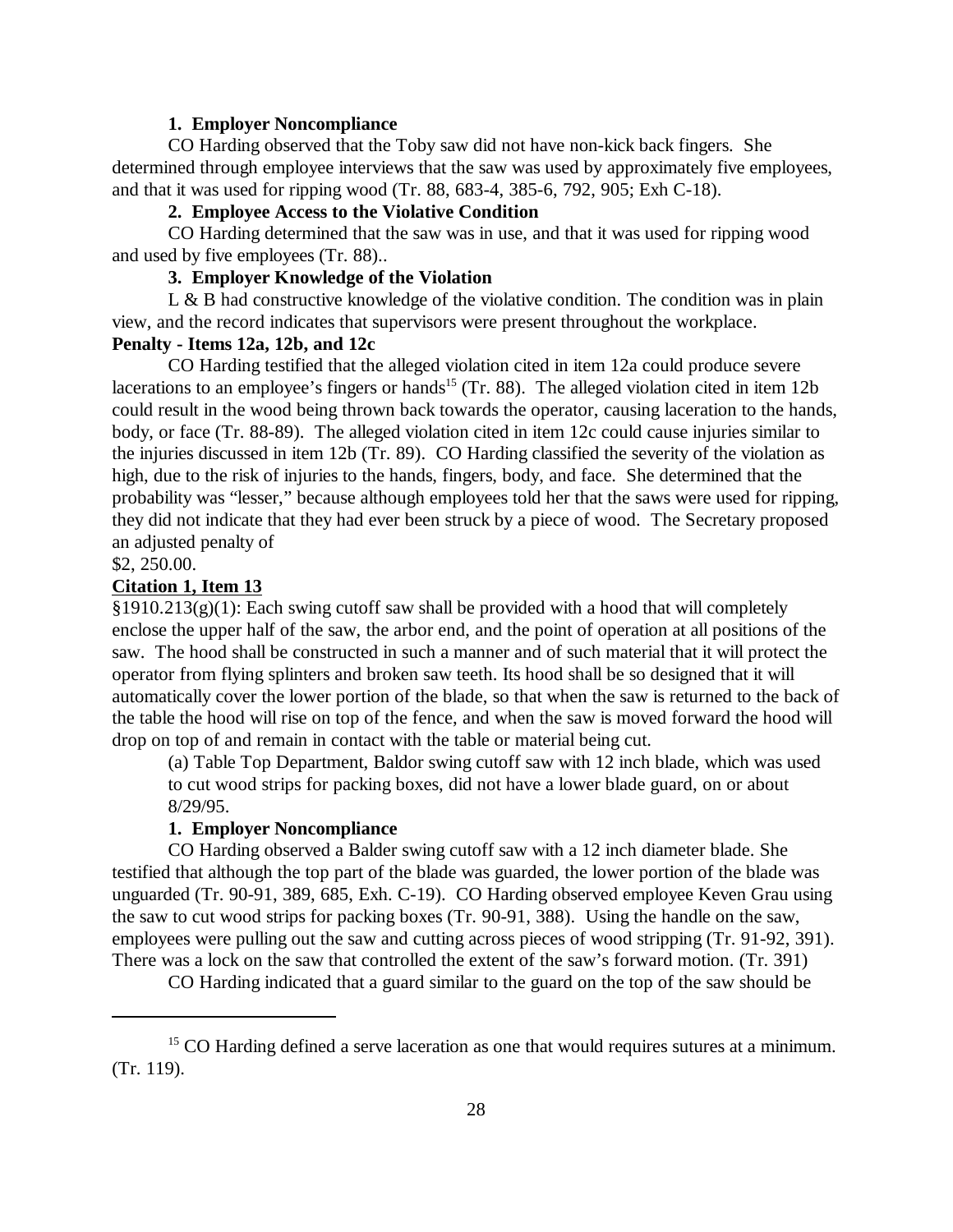used. She stated that in most cases there would be a slot in the upper guard to allow the lower guard to ride up over the stock, and then return to its original position when the cut is completed (Tr. 95-96).

## **2. Employee Access to the Violative Condition**

CO Harding indicated that an employee could lacerate their hands or fingers on the blade. She testified that the employee's left hand would most likely received the injury, since the saw is designed to be pulled toward the operator with the right hand (Tr. 94-95). The employee's hand would be three to five inches from the blade (Tr. 92).

# **3. Employer Knowledge of the Violation**

L & B had constructive knowledge of the violative condition. The condition was in plain view, and the record indicates that supervisors were present throughout the workplace. **Penalty**

CO Harding assessed the severity of the violation as "lesser," since the saw was only used a couple of hours a week (Tr. 92, 95). She determined that the probability was also "lesser," because she was not aware of any employee injuries, and the saw is not frequently used (Tr. 95). The Secretary proposed an adjusted proposed penalty of \$1,350.00.

# **Citation 1, Item 14**

§1910.213(h)(1): The upper hood shall completely enclose the upper portion of the blade down to a point that will include the end of the saw arbor. The upper hood shall be constructed in such a manner and of such material that it will protect the operator from flying splinters, broken saw teeth, etc., and will deflect sawdust away from the operator. The sides of the lower exposed portion of the blade shall be guarded to the full diameter of the blade by a device that will automatically adjust itself to the thickness of the stock and remain in contact with stock being cut to give maximum protection possible for the operation being performed.

(a) Wood Shop, De Walker radial arm saw with a 13 inch diameter blade, did not have the right side of the lower portion of the blade guarded, on or about 8/3/95.

# **1. Employer Noncompliance**

CO Harding testified that the standard requires that on radial arm saws, the lower blade be protected by a guard. She observed that the lower right side of the lower guard was missing. (Tr. 96, Exh. C-20). CO Harding testified that the operator would hold the stock with his or her left hand and grasp the saw handle using their right hand to pull the saw forward (Tr. 96-97, 399- 400). The saw returned automatically when it was not in use (Tr. 399). The stock would not be fixed on the saw table (Tr. 97).

# **2. Employee Access to the Violative Condition**

Although CO Harding testified that she did not see the saw in operation, she determined that the saw was in use at the time of her inspection - she inquired about how often it was used and what it was used for. (Tr. 97, 397-98, 795). She determined that the hazard was an employee or the operator of the saw striking up against the exposed portion of the blade with their fingers or hands when the saw was returning to its "fence" (Tr. 97). When the employee lets go of the saw, the blade continues to turn. Although there is a guard on the left portion of the saw, the operator's right hand could brush up against the blade. She further testified that operator could be exposed to the blade if they were feeding the stock from the left side and removing it with their right hand (Tr. 686).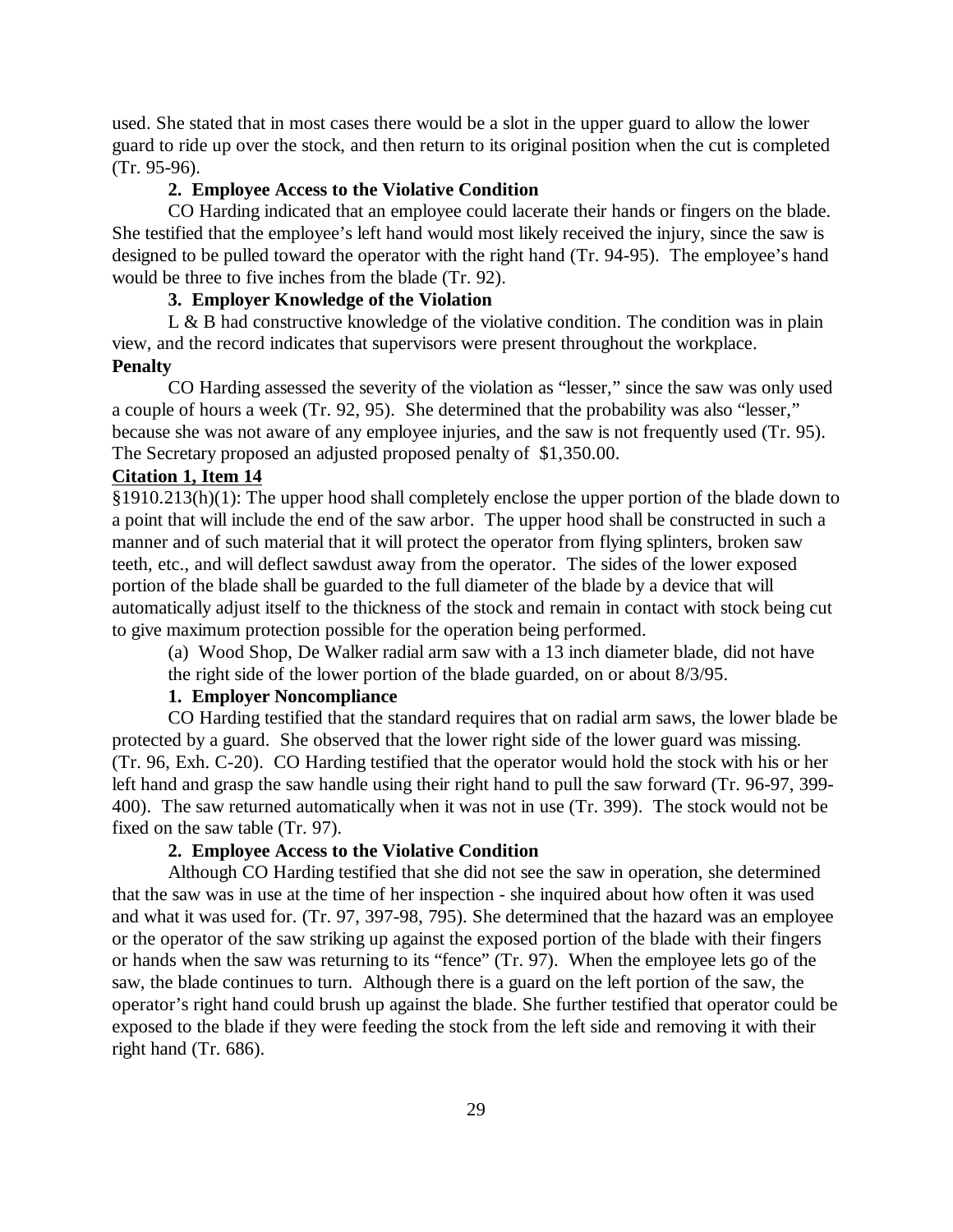#### **3. Employer Knowledge of the Violation**

L  $\&$  B had constructive knowledge of the violative condition. The condition was in plain view, and the record indicates that supervisors were present throughout the workplace. The Department supervisor, David Tazinskyi, demonstrated how the saw was typically used (Tr. 400). **Penalty**

CO Harding assessed the severity of the violation as low. She indicated that the most likely injury would be lacerations to the operator's fingers or hands. She classified the probability as lesser, due to the fact that the blade was guarded on the lower left side, and based on where the operator would hold his or her hands. (Tr. 97-98) The Secretary proposed an adjusted penalty of \$1,350.00.

#### **Citation 1, Item 15**

§1910.213(I)(1): All portions of the saw blade shall be enclosed or guarded, except for the working portion of the blade between the bottom of the guide rolls and the table. Bandsaw wheels shall be fully encased. The outside periphery of the enclosure shall be solid. The front and back of the band wheels shall be either enclosed by solid material or by wire mesh or perforated metal. Such mesh or perforated metal shall be not less than 0.037 inch (U.S. Gage No. 20), and the openings shall be not greater than three-eighths inch. Solid material used for this purpose shall be of an equivalent strength and firmness. The guard for the portion of the blade between the sliding guide and the upper-saw-wheel guard shall protect the saw blade at the front and outer side. This portion of the guard shall be self-adjusting to raise and lower with the guide. The upper-wheel guard shall be made to conform to the travel of the saw on the wheel.

*Instance (a):* Wood Chair, 30 inch band saw which was labeled #4 did not have all of the unused portion of the blade guide wheel guarded, on or about 6/23/95.

#### **1. Employer Noncompliance**

CO Harding testified that this standard requires the non-working portion of the blade of he band saw be guarded and also for the band saw guide wheels to be guarded (Tr. 98). She testified to six violations of this standard. She observed a 30-inch band saw with portions of the blade unguarded. CO Harding testified that although there was a guard on the machine, there were seven exposed inches above the guard that should have been protected. In addition, the area of the guide wheel that faces the teeth side of the blade was unprotected (Tr. 98-100, 130, Exh. C-21). Mr. Vander Schaaff was with her at the time of her observation. (Tr. 109).

#### **2. Employee Access to the Violative Condition**

CO Harding testified that when employees used this type of band saw, their fingers come within a close proximity to the saw blade (Tr. 100). An employee's hands came in close proximity to the unused portion of the blade which was located immediately above the area where the guide wheel was not protected. Additionally, she testified that an employee could brush his fingers or hands against either the blade or guide wheel (Tr. 102). She also testified that she determined that all of the saws discussed in item 15 were operation by inquiring wether the saws were operated in the condition that she observed them. She indicated that she was told that they were in fact used in the observed conditions (Tr. 686-87).

# **3. Employer Knowledge of the Violation**

L  $\&$  B had constructive knowledge of the violative condition. The condition was in plain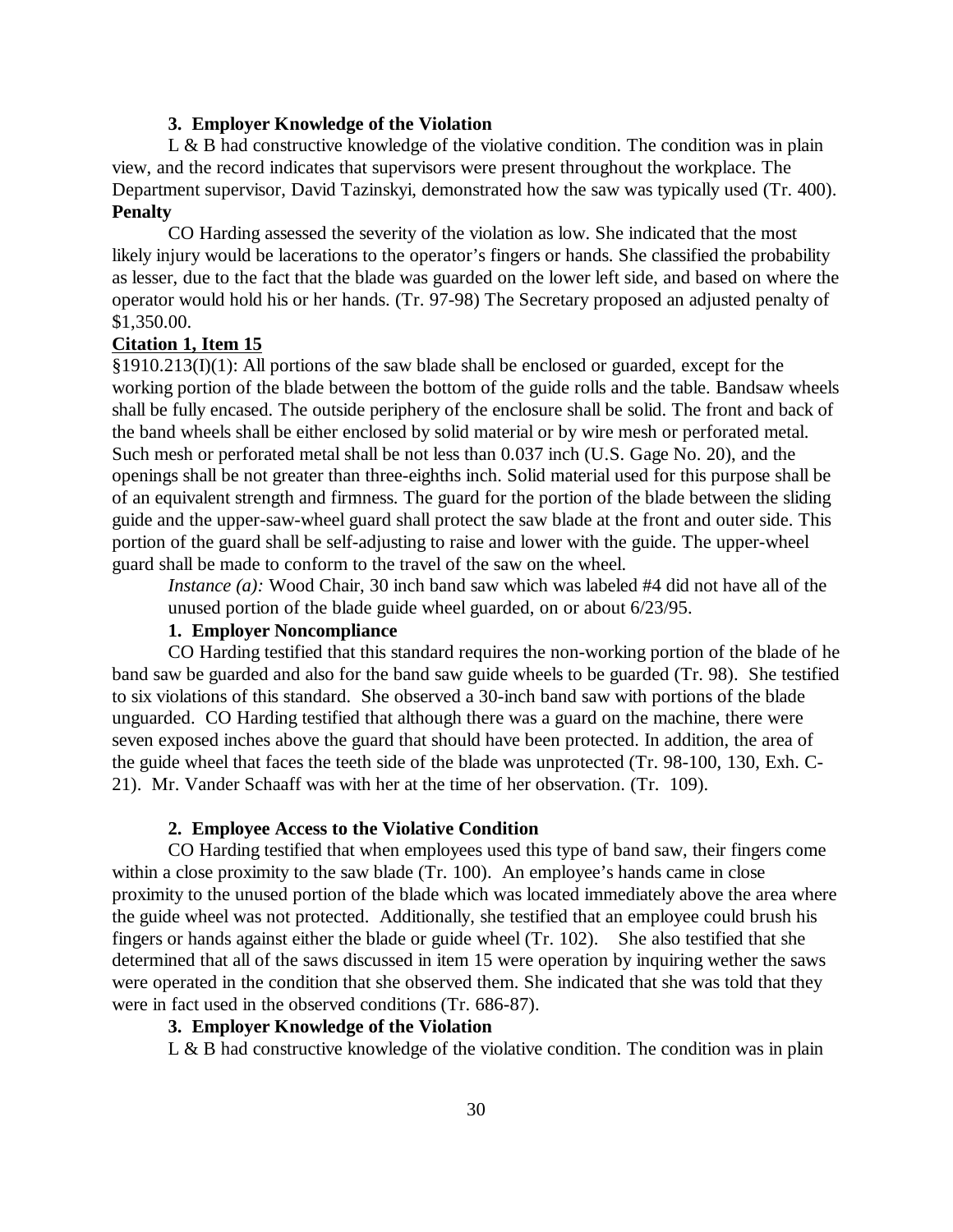view, and the record indicates that supervisors were present throughout the workplace.

*Instance (b):* Wood Chair, Walker Turner small bank saw labeled B-6, blade and guide wheels were partially unguarded, on or about 6/23/95.

# **1. Employer Noncompliance**

CO Harding observed that the unused portion of this saw blade, where the saw teeth faced the operator, was not guarded (Tr. 103, Exh. 22). Although a partial guard was in place, the teeth of the blade were exposed, and the guide wheel was not guarded. (Tr. 104-05) Mr. Vander Schaaff was with her at the time of her observation. (Tr. 109).

## **2. Employee Access to the Violative Condition**

In viewing Exh. C-22, the exposed blade is in close proximity to the point of operation of the saw - the teeth part that faced the operator was not covered (Tr. 104-105).

# **3. Employer Knowledge of the Violation**

L & B had constructive knowledge of the violative condition. The condition was in plain view, and the record indicates that supervisors were present throughout the workplace.

*Instance (c)*: Upholstery Department, American Machinery & Motor Co., portion of saw blade and guide wheels were partially unguarded, on or about 8/3/95.

# **1. Employer Noncompliance**

CO Harding observed that the portion of the saw immediately adjacent to the guide wheel was not guarded (Tr. 105-06, Exh. 23). The guide wheel itself was also unguarded (Tr. 105-06). Mr. Vander Schaaff was with her at the time of her observation (Tr. 109).

# **2. Employee Access to the Violative Condition**

CO Harding testified the Mr. Vander Schaaff and the supervisor of the department explained that varying sizes of wood are cut on this saw.<sup>16</sup> The proximity of an employee's hands to the blade will vary depending on the type of stock that is being cut. (Tr. 107-08) She testified that the hazard is that an employee will strike the blade with their fingers or hands, or hit the exposed guide wheel. She testified that a pinch point exists where the saw blade passes by the guide wheel (Tr. 107).

# **3. Employer Knowledge of the Violation**

L  $\&$  B had constructive knowledge of the violative condition. The condition was in plain view, and the record indicates that supervisors were present throughout the workplace.

 *Instance (d)*: Wood Shop, Powermatic bandsaw has partially unguarded band saw blade and guide wheels, on or about 8/3/95.

## **1. Employer Noncompliance**

CO Harding observed that the unused portion of the band saw blade and the guide wheels were exposed.(Tr. 108). Mr. Vander Schaaff was with her at the time of her observation (Tr. 109). CO Harding testified that the she knew the saw was operational because the supervisor of the department demonstrated the machine (Tr. 409). As indicated in instances (a) through (c), CO Harding further testified that she determined that each of the saws were operated in the same condition as she observed them (Tr. 686-87).

<sup>&</sup>lt;sup>16</sup> Dr. Carter testified that he observed from a distance the America Machinery and Motor Co. saw being operated on July 28, 1995. He indicated that the saw appeared to be guarded, but he did not inspect the guard or the guide wheel. (Tr. 951).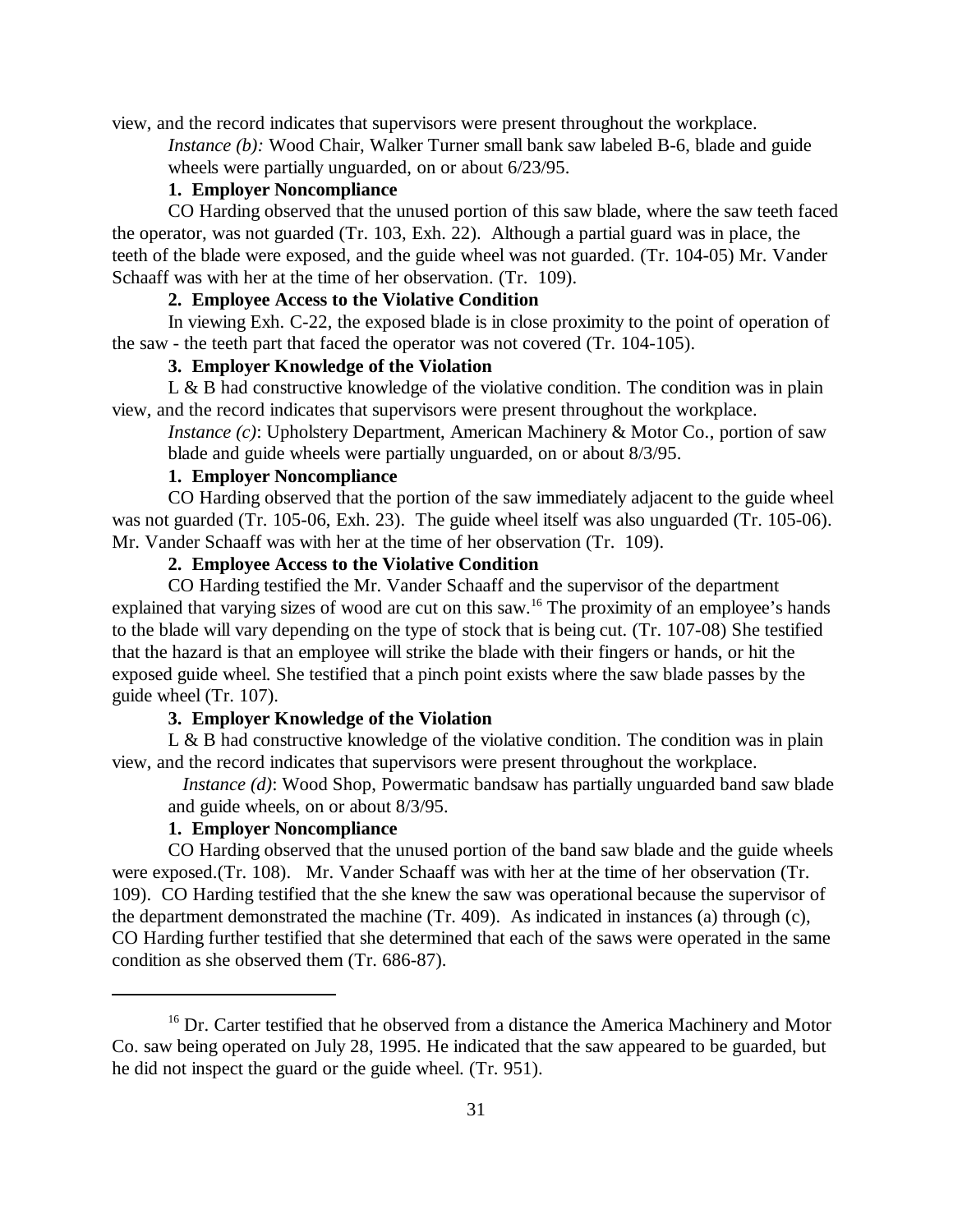#### **2. Employee Access to the Violative Condition**

CO Harding determined that the saw was operable, therefore, employees were exposed to the violative condition.

## **3. Employer Knowledge of the Violation**

L & B had constructive knowledge of the violative condition. The condition was in plain view, and the record indicates that supervisors were present throughout the workplace. Furthermore, the supervisor demonstrated the saw in the condition it was cited.

*Instance (e):* Table Top, Oliver band saw #1, 15 inch long blade was unguarded on the left side, on or about 8/3/95.

## **1. Employer Noncompliance**

CO Harding observed a 15 inch stretch of blade that was partially unguarded. Although the right side of the blade was guarded, the left side of the blade was unguarded down to and including the guide wheel(Tr. 108, 110-11, C-24). Mr. Vander Schaaff was with her at the time of her observation (Tr. 109). CO Harding again testified that she determined that all of the cited saws were operated in the condition that she observed at the time of her inspection. (Tr. 687)

## **2. Employee Access to the Violative Condition**

CO Harding determined that the saws were operable, and used in the condition in which she observed them. As such, employees would be exposed to the violative condition.

## **3. Employer Knowledge of the Violation**

L & B had constructive knowledge of the violative condition. The condition was in plain view, and the record indicates that supervisors were present throughout the workplace.

*Instance (f)*: Table Top, band saw which is used for the leaves for table tops had a partially unguarded blade, on or about 8/3/95.

#### **1. Employer Noncompliance**

CO Harding observed this unnamed band saw in the table top department. The saw had four and one-half inches of blade that was unguarded. (Tr. 108). Mr. Vander Schaaff was with her at the time of her observation. (Tr. 109) CO Harding testified as in instances (a) through (e), that she determined that all of the saws cited in item 15 were operated in the condition that she observed them in at the time of her inspection. (Tr. 686-87).

## **2. Employee Access to the Violative Condition**

CO Harding determined that the saw was operated in the condition in which she observed. As such, employee would be exposed to the violative condition.

## **3. Employer Knowledge of the Violation**

L & B had constructive knowledge of the violative condition. The condition was in plain view, and the record indicates that supervisors were present throughout the workplace. **Penalty**

CO Harding testified that, through an examination of  $L \& B$ 's OSHA 200 injury logs and a workers compensation record, she determined that an employee had been injured when his hand contacted the unguarded portion of a band saw guide wheel. (Tr. 687, Exh. C-64). CO Harding assessed the severity of the violation as low, as the most likely injury would be lacerations to an employee's fingers or hands. She classified the probability of the violation as "lesser," since the employee that she spoke with did not indicated that he was injured on the machines. She indicated that "in retrospect" she should have assessed the violation as "greater," because OSHA does not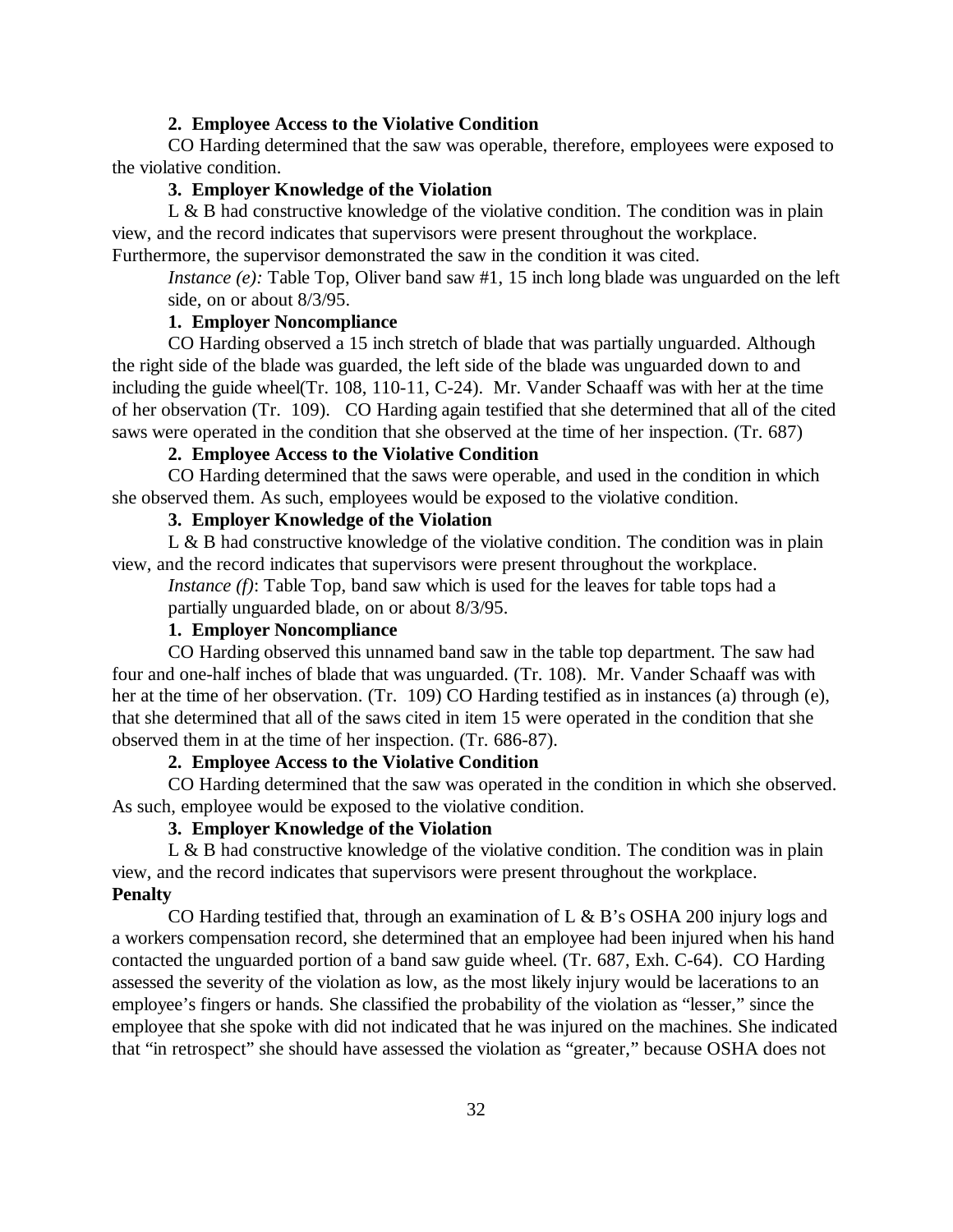normally determine probability based on the occurrence of injury (Tr. 110). The undersigned finds that in light of the number of saws, the one incident of injury would support a finding of lesser, and the Secretary's adjusted penalty of \$1350.00 reflects this finding.

# **Citation 1, Item 16**

§1910.213(m)(l): The cutting heads of each wood shaper, hand-fed panel raiser, or other similar machine not automatically fed, shall be enclosed with a cage or adjustable guard so designed as to keep the operator's hand away from the cutting edge. The diameter of circular shaper guards shall be not less than the greatest diameter of the cutter. In no case shall a warning device of leather or other material attached to the spindle be acceptable.

(a) Wood Chair, Onsrud Router did not have a guard for the cutting head, on or about 6/23/95.

# **1. Employer Noncompliance**

CO Harding observed an Onsrud router with an unguarded cutting head. (Tr. 111, Exhs. C-25, C-26, C-27). She testified that although she did not see the router in operation, she knew the router was operable, and that Mr. Vander Schaaff explained the different applications of the tool. (Tr. 113-14, 416, 429, 694-95). The router bit is stationary, and the stock revolves around the cutter. (Tr. 115-16, 419, 431). Templates are used by the router operator as a pattern to cut the material. (Tr. 111-12, C-25). Each of her descriptions was based upon a different template being attached to the router. Exhibits 25,26, and 27 are photographs showing the router with portions of different cutting bits exposed. The unused portions of the bits should have been enclosed. (Tr. 111-114).

For example, Exhibits C-26 and C-27 display a chair back fitted on a template using clamps. The router, with a three and one-half inch bit, is used to cut the hole in the center of the chair back. (Tr. 112-13, 424, Exhs. C-26, C-27). This bit could be used for both cutting and shaping. (Tr. 426) CO Harding indicated that in this example, the portion of the router bit that is not inside the chair back should be guarded. (Tr. 112, 424). The cutter could still operate, as a guard would cover only the unused portion of the bit. (Tr. 425). She further stated that the flat template displayed in Exh. C-25, used to create a straight backed chair, creates a greater employee exposure, as more of the router bit is exposed. (Tr. 111-12, 422, Exh. C-26, C-27).

## **2. Employee Access to the Violative Condition**

CO Harding determined that the router was used by virtue of the demonstration provided by Mr. Vander Schaaff. Therefore, employees who use the router would have access to the violative condition. CO Harding testified that in Exhibit 25 there was greater exposure to the operator in that application because ore of the bit was exposed during its operation. In Exhibits 25 and 27 exposure occurred when the employee removed a chair from the clamps (Tr. 113-115).

## **3. Employer Knowledge of the Violation**

L & B had constructive knowledge of the violative condition. The condition was in plain view, and the record indicates that supervisors were present throughout the workplace. CO Harding testified that she discussed the guarding of the router with Mr. Vander Schaaff for quite a while (Tr. 695).

# **Penalty**

CO Harding assessed the severity of the alleged violation as medium, because if an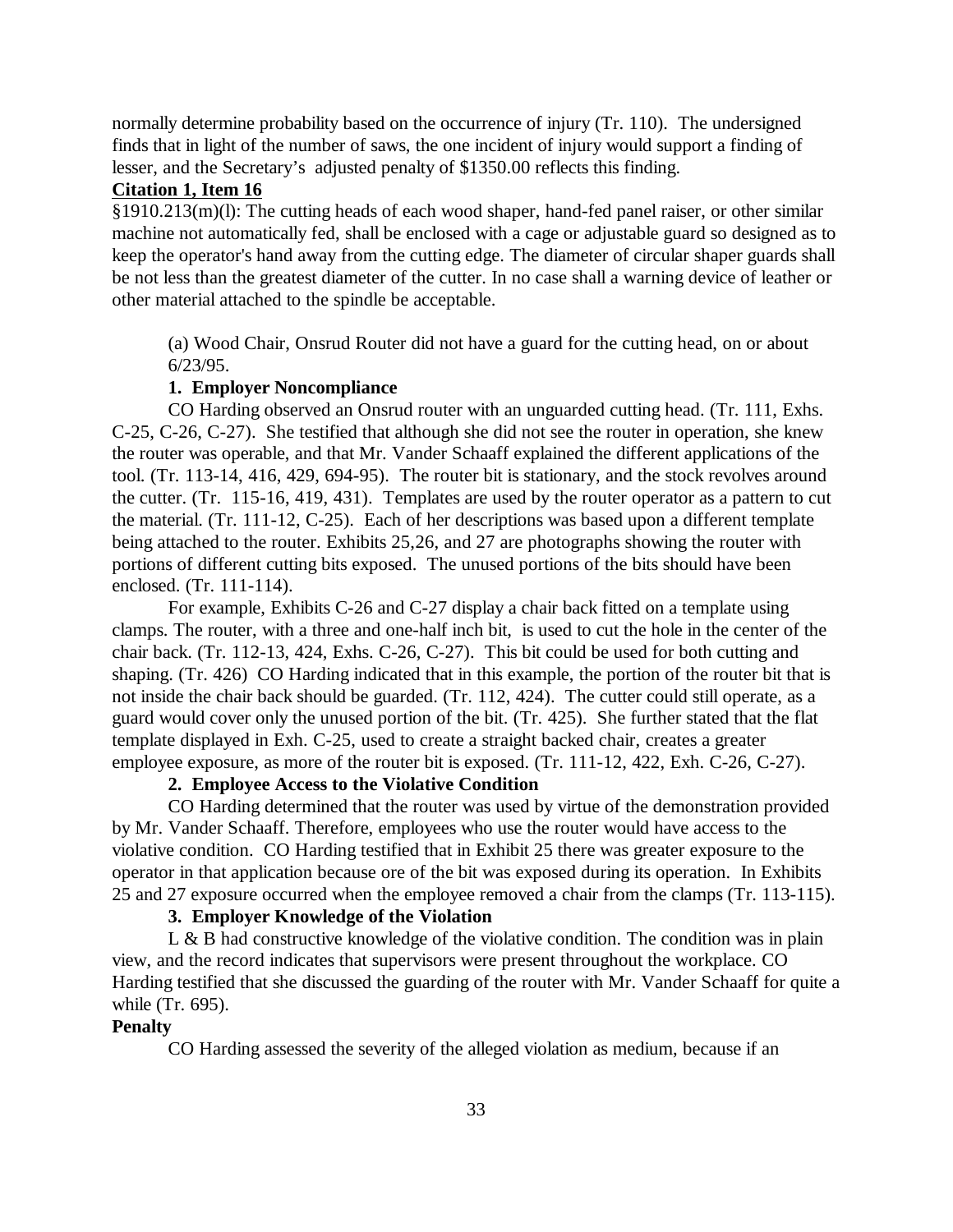employee's hands were to strike the bit, they would receive severe lacerations. She classified the probability of the violation as "lesser," based on the fact that an employee told her that the router was used only every couple of months (Tr. 116-17). The Secretary assessed an adjusted penalty of \$1,800.00.

## **Citation 1, Item 17**

§1910.213(p)(2): Each drum sanding machine shall have an exhaust hood, or other guard if no exhaust system is required, so arranged as to enclose the revolving drum, except for that portion of the drum above the table, if a table is used, which may be necessary and convenient for the application of the material to be finished.

(a) Wood Shop, two pneumatic drum sanders with two sanders to each machine, did not have the drum that was not being used, covered or guarded, on or about 8/3/95. The revolving drum was adjacent to the aisle way that was used by employees passing though the area.

# **1. Employer Noncompliance**

CO Harding observed the operation of two pneumatic drum sanders. Each sander was two-sided, with a sanding drum on either side. The unused drum was not covered or protected by either a guard or by an exhaust hood. During the operation of the sanders, both drums turn, since they are on the same spindle (Tr. 117-18, 430, Exh. C-28) .

## **2. Employee Access to the Violative Condition**

The unguarded drum is located in an aisle where people frequently walk. A passing employee could walk into or strike the unguarded sander. (Tr. 118, 431-32). CO Harding indicated that she did not know if anyone used the other sanding drum. She did notice footprints in the sawdust near the drum. (Tr. 433-34).

## **3. Employer Knowledge of the Violation**

L & B had constructive knowledge of the violative condition. The unguarded drum was located in plain view in the aisle, and the record indicates that supervisors were present throughout the workplace.

#### **Penalty**

CO Harding assessed the severity of the violation as low. If someone struck the drum sander, they would receive a severe laceration. She determined that the probability of the violation was "lesser," although there is some area to walk around the moving drum, it is located in a main aisle way. (Tr. 119). The Secretary assessed an adjusted penalty of \$1,350.00.

## **Citation 1, Item 18**

§1910.213(p)(4): Belt sanding machines shall be provided with guards at each nip point where the sanding belt runs on to a pulley. These guards shall effectively prevent the hands or fingers of the operator from coming in contact with the nip points. The unused run of the sanding belt shall be guarded against accidental contact.

*Instance (a):* Wood Chair, Rockwell International, vertical belt sander did not have nip points guarded and the unused run of the sanding belt was not guarded, on or about 6/23/95.

#### **1. Employer Noncompliance**

CO Harding observed a Rockwell vertical belt sander with the unused portion of the belt unguarded, and with two unguarded nip points where the belt runs onto the pulleys at the south and north end of the sander (Tr. 119-21, Exh. C-29, C-30). She noted that the guard had been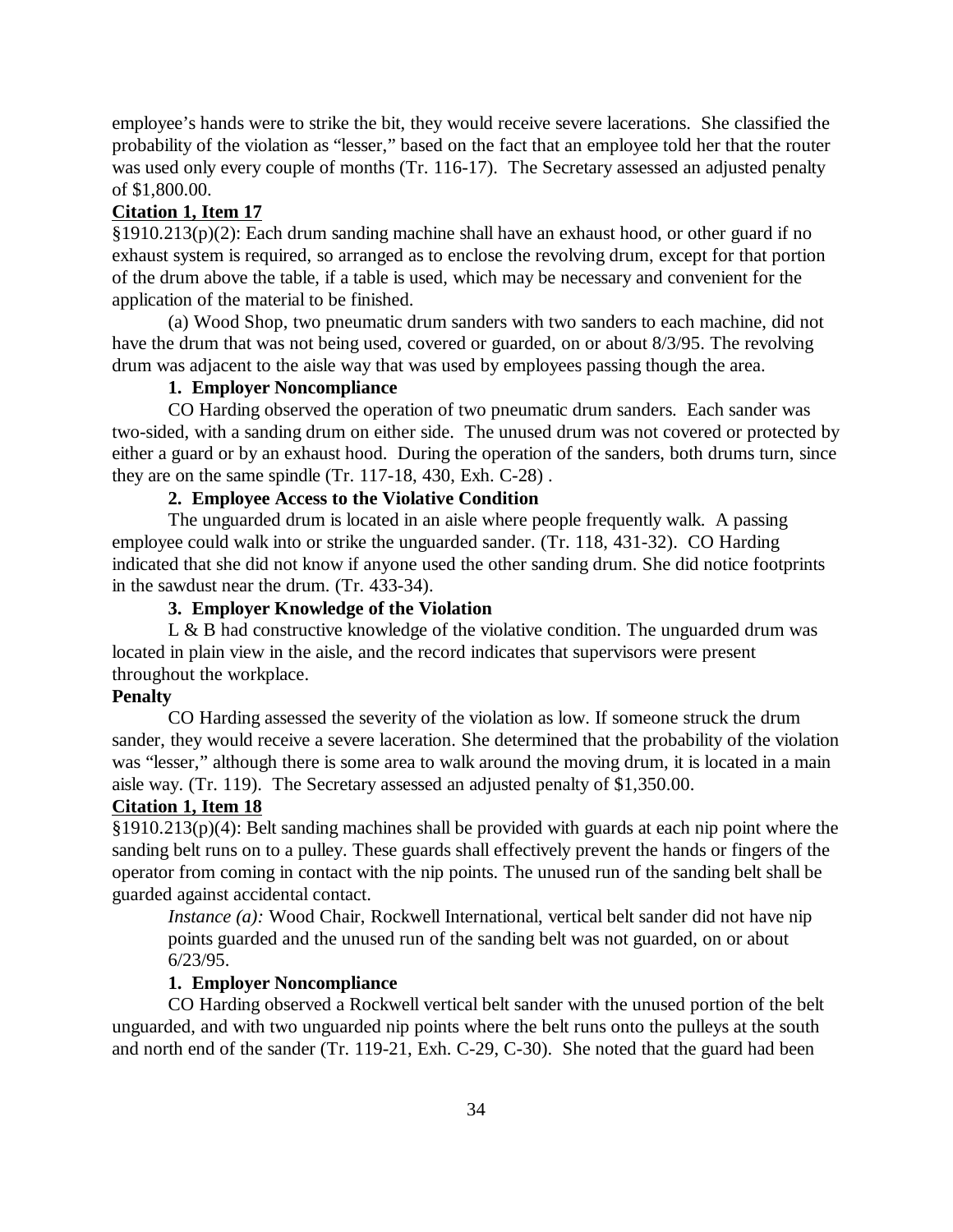removed, and was in the area (Tr. 120). She further testified that she determined that each of the cited machines were operable through employee interviews. (Tr. 123, 695-96)

## **2. Employee Access to the Violative Condition**

CO Harding determined that the sander was used in the condition that see observed it during the inspection. CO Harding testified that in all of the instances, the operator is exposed the hazard of catching a finger between the area where the belt runs onto the pulley, or they could come in contact with the edge of the belt sander. (Tr. 123)

## **3. Employer Knowledge of the violation**

L  $\&$  B had constructive knowledge of the violative condition. The condition was in plain view, and the record indicates that supervisors were present throughout the workplace. In addition, CO Harding observed the missing guard sitting in the area of the machine.

*Instance (b)*: Wood Chair, horizontal belt sander did not have the nip points guarded and the unused run of the sanding belt was not guarded, on or about 6/23/95.

# **1. Employer Noncompliance**

CO Harding observed a horizontal belt sander with no guard on the unused portion of the belt, and two unguarded nip points where the sanding belt runs onto the pulley. (Tr. 121, 437, Exh. C-31). She indicated that she determined that the machine was operable by asking Mr. Vander Schaaff and that she determined that each of the cited machines were operable through employee interviews. (Tr. 123, 438, 695-96)

# **2. Employee Access to the Violative Condition**

CO Harding determined that the cited sander was used by employees in the condition in which she observed it. CO Harding testified that in all of the instances, the operator is exposed the hazard of catching a finger between the area where the belt runs onto the pulley, or they could come in contact with the edge of the belt sander. (Tr. 123)

## **3. Employer Knowledge of the Violation**

L  $\&$  B had constructive knowledge of the violative condition. The condition was in plain view, and the record indicates that supervisors were present throughout the workplace.

*Instance (c)*: Wood Shop, horizontal edge sander, unused portion of sanding belt and ingoing nip were unguarded, 4 inch diameter pulley, 68 inch length of belt and 6 inch wide belt, on or about 8/3/95.

#### **1. Employer Noncompliance**

CO Harding observed a horizontal edge sander with two unguarded ingoing nip points and the unused portion of the sanding belt unguarded. (Tr. 121-122, 440). CO Harding testified that she determined that each of the cited machines in instances (a) through (d) were operable through employee interviews. (Tr. 123, 695-96).

# **2. Employee Access to the Violative Condition**

CO Harding testified that she determined that the saw was used in the condition in which she observed it. CO Harding testified that in all of the instances, the operator is exposed the hazard of catching a finger between the area where the belt runs onto the pulley, or they could come in contact with the edge of the belt sander. (Tr. 123)

## **3. Employer Knowledge of the Violation**

L  $\&$  B had constructive knowledge of the violative condition. The condition was in plain view, and the record indicates that supervisors were present throughout the workplace.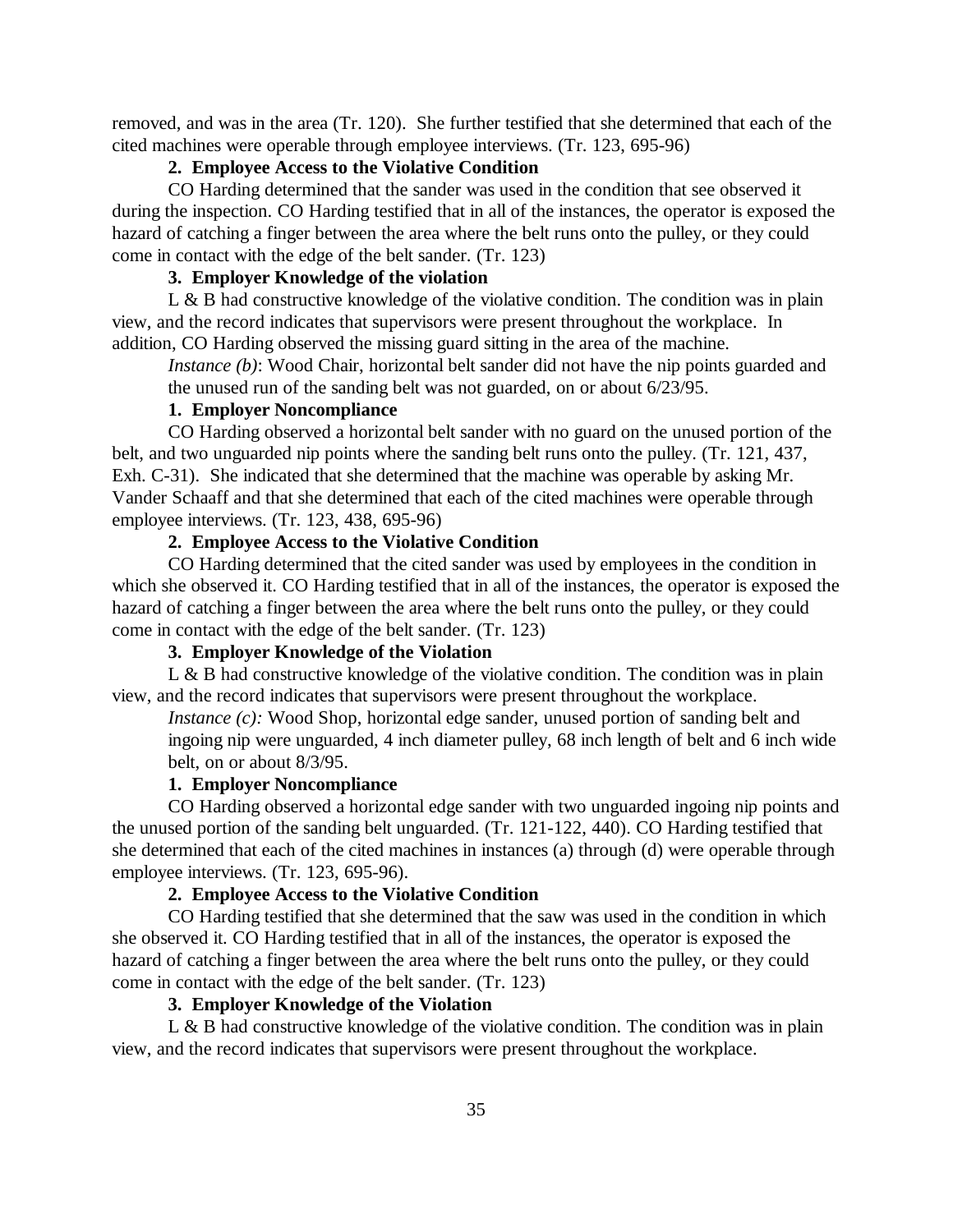*Instance (d)*: Wood Shop, small upright sander, unused edge of sanding belt was not protected, approximately 13 inches, on or about 8/3/95.

## **1. Employer Noncompliance**

CO Harding testified that she observed a small upright sander with the unused portion of the sanding belt unguarded, and two unguarded nip points (Tr. 12, 443, Exh. C-32). She indicated that one of the nip points was just beneath the table near the front part of the pulley (Tr. 443). The other nip point is located at the top of the machine. CO Harding did not know how high the machine was, or how high the nip point was from the floor (Tr. 449). CO Harding testified that she spoke with Mr. Vander Schaaff and Mr. Tazinski, the department supervisor, about the sander. (Tr. 441-42). CO Harding testified that she determined that the machines described in stances (a) through (d) were operational through employee interviews. (Tr. 123, 440- 41, 695-96).

# **2. Employee Access to the Violative Condition**

CO Harding determined that the sander was used by employees in the condition in which see observed it. CO Harding testified that in all of the instances, the operator is exposed the hazard of catching a finger between the area where the belt runs onto the pulley, or they could come in contact with the edge of the belt sander (Tr. 123).

## **3. Employer Knowledge of the Violation**

L  $\&$  B had constructive knowledge of the violative condition. The condition was in plain view, and the record indicates that supervisors were present throughout the workplace. **Penalty**

The record reflects that the gravity of the violation was low severity and a low probability. The Secretary adjusted prosed penalty was \$1350.00.

#### **Citation 1, Item 19**

§1910.217(b)(3)(I): Machines using full revolution clutches shall incorporate a single-stroke mechanism.

(a) Press Area, the following presses did not incorporate a single stroke mechanism: Rousselle #3, Bliss #18, Walsh #3, Bliss #24, Rousselle #4, Walsh #3, Bliss back wheel press, Toledo #12 (labeled #6), #7 no name, #8 Bliss, #24 Walsh, Federal press #18, The Robinson Mfg. CO. #19, #20 Rousselle, #38 no name, #25 no name, #27 no name, #26 no name, Walsh #23, Rousselle #33, Willard press & Tool CO. #21, #17 Loshbough Jordan, Slaysman CO. #12, L & J Press Corp. #16, Consolidate Press & Tool Co., # 9 no name, Toledo press #10, Bliss # 11, Walsh #25, L & J Press # 34, Bliss # 30, Havir Mfg. CO. # 29 and Walsh # 31, on or about 5/23/95.

# **1. Employer Noncompliance**

 CO Harding she observed the supervisor of the press area test the machines listed in the citation. (Tr. 125-26, 451, 801) For each of the machines, the supervisor would depress the pedal to determine if the press had a single stroke mechanism (Tr. 125-26). A single stroke mechanism allows the press to make on complete revolution when it is activated. In order to make another revolution, the operator must re-activate the press. If the operator keeps the pedal of a machine with a single stroke mechanism depressed, the press will not automatically cycle again (Tr. 124, 697, 699-702). In each case, the power presses continued to cycle after being activated once (Tr.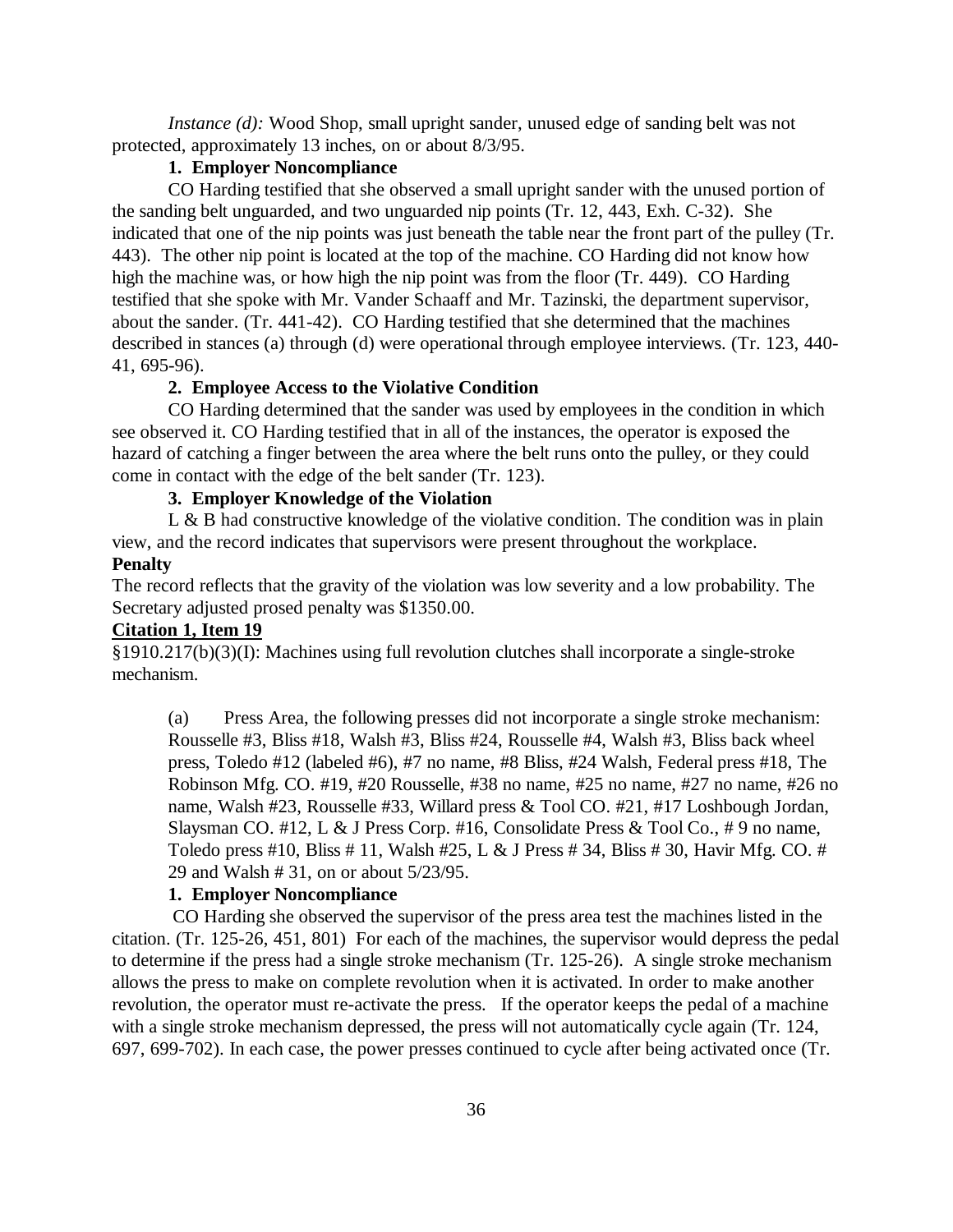125-126). This meant that an operator was required to remove his foot from the foot treadle for the cycling to stop (Tr. 701). CO Harding testified that she determined that the machines were used without a single stroke mechanism from observation and employee interviews (Tr. 697-99)

# **2. Employee Access to the Violative Condition**

CO Harding determined that the presses were used in the condition that she observed. As such, any employee operating these presses would be exposed to the violative condition. CO Harding testified because some of the presses were partially guarded, the zone of danger that employees are exposed to would vary depending on the press. (Tr. 126-27). The operator and/or maintenance workers could be exposed to the point of operation if they were doing some work on the presses or if they were setting up the presses (Tr. 127).

# **3. Employer Knowledge of the Violation**

 $L \& B$  can be said to have constructive knowledge if, with the exercise of reasonable diligence, they could have known of the violative condition. This violation was readily determined when the presses were tested by the supervisor. In addition, as discussed below, an employee was injured when a press malfunctioned, beginning another revolution and catching a employee's hand in the press. CO Harding testified that the supervisor of the department identified the press that was involved in the accident as press number 30. This press is listed in the instance description. (Tr. 710). Accordingly, the record reveals actual knowledge of the hazard.

## **Penalty**

CO Harding assessed the severity of the violation as high, based on a possible resulting injury of amputation of fingers or parts of the hand. She determined that the probability was greater, because there are many presses in the department, some of which are used daily (Tr. 126). She testified that an employee was injured on February 9, 1995 (Tr. 703-04, C-65). According to the accident report, the employee was injured when the press she was using malfunctioned. As the employee finished the operation, and began to remove the stock, the press "double punched, on its own, catching her finger in the press." (Tr. 706, C-65). The Secretary's adjusted proposed penalty was \$4,500.00.

# **Citation 1, Item 20a**

§1910.217(b)(4)(I): (I) The pedal mechanism shall be protected to prevent unintended operation from falling or moving objects or by accidental stepping onto the pedal.

(a) Press Area, various presses throughout the work area either did not have the pedal mechanism protected or did not have the pedal mechanism adequately protected. The presses without pedal protection included Press #29, Press #30, Press #23, Bliss back wheel press, Walsh #24, The Robinson Mfg. CO. #19, Press #38, Press #25, Press #26, Walsh #23 and Willard press & Tool Company. The presses without adequate pedal protection included the Rousselle #3, Bliss #18, Bliss #24, Federal press #18, Rousselle #33, L&J Press Corp. #16, Consolidated Press and Tool Co., Toledo Press #10, Walsh #25, L&J Press #34 and Walsh #31, on or about 5/15/95 and 5/23/95.

# **1. Employer Noncompliance**

CO Harding testified that she looked at each of the presses listed in the instance description, and determined that some of the foot pedal covers either had a partial cover, or no cover at all. She defined a partial cover as either covering only two out of three side of the pedal, missing a top piece, having gaps in the cover, or having a large gap that a persons foot could slide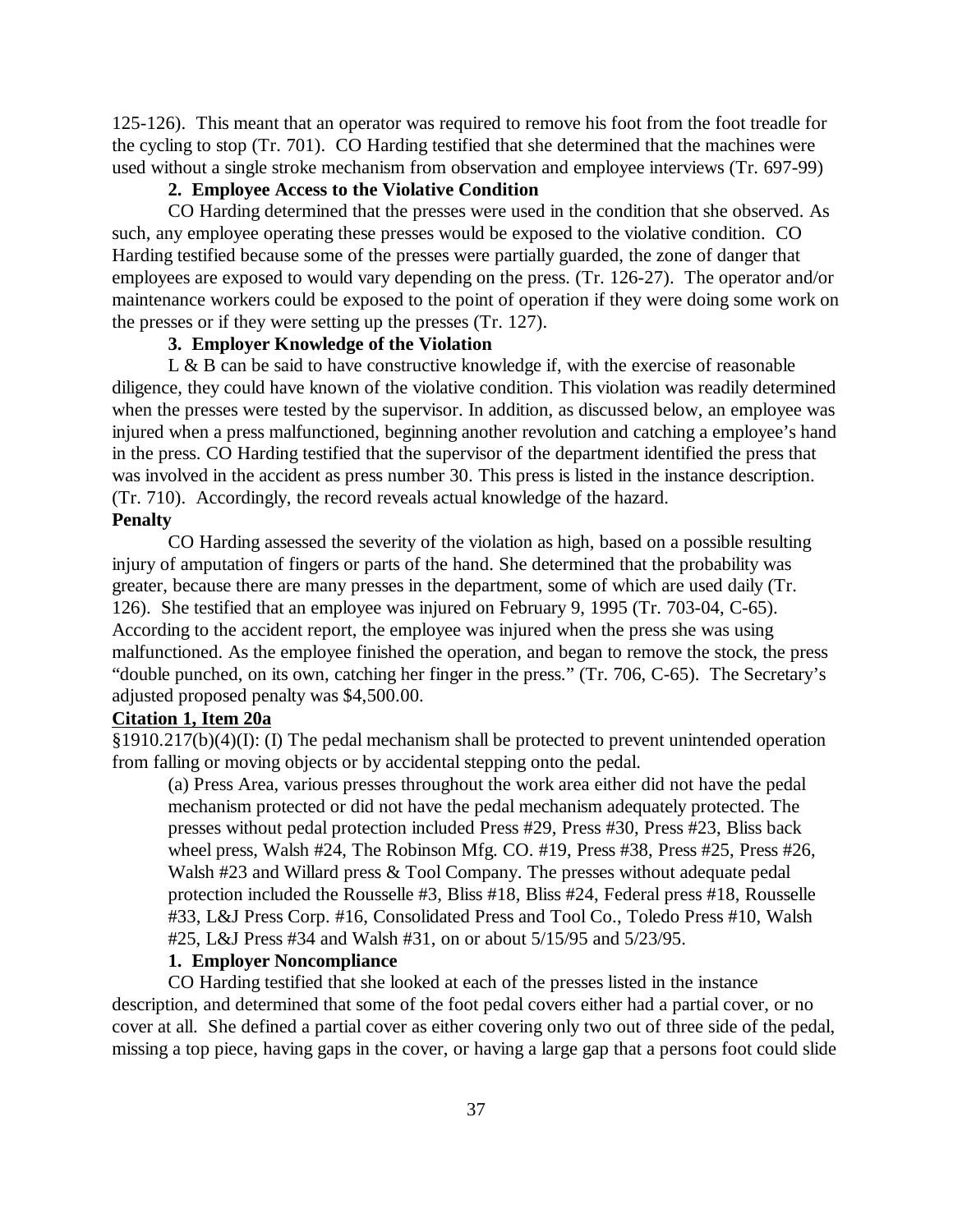#### into. (Tr. 707-08).

Press #30, shown in Exh. C-33 and C-34, had an inadequate cover. (Tr. 129-31) The press pedal was inadequately guarded because there was too much space between the top of the pedal and the top of the guard. In addition, the pedal protruded from the guard. (Tr. 132) The pedal cover appeared fixed to the press. (Tr. 472) CO Harding testified that she believed this condition was hazardous, as something could strike the edge of the pedal and cycle the press, and the large size of the partial guard allows the operator's foot too much play in the pedal area. (Tr. 135). Press #29 is depicted in Exh. C-35. CO Harding indicated that there was no pedal protection. (Tr. 135, Exh. C-35). Exh. C-36 depicts press # 23 with no foot pedal cover. (Tr. 136, 139). CO Harding testified that she did not know when this press was last used. (Tr. 139). The Bliss back wheel press, shown in Exh. C-37, had no foot pedal protection (Tr. 136-37). CO Harding testified that supervisor Jerry Page told her that this press was last used "a couple of months" before her observations, and that there was no pedal cover on the press when it was used (Tr. 136-37, 139, 636, 37). Exh C-38 depicts the Walsh #24 (Tr. 140, Exh. C-38). CO Harding indicated that she was told this press was used two or three days a week. Exh. C-39 depicts the Robinson manufacturing Co. press #19. There was no foot pedal on this press at the time of her inspection (Tr. 154-55). Exh. C-40 depicts two presses. The exhibit shows the Walsh #23 with no foot cover, and the Rousselle #33, with an inadequate foot cover too short to cover the pedal surface (Tr. 156).

CO Harding testified that many of the presses were in use at the time of her inspection. (Tr. 139, 262, 461, 470). She indicated that the department supervisor told her that the use of the various presses changes depending on the work to be done (Tr. 136-37). CO Harding testified that through conversations with supervisor Page, she determined that all of the presses depicted in the photographed exhibits were used by employees (Tr. 148, 150, 707). She indicated that she determined if the presses were operated in the condition in which she observed them. If a machine was out of service, she testified that she would not have listed it in the citation (Tr. 707). She further testified that she personally observed the operation of machines that had unguarded or inadequately guarded foot pedals (Tr. 149, 707). She determined through discussion with supervisor and from her own observations that all of the press in the department were mechanical presses. (Tr. 156-57)

#### **2. Employee Access to the Violative Condition**

CO Harding determined that all of the cited machines were used in the condition that she observed. The hazard of inadequate guards or no guards was that the foot pedal could be activated or tripped inadvertently by an object falling onto the petal when the operators had their hands in or near the point of operation (Tr. 157). Additionally, the inadequate guarding would permit too much movement within or under the foot pedal cover, allowing the operators to move their foot the side - thus the pedal could be unintentionally activated (Tr. 157-58).

## **3. Employer Knowledge of the Violation**

L & B had constructive knowledge of the violative condition. The condition was in plain view, and the record indicates that supervisors were present throughout the workplace.

# **Citation 1, Item 20b**

1910.217(b)(4)(ii): A pad with a nonslip contact area shall be firmly attached to the pedal.

(a) Press Area, the following presses did not have a nonslip contact area on the foot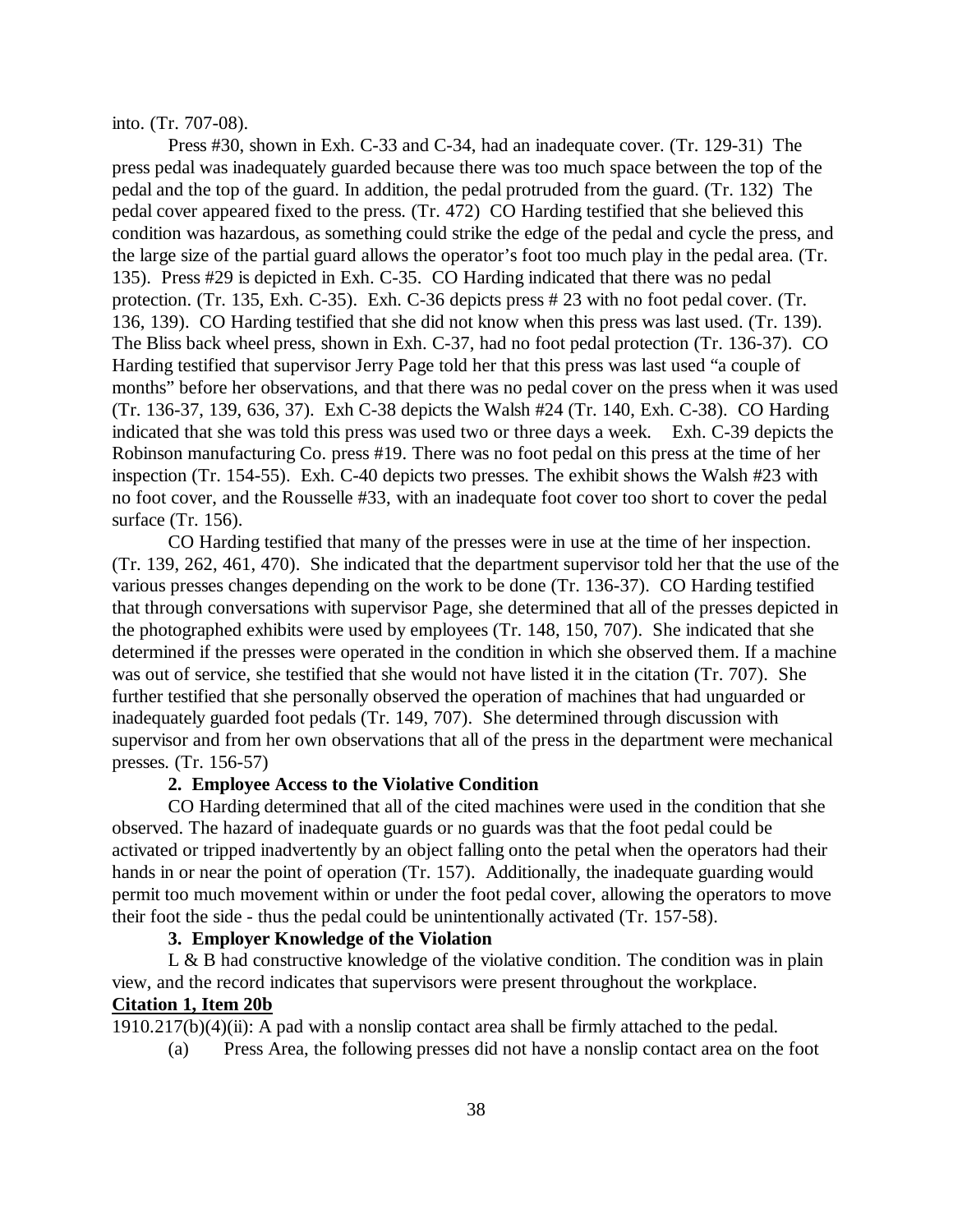pedal: #1, 2, 3, 0, 24, 19, 20, 38, 25, 26, 27, 21, 23, 8, 7, 6, 5, 13, 16, 12, 11, 10, 9, 25, 28, 34, 30, 31, 32, on or about 7/12/95.

## **1. Employer Noncompliance**

CO Harding observed the presses in the department to determine whether they had nonslip pads. She testified that she determined if employees used the machines without the non-slip pedal by observing the condition of the pedal, observing employees use of some of the machines, and speaking with the department supervisor (Tr. 708). She stated that she was accompanied by supervisor Page, as she examined all of the press foot pedals (Tr. 822-23). She further indicated that she interviewed at least ten employee during this part of her inspection. Press number 16, depicted in Exh. C-41, had a smooth finish on the pedal. There was no tread or slip resistant finish on the pedal (Tr. 159-59). Press 30, depicted in Exh. C-33 and C-33 also has a smooth finish on the pedal (Tr. 160). Press 23, depicted in the Exh. C-36 has a smooth pedal, as does the Bliss back wheel press, depicted in Exh. C-37 (Tr. 161). Press #24, depicted in Exh. C-38, press number 19, depicted in Exh. C-39, and the press depicted in Exh. C-40 all have smooth pedals. The press depicted in Exh. C-41 press number 16 - This press did not have a slip resistant surface on the pedal.

COHarding testified that she determined if the presses where used in the condition that she observed them. (Tr. 708) She noted that the press depicted in Exh. C-41 was operated by employee Pablo Badillo. (Tr. 477)

# **2. Employee Access to the Violative Condition**

CO Harding testified that she was told that the presses where used in the condition that she observed (Tr. 708). The hazard was that the operators would not have full control over their foot, thus, their foot could slide to one side or slip off, because the pedal covers were either missing or inadequate (Tr. 164). As such, employee using the presses could be exposed to the violative condition.

#### **3. Employer Knowledge of the Violation**

L & B had constructive knowledge of the violative condition. The condition was in plain view, and the record indicates that supervisors were present throughout the workplace.

# **Penalty - Items 20a and 20b**

These items were grouped because they involved similar hazards that may increase the potential for injury resulting from an accident. CO Harding indicated the an uncovered pedal hazard presents the hazard of accidental activation should something fall onto the press pedal. In addition, if the press pedal cover was too large, she testified that the operator may move their foot away from the pedal, but still be inside the pedal cover. The operator may then trip the pedal accidentally. CO Harding assessed the severity of the violation as high, because an employee could amputate his or finger or parts of his or her hand. (Tr. 158, 164). CO Harding testified that the hazard of operating a machine without non-slip pads compounds the hazards created in instance 20a. She noted that if the operator's foot is not securely on the press pedal, the operator does not have full control over the pedal. The operator's foot could slide off the pedal, or slide to the side off or slide to the side, especially in light of the lack adequate of foot pedal covers. (Tr. 822-23)

CO Harding assessed the probability of the violations as greater, because there are many presses, and the majority of them are used during the work day (Tr. 164-65). The Secretary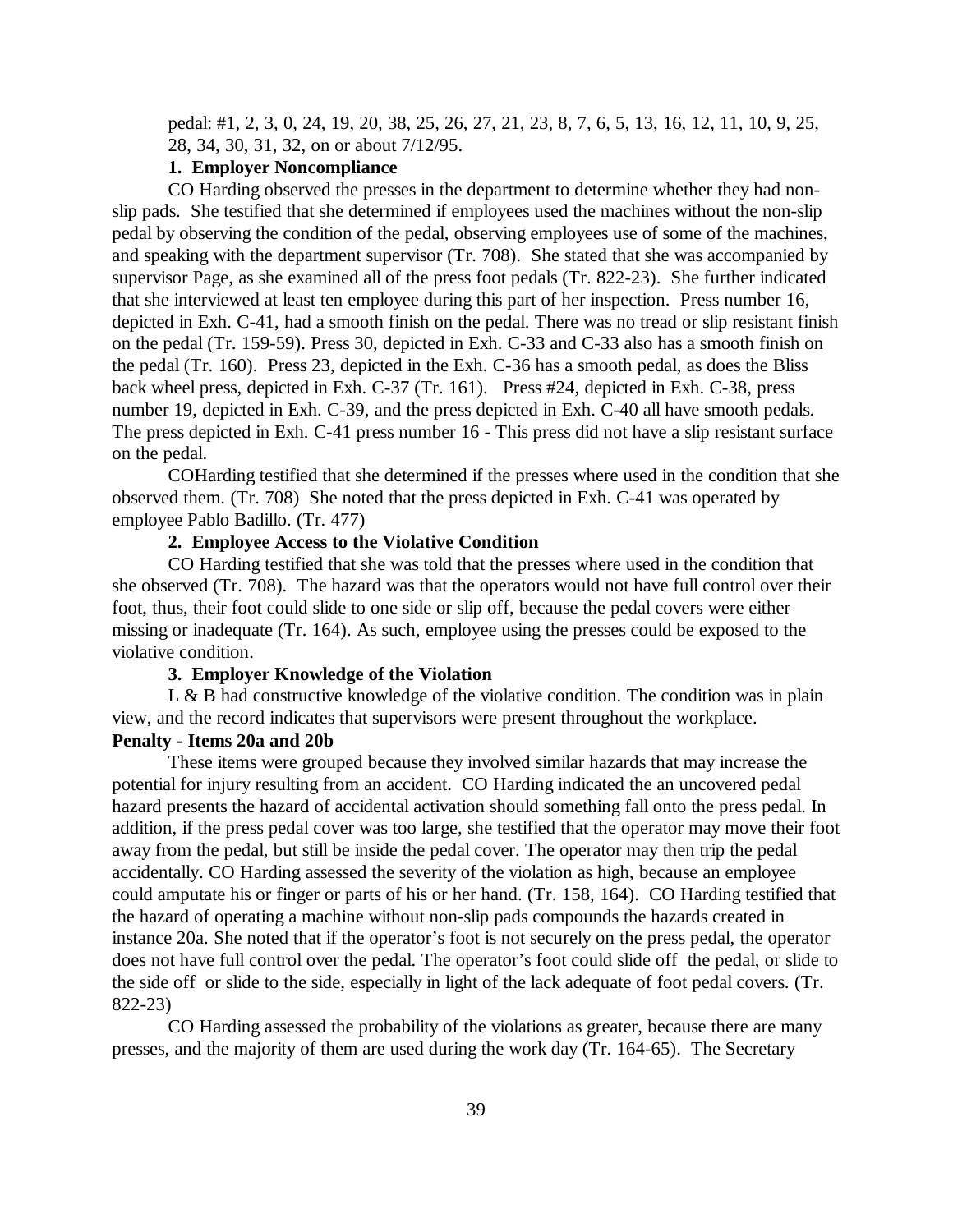assessed an adjusted proposed penalty of \$4,500.00

# **Citation 1, Item 21**

 $§1910.217(c)(2)(I)(a)(I)$  Every point of operation guard shall meet the following design, construction, application, and adjustment requirements:

 (a) It shall prevent entry of hands or fingers into the point of operation by reaching through, over, under or around the guard.

(a) Press Area, where several mechanical power presses did not have adequate guarding to meet Table O of the mechanical power press standard, The presses include the Bliss #30, Toledo #12, Rousselle #20, Press #26 (no name), Loshbough Jordan #17, Consolidated Press & Tool Co. press, Press # 9 (No name) mfd. Attleboro, Mass., Toledo Press #10, Bliss # 10, Bliss #11, and Walsh # 31, on or about 5/15/95 and 5/23/95.

# **1. Employer Noncompliance**

CO Harding testified that all of the presses in this department were mechanical powered presses (Tr. 166). In examining all of the cited presses, CO Harding indicated that she measured the presses and consulted Table O-10 of section 1910.217 to determined if the machine guards were sufficient to prevent the operator's hands from coming in contact with the point of operation - the area where the actual work was performed by the machine.<sup>17</sup> (Tr. 166-168, 827). CO Harding testified that Table O-10 shows the distances guards should be positioned from the point of operation in accordance with the width of the guard opening (Tr. 170-71, 710-11).

CO Harding testified that all of the presses cited in this instance had partial guarding. (Tr. 483, 490-91, See Exhs. C-33, C-35, C-36 and C-37). She stated that she determined that all of the cited presses were operable by asking which of the presses were out of service or unusable (Tr. 481-82).

CO Harding testified that the Loshbough Jordan press, #17, was only partially guarded. She indicated that the die - the point of operation of the press - was not completely guarded. The opening in the existing guard stretch across 17 inches across the machine, and is three inches high. The distance from the edge of this guard to the point of operation is 3 1/4 inches. She testified that this distance does not meet the requirements reflected in table O-10.

CO Harding testified that the Toledo press, #12, was only partially guarded. The guard

| <sup>17</sup> Table O-10 provides: |                  |
|------------------------------------|------------------|
| Distance of opening from point     | Maximum width of |
| of operation hazard                | opening          |
| $1/2$ to $11/2$                    | 1/4              |
| $11/2$ to $21/2$                   | 3/8              |
| $2 \frac{1}{2}$ to $3 \frac{1}{2}$ | 1/2              |
| $3 \frac{1}{2}$ to $5 \frac{1}{2}$ | 5/8              |
| $5\frac{1}{2}$ to 6 $\frac{1}{2}$  | 3/4              |
| 6 1/2 to 7 1/2                     | 7/8              |
| $71/2$ to 12 1/2                   | 11/4             |
| 12 $1/2$ to 15 $1/2$               | 11/2             |
| 15 $1/2$ to 17 $1/2$               | 17/8             |
| 17 $1/2$ to 31 $1/2$               | 21/8             |
|                                    |                  |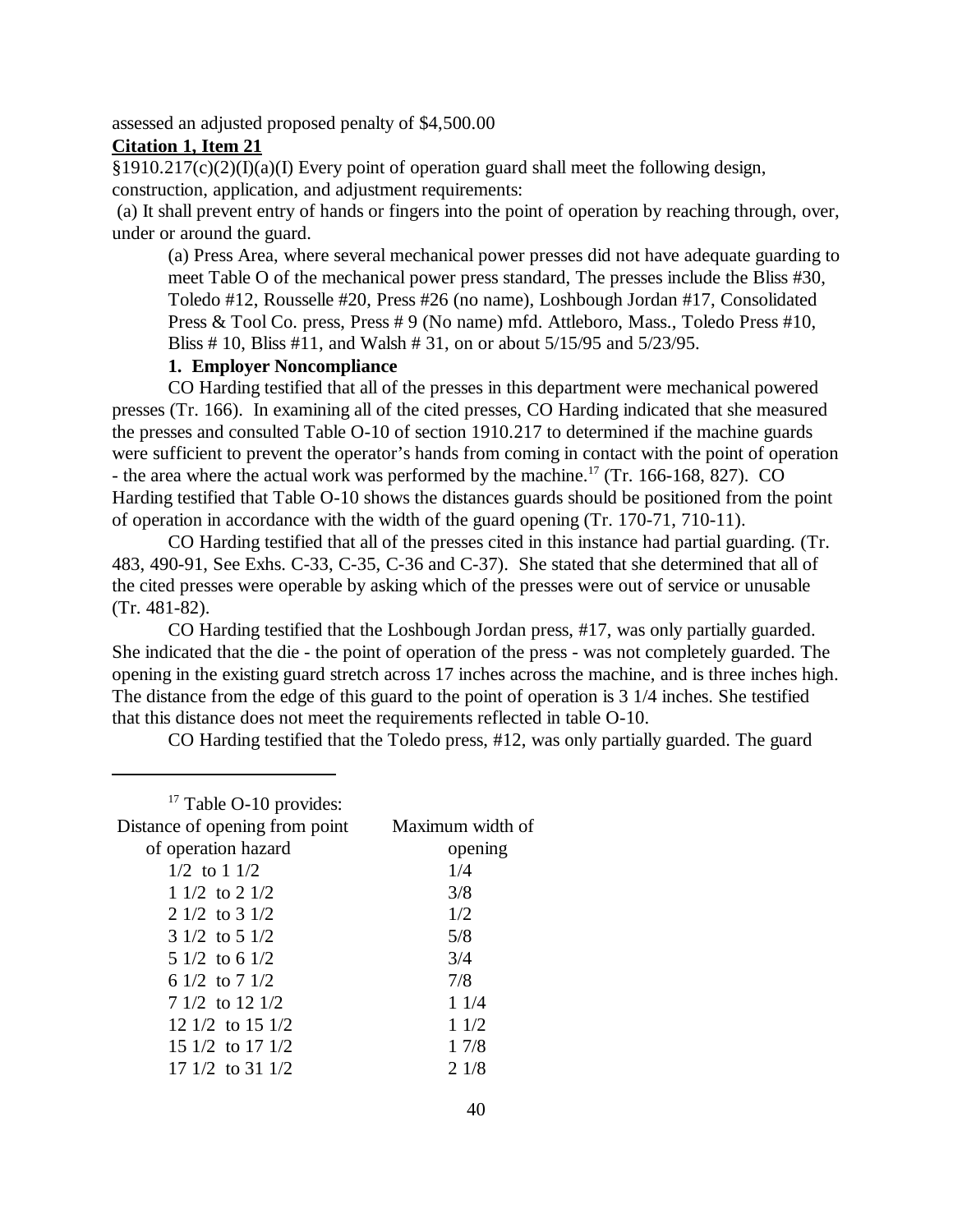extends around the front and the top of the press. The top section of the guard is open. She indicated that the opening in the top of the guard is 16 inches wide by 17 inches deep. The guard measures 47 inches from the floor to the top of the guard. (Tr. 167) Using table O-10, CO Harding testified that according to Table O, the press requires a distance from the point of operation of 1 7/8 inches. The opening on the guard was 16" wide and 7" deep. (Tr. 171-72)

CO Harding testified that the Rouselle #20 press was included in her instance description because the dye is located only a couple of inches behind the opening, and does not conform with Table O-10. (Tr. 713). CO Harding also listed the Bliss #30 press in her instance description. The injury on this press occurred on 2/9/95. She indicated the this injury occurred within six months of her inspection. (Tr. 173-175, 711-12) However, at the time of her inspection, the press had a new guard. This guard was not in place at the time of the accident. (Tr. 826, 829, Exh. C-33).

# **2. Employee Access to the Violative Condition**

CO Harding determined that the presses were used in the condition in which she observed them. As such, employees have access to the violative condition.

## **3. Employer Knowledge of the Violation**

L  $\&$  B had constructive knowledge of the violative condition. The condition was in plain view, and the record indicates that supervisors were present throughout the workplace. As noted in item 19, an employee was injured on the Bliss #30 power press in February of 1995. (Tr. 173- 75, Exh. C-65) This injury put L & B on notice that they had a problem with unguarded presses. **Penalty**

CO Harding determined that the severity of the violation was high, due to the nature of the possible injuries, the possible amputation of fingers or parts of hands. CO Harding assessed the probability of the violation as "greater," based on the fact that many presses were in use, and there had been a previous injury on one of the presses (Tr. 167). The Secretary's adjusted proposed penalty was \$4,500.00.

## **Citation 1, Item 22**

§1910.219(b)(2): Cranks and connecting rods. Cranks and connecting rods, when exposed to contact, shall be guarded in accordance with paragraphs (m) and (n) of this section, or by a guardrail as described in paragraph (o)(5) of this section.

(a) Polishing Room, Production machinery Co. Type 101 polishing machine, five vertical crank rods were not guarded, on or about, 6/23/95.

# **1. Employer Noncompliance**

CO Harding testified that she observed the operation of a type 101 polishing machine by employee Ronald Hamm. (Tr. 177-78, 507, Exhs. C-44, C-45). The machine was used to polish the uprights for tables. The posts are fed through from the left side and pass through the entire machine. (Tr. 508) She observed that the machine had five unguarded vertical crank shafts with connecting rods that rotated as the operator walked along the side of the machine, guiding the stock (Tr. 177-78).

## **2. Employee Access to the Violative Condition**

CO Harding observed employee Ronald Hamm operating the machine and work in proximity to the crank shafts. She testified that the machine had five vertical crank shafts with connecting rotating rods. She testified that the employee could strike against the rotating connecting rods which were "at arms length" (Tr. 176-177). Therefore, employees had access to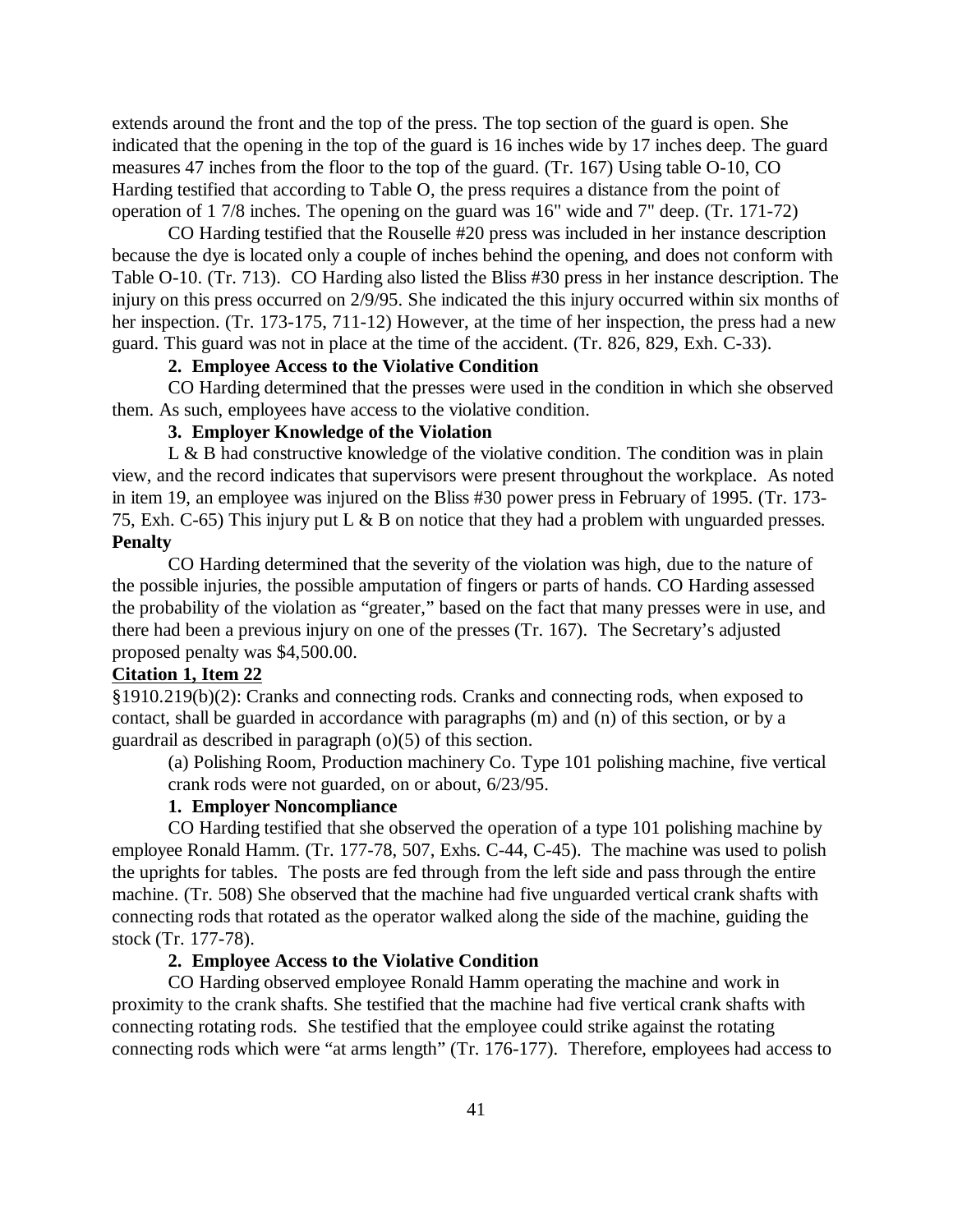the violative condition.

## **3. Employer Knowledge of the Violation**

L & B had constructive knowledge of the violative condition. The condition was in plain view, and the record indicates that supervisors were present throughout the workplace. **Penalty**

CO Harding classified the severity of the violation as low, because if an operator caught his or her finger in the machine, the resulting injury may be a lacerations or a broken finger. (Tr. 177-78). She assessed the probability as "lesser," based on the small size of the crank shafts and the amount of time that the machine is used. (Tr. 178). The Secretary's adjusted proposed penalty was \$1,350.00.

## **Citation 1, Item 23a**

§1910.219(c)(2)(I) All exposed parts of horizontal shafting seven (7) feet or less from floor or working platform, excepting runways used exclusively for oiling, or running adjustments, shall be protected by a stationary casing enclosing shafting completely or by a trough enclosing sides and top or sides and bottom of shafting as location requires.

(a) Polishing Department, horizontal shafting for the Airway Buffing wheel, mfd. by the Hammond Machinery Builders and PG Wheels were not protected, on or about 6/9/95.

# **1. Employer Noncompliance**

CO Harding observed that the horizontal shafting of the buffing wheels were not protected- exposed and not enclosed. This was the area between the wheel itself and where the shafting leaves the motor house. (Tr. 178-79, 718-19, Exh. C-46, C-47, C-66). CO Harding testified that she observed six instances where this shaft was unguarded. (Tr. 181, 715). She further testified that she observed employees Ronald Hamm and General Davis operating some of these buffing wheels. (Tr. 521, 832-33).

# **2. Employee Access to the Violative Condition**

CO Harding indicated that the location of the equipment warrants guarding. The hazard was an employee striking against or brushing up against the rotating shaft. As an employee is working a piece of stock, they moved their hands around the rotating wheel. She observed that their hands come within a few inches of the rotating part. (Tr. 523)

# **3. Employer Knowledge of the Violation**

 $L \& B$  had constructive knowledge of the violative condition. The condition was in plain view, and the record indicates that supervisors were present throughout the workplace.

## **Citation 1, Item 23b**

§1910.219(c)(4)(I) Projecting shaft ends shall present a smooth edge and end and shall not project more than one-half the diameter of the shaft unless guarded by nonrotating caps or safety sleeves.

(a) Polishing Department, projecting shaft end(s) for the Airway Buffing wheel, mfd. by the Hammond Machinery Builders and PG Wheels were not protected, on or about 6/9/95.

## **1. Employer Noncompliance**

Citation 23b addressees the end of the buffing wheel shafts. CO Harding testified that diameter of the end of the shaft was 1 1/4 inches and was not smooth, and it extended 1 5/8 inches. (Tr. 181-82, Exh. C-47). The end of the shaft was not guarded by a non-rotating cap. (Tr.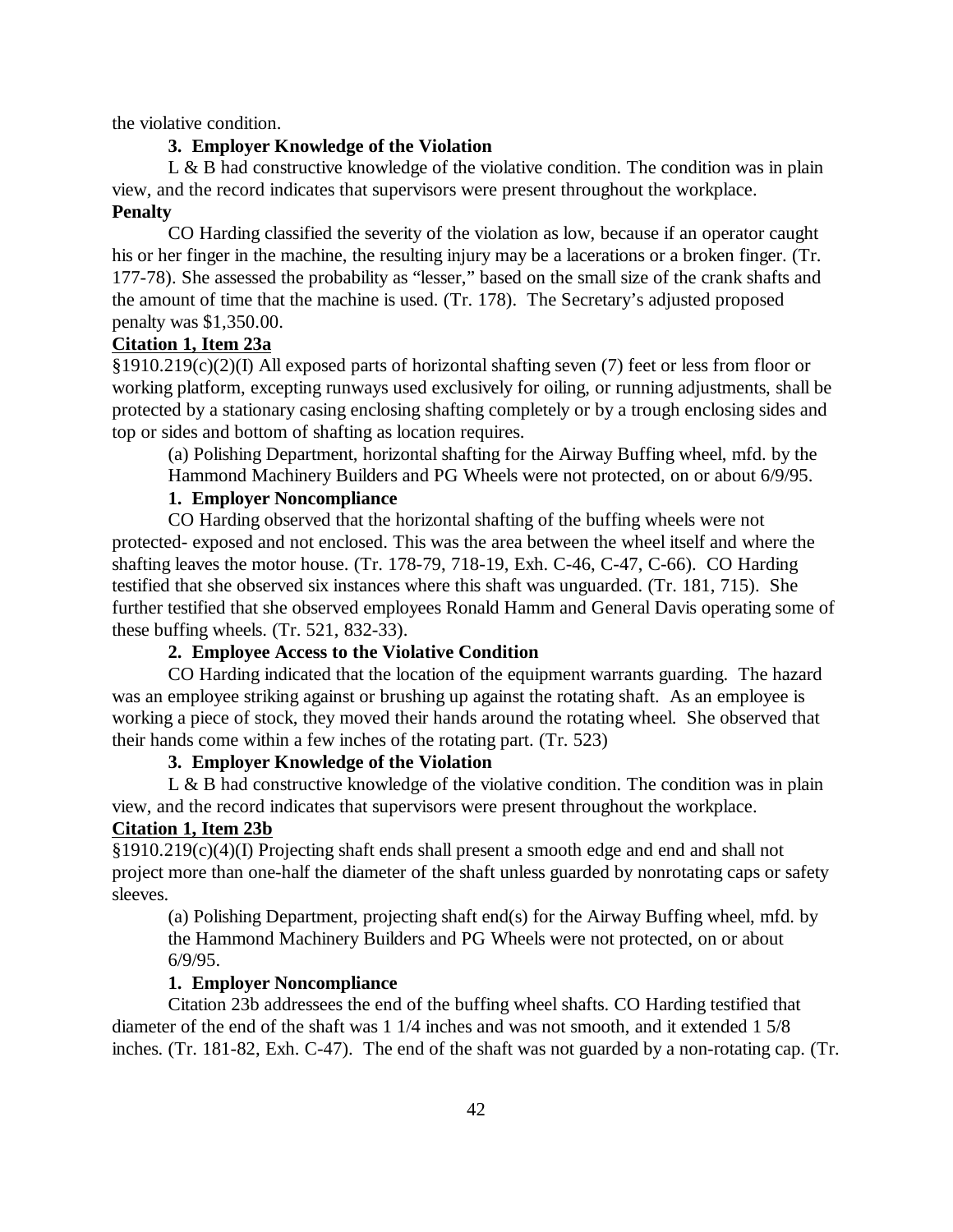528)

## **2. Employee Access to the Violative Condition**

CO Harding testified that she observed employees Ronald Hamm and General Davis operating some of the buffing wheels. (Tr. 521, 832-33). The hazard was that the operator could brush up against the rotating part. Since the buffing wheels were in use, employees were exposed to the violative condition. She was told by the group leader in the department that ten employees operated this machinery (Tr. 721-22).

# **3. Employer Knowledge of the Violation**

L  $\&$  B had constructive knowledge of the violative condition. The condition was in plain view, and the record indicates that supervisors were present throughout the workplace.

## **Penalty Items 23a and 23b**

CO Harding indicated that an employee could brush up against the shafting or the shafting end and received a burn from friction or a laceration (Tr. 523). She also indicated that the exposed area of the wheel could cause a laceration (Tr. 525). CO Harding noted that the end of the shaft was a screw, and was not a smooth surface (Tr. 182). She determined that the severity for both items was low, because the most likely injury would be lacerations of the fingers or hands. She determined that, based on the way the operator positioned their hands during operation, the probability was "lesser." (Tr. 182-83). The Secretary's proposed adjusted penalty was \$1,350.00.

# **Citation 1, Item 24a**

§1910.253(b)(1)(ii): Compressed gas cylinders shall be legibly marked, for the purpose of identifying the gas content, with either the chemical or the trade name of the gas. Such marking shall be by means of stenciling, stamping, or labeling, and shall not be readily removable. Whenever practical, the marking shall be located on the shoulder of the cylinder. This method conforms to the American National Standard Method for Marking Portable Compressed Gas Containers to Identify the Material Contained, ANSI Z 48.1-1954, which is incorporated by reference as specified in Sec. 1910.6.

(a) Press Area, five compressed gas cylinders in storage with other cylinders had unknown contents in them, on or about 5/23/95.

# **1. Employer Noncompliance**

CO Harding observed five unidentified gas compression cylinders stored on the back wall of the press area, and no one knew what they contained (Tr. 183-84, Exh. C-48). Stored next to the containers were acetylene containers and one oxygen cylinder (Tr. 184). CO Harding testified that she did not attempt to move or rock the containers (Tr. 532).

# **2. Employee Access to the Violative Condition**

CO Harding testified that employees entered this area. Exhs. C-48 and C-49 indicate a cart on the left side of the pictures. She indicated that employees may come into to the area to retrieve parts, to place carts, or to retrieve cylinders for use in welding (Tr. 187). The containers were located in the workplace. Therefore, employees had access to the violative condition.

## **3. Employer Knowledge of the Violation**

L & B had constructive knowledge of the violative condition. The condition was in plain view, and the record indicates that supervisors were present throughout the workplace. **Citation 1, Item 24b**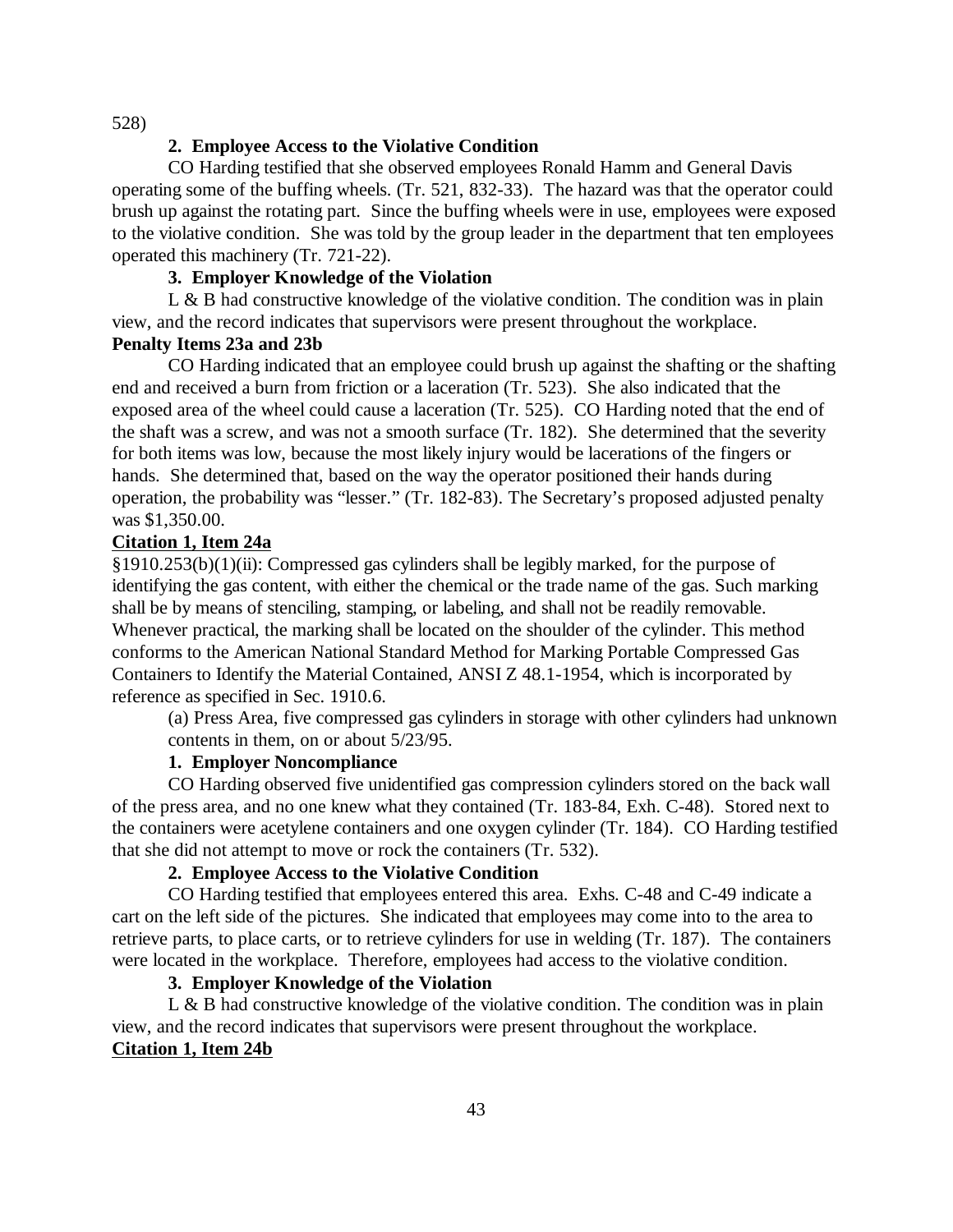§1910.253(b)(2)(iv): Valve protection caps, where cylinder is designed to accept a cap, shall always be in place, hand-tight, except when cylinders are in use or connected for use.

(a) Press Area, four compressed gas cylinders with unknown contents, did not have caps on the cylinder while they were in storage, on or about 5/23/95.

## **1. Employer Noncompliance**

CO Harding testified that she observed five uncapped cylinders designed to accept a cap (Tr. 184-85, Exh. C-48, C-49). The exhibits indicated that there is some form of top on the cylinders. CO Harding testified that these were valves to turn the cylinders on or off (Tr. 538). CO Harding indicated that she looked at the cylinders to see if they were marked, and no one in the area knew the contents of the cylinders. (Tr. 536-38)

## **2. Employee Access to the Violative Condition**

CO Harding testified that employees entered this area. Exhs. C-48 and C-49 indicate a cart on the left side of the pictures. She indicated that employees may come into to the area to retrieve parts, to place carts, or to retrieve cylinders for use in welding (Tr. 187). The cylinders were located in the workplace. Therefore, employees had access to the violative condition.

# **3. Employer Knowledge of the Violation**

L  $\&$  B had constructive knowledge of the violative condition. The condition was in plain view, and the record indicates that supervisors were present throughout the workplace.

# **Citation 1, Item 24c**

§1910.253(b)(4)(iii): Oxygen cylinders in storage shall be separated from fuel-gas cylinders or combustible materials (especially oil or grease), a minimum distance of 20 feet (6.1 m) or by a noncombustible barrier at least 5 feet (1.5 m) high having a fire-resistance rating of at least one-half hour.

(a) Press Area, one oxygen and one acetylene cylinder were in storage together, on or about 5/15/95.

## **1. Employer Noncompliance**

CO Harding testified that she observed an oxygen cylinder stored next to an acetylene cylinder (Tr. 185, Exh. C-48 and C-49). Acetylene is a fuel gas cylinder that is used with oxygen to produce flames. The oxygen container was fitted with a blue collar, designed to protect the cylinder if it was accidently bumped. (Tr. 542-42)

## **2. Employee Access to the Violative Condition**

The containers were stored in the work area, therefore employees were exposed to the violative condition. CO Harding testified that employees in the Welding Department entered this area on a fairly regular basis (Tr. 187). Exhs. C-48 and C-49 indicate a cart on the left side of the pictures. She indicated that employees may come into the area to retrieve parts, place that carts, or to retrieve cylinders for use in welding. (Tr. 187).

## **3. Employer Knowledge of the Violation**

L  $\&$  B had constructive knowledge of the violative condition. The condition was in plain view, and the record indicates that supervisors were present throughout the workplace.

## **Penalty - Items 24a and 24b and 24c**

these items were grouped because they involved similar or related hazards. CO Harding assessed the severity was low, as the most likely injury would be first degree burns. Such a burn could occur if gasses from the two cylinders were to mix and a spark in the area ignited the gasses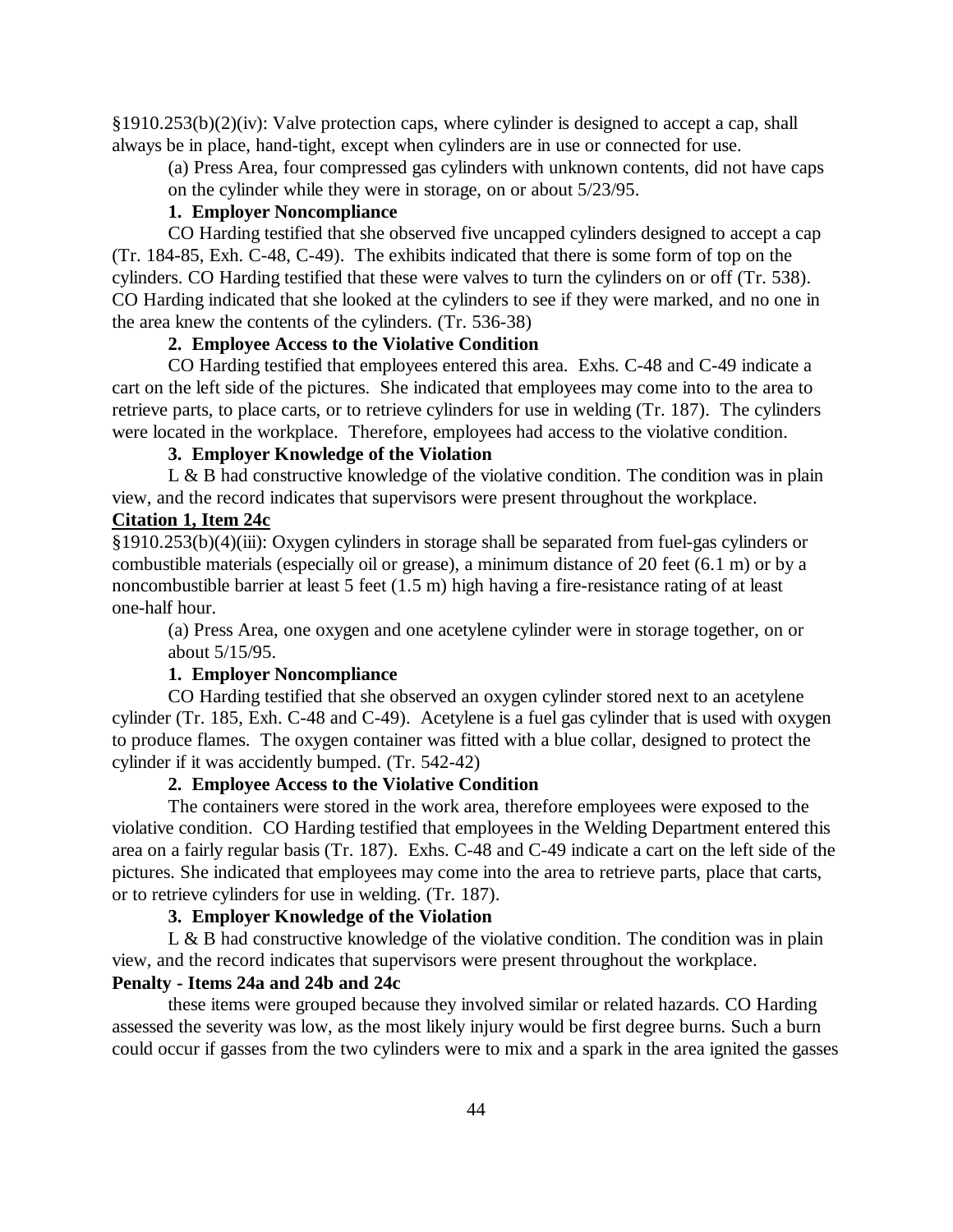(Tr. 186-87). She determined that the probability of an accident occurring was "lesser" because the cap on the oxygen cylinder was in place, and the cylinders were stored out of the way (Tr. 187). The Secretary's adjusted proposed penalty was \$1,350.00.

# **Citation 1, Item 25a**

§1910.303(e): Marking. Electrical equipment may not be used unless the manufacturer's name, trademark, or other descriptive marking by which the organization responsible for the product may be identified is placed on the equipment. Other markings shall be provided giving voltage, current, wattage, or other ratings as necessary. The marking shall be of sufficient durability to withstand the environment involved.

(a) Polishing Department, north wall, bank of disconnects including 14 disconnects plus one addition [sic] disconnect on the side of this bank, did not have any ratings as is necessary, on or about 6/9/95. Lack of marking of circuit breakers did not insure that in the event of an emergency involving the machinery in this area, the proper disconnect would be locked out.

#### **1. Employer Noncompliance**

CO Harding observed a bank of 14 disconnects on the north wall of the polishing department that were not marked with any ratings (Tr. 188-89, 547, Exh. C-50). She testified that located immediately to the right was another unlabeled disconnect (Tr. 189). None of the disconnects had amperage or voltage markings (Tr. 545-46).

CO Harding indicated that such markings are necessary in case maintenance must be performed. She testified that in the event of an emergency, an employee would not know how high the voltage was, or what the amperage was is, in order to "approach the equipment in the right fashion" (Tr. 546-47).

CO Harding testified that she determined that the disconnects were related to machines in the polishing department by asking the group leader and the head of maintenance, Nate Morrison. Mr. Morrison told her that he did not know which machines the disconnects related to (Tr. 722, 837-38).

## **2. Employee Access to the Violative Condition**

CO Harding indicated that without proper markings, employees were unable to determine the voltage or the amperage of equipment they may be repairing (Tr. 193-94). The disconnects were live, and used for unidentified equipment in the polishing department. As such, employees had access to the violative condition.

#### **3. Employer Knowledge of the Violation**

L & B had constructive knowledge of the violative condition. The condition was in plain view, and the record indicates that supervisors were present throughout the workplace.

# **Citation 1, Item 25b**

§1910.303(f): Identification of disconnecting means and circuits. Each disconnecting means required by this subpart for motors and appliances shall be legibly marked to indicate its purpose, unless located and arranged so the purpose is evident. Each service, feeder, and branch circuit, at its disconnecting means or overcurrent device, shall be legibly marked to indicate its purpose, unless located and arranged so the purpose is evident. These markings shall be of sufficient durability to withstand the environment involved.

*Instance (a)*: Polishing Department, adjacent to the 101 machine, a bank of 14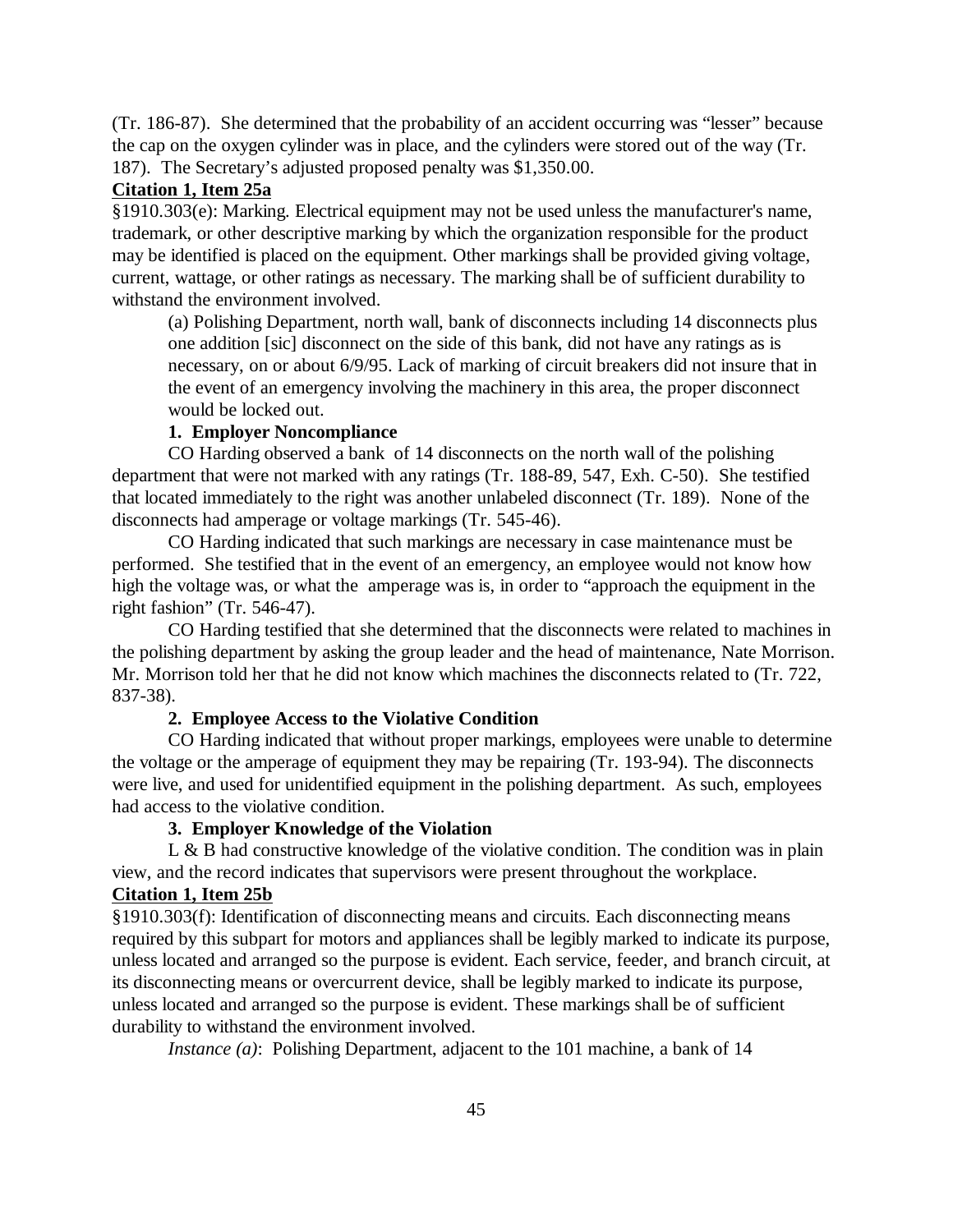disconnects, plus one addition disconnect to the right side of this bank were not labeled properly as to what equipment they related to, on or about 6/9/95.

# **1. Employer Noncompliance**

CO Harding testified that this instance involves the same grouping of disconnects cited in item 25a. She noted that these disconnects were not labeled as to what equipment they related to (Tr. 190-91, Exh. C-50). See indicated that there was some labeling on the disconnects, such as "A-9 accumulating conveyer, D3-1 hinge discharge belt, B-1 picker conveyor." CO Harding testified that she asked Nate Morrison if the markings were related to any of the machinery in the room. She stated that he told her there was no such equipment in that room, although the disconnects were utilized for equipment in the polishing department (Tr. 190-91). She further testified that Nate Morrison told her the reason the disconnects were labeled for non-existent equipment was that the disconnects were purchased from another company and the marking probably had come from that company and related to their equipment when it was purchased (Tr. 191-92).

## **2. Employee Access to the Violative Condition**

As with item 25a, CO Harding determined that the disconnected were live, and used for unidentified equipment in the polishing department. As such, employees had access to the violative condition.

### **3. Employer Knowledge of the Violation**

L & B had constructive knowledge of the violative condition. The condition was in plain view, and the record indicates that supervisors were present throughout the workplace.

*Instance (b)*: Table Top, Center Wall (inside), two circuit breakers panels were not labeled as to their purpose, on or about 8/29/95.

## **1. Employer Noncompliance**

CO Harding observed two unlabeled circuit breaker panels on the center was of the table top department (Tr. 192, 552-53, Exhs. C-51, C-52). She determined that the circuit breakers involved machinery in the table top department by discussing the breakers with the department supervisor (Tr. 722).

## **2. Employee Access to the Violative Condition**

CO Harding determined that the circuit breakers involved live machinery. She testified that should an employee need to lock out a piece of machinery, the employee may not be able to determine do so if the breakers are unlabeled (Tr. 194).

#### **3. Employer Knowledge of the Violation**

L & B had constructive knowledge of the violative condition. The condition was in plain view, and the record indicates that supervisors were present throughout the workplace.

# **Penalty - Items 25a and 25b**

These items were grouped because they involved similar hazards. CO Harding assess the severity of the violation as low. She indicated that the most likely injury would be lacerations if a piece of equipment started up accidently (Tr. 194). She classified the probability as "lesser," because most of the circuit breakers in the facility were labeled (Tr. 194). The Secretary' adjusted proposed penalty was \$1,350.00.

# **Citation 1, Item 26**

§910.304(a)(2): Polarity of connections. No grounded conductor may be attached to any terminal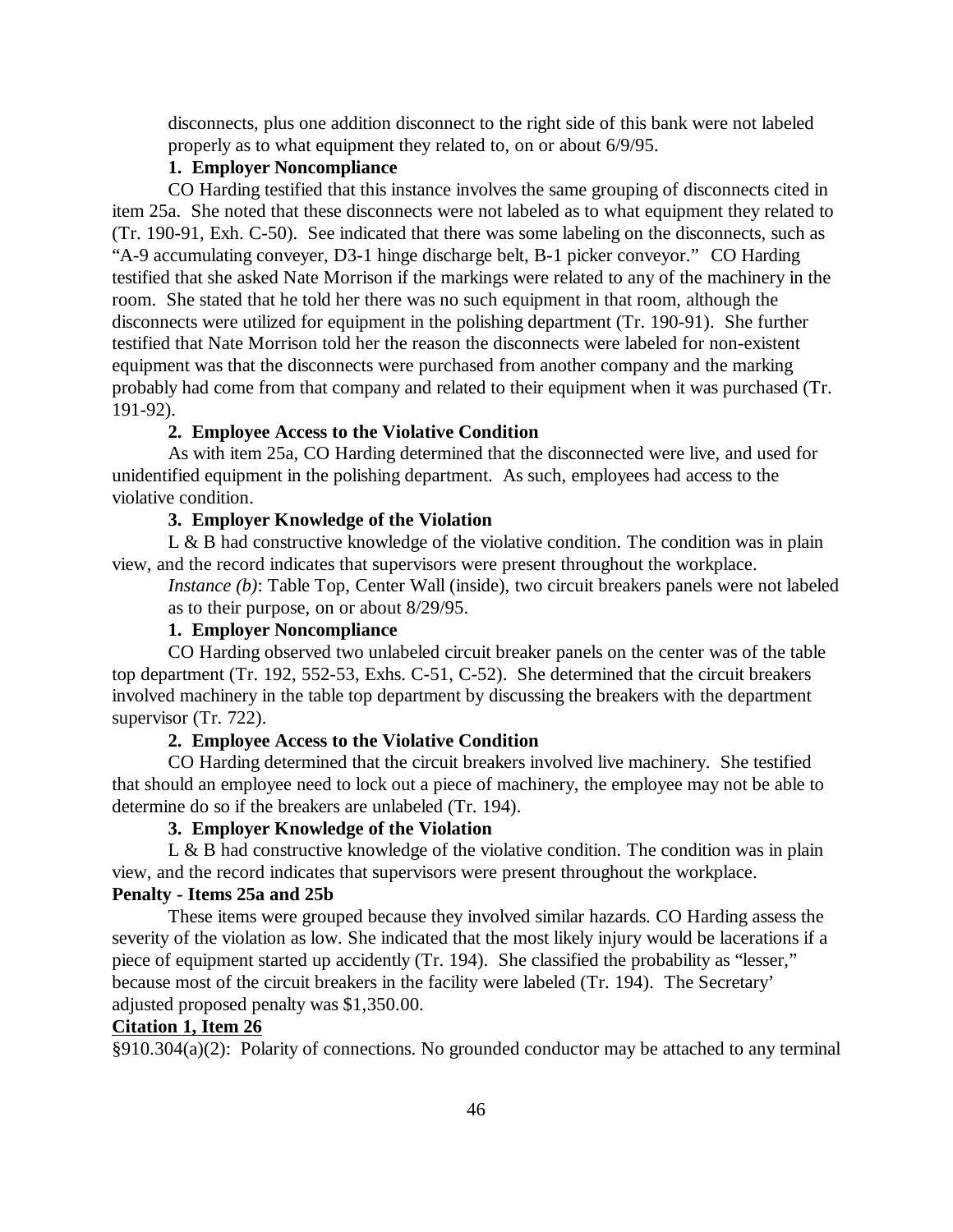or lead so as to reverse designated polarity.

*Instance (a):* Packing Department, 1<sup>st</sup> bench, center duplex outlet at specialty parts/stool packing, had reversed polarity, on or about 7/13/95.

# **1. Employer Noncompliance**

CO Harding testified that she observed a center duplex outlet in the specialty parts packing area with reversed polarity (Tr. 195). CO Harding testified that reverse polarity means that the hot and the neutral wires on the outlet were reversed. She used an Etcon tester to determine the polarity of the outlets cited in the instance description (Tr. 724). CO Harding testified that she used the Etcon tester sporadically on outlets in every part of the facility (Tr. 838). Lights on the tester indicate whether there is a problem with the outlet (Tr. 196, 839-40). The test is displayed in Exh. C- 60 (Tr. 563). She indicated that the Etcon tester cannot be calibrated, but that she knew it was working properly because the tester showed outlets that were properly grounded, and outlets that were improperly grounded (Tr. 723). CO Harding testified that this outlet did not have anything plugged into it.

# **2. Employee Access to the Violative Condition**

Although CO Harding testified that there was nothing plugged into the outlet, the record does not indicate that the outlet was somehow marked to prevent employee use.

# **3. Employer Knowledge of the Violation**

L & B can be said to have constructive knowledge if, with the exercise of reasonable diligence, they could have known of the violative condition. L & B could have determined the polarity of the outlet with a simple test.

*Instance (b):* Wood Chair, Leg Bench for bent wood, job made duplex outlet which was used with drill (no name) to drill holes in chair legs had reversed polarity, on or about 7/13/95.

## **1. Employer Noncompliance**

CO Harding testified that using the Etcon tester, she determined that a this "job made" duplex outlet had reverse polarity (Tr. 195, Exh. C-60). The outlet was meant for permanent installation, but was laying on the floor with a drill plugged into it (Tr. 563). The drill was operating when she first observed the plug (Tr. 564).

# **2. Employee Access to the Violative Condition**

CO Harding testified that an employee was using the outlet at the time of her observation.

## **3. Employer Knowledge of the Violation**

 $L \& B$  can be said to have constructive knowledge if, with the exercise of reasonable diligence, they could have known of the violative condition. L & B could have determined the polarity of the outlet with a simple test.

*Instance (c)*: Upholstery Department, job made heat table which is plugged into an outlet with reversed polarity which is located under the work table where vinyl seats are made, on or about 8/3/95.

# **1. Employer Noncompliance**

CO Harding determined using the Etcon tester that an outlet in the upholstery department had reverse polarity. Prior to testing the outlet, she observed a heat table plugged into the outlet (Tr. 195-96).

## **2. Employee Access to the Violative Condition**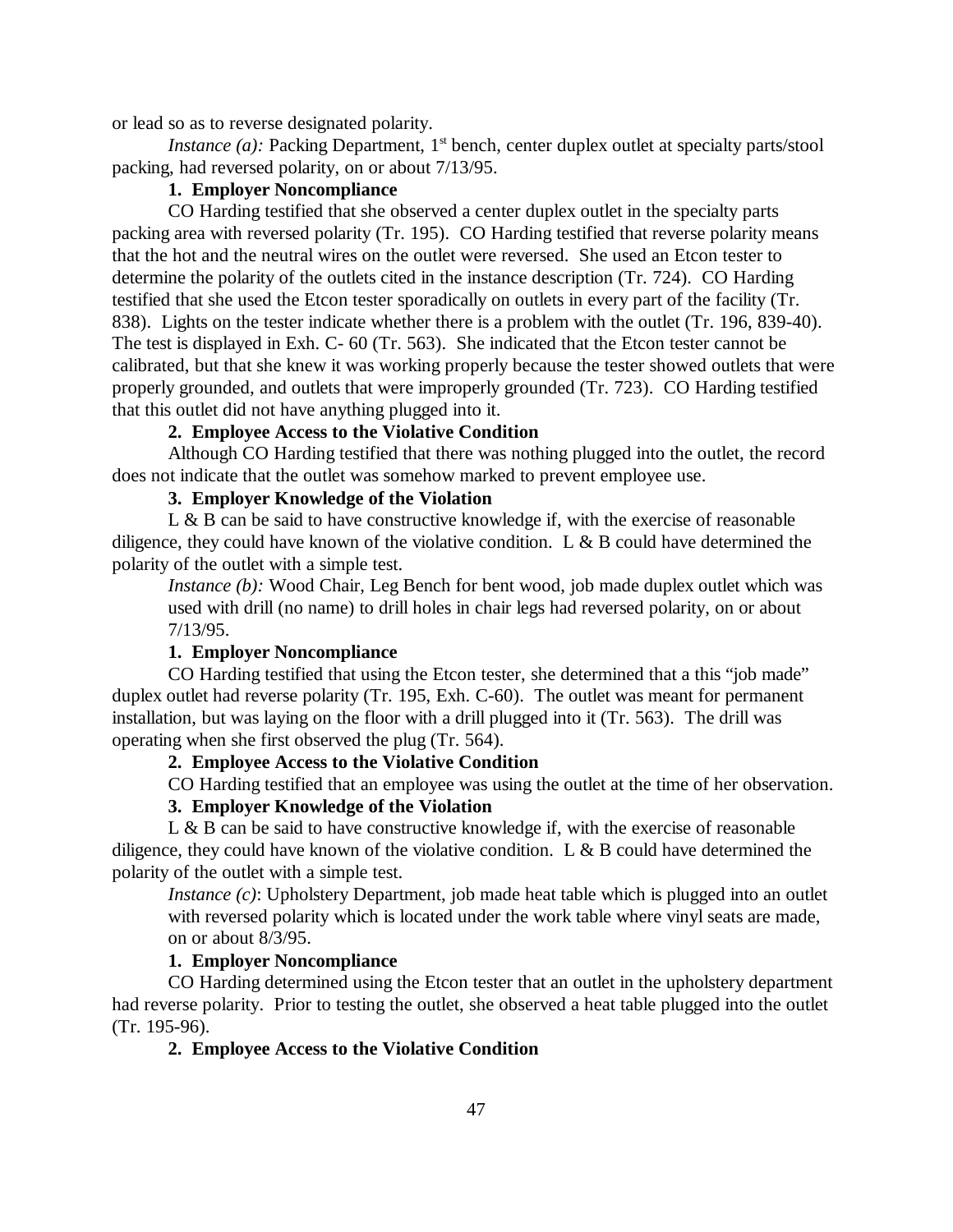CO Harding determined that the outlet was used at the time of her observation. As such, employees are exposed to the violative condition.

## **3. Employer Knowledge of the Violation**

 $L \& B$  can be said to have constructive knowledge if, with the exercise of reasonable diligence, they could have known of the violative condition. L & B could have determined the polarity of the outlet with a simple test.

## **Penalty**

CO Harding testified that the potential hazard form the outlet is electrical shock, resulting in burns. She indicated that if a tool is operated in an outlet with reversed polarity, the tool could become energized, and if the operator were to touch something else, the tool could "short out" and the operator could be burned (Tr. 196). CO Harding assessed the severity of the violation as low, as the most likely injury would by an electric shock. She testified that the outlets were all 110 volts, and in dry locations (Tr. 196-97). The Secretary's adjusted proposed penalty was \$1,350.00.

#### **Citation 1, Item 27**

§1910.304(f)(4): Grounding path. The path to ground from circuits, equipment, and enclosures shall be permanent and continuous.

*Instance (a)*: Wood Chair Area, pad assembly line for wood chairs, two drills each with third wire for ground were utilized with drop pendants which were not grounded, on or about 7/13/95.

# **1. Employer Noncompliance**

CO Harding testified that she observed employees using two drills with a three wire configuration meaning a hot, neutral, and a ground wire. The drills were connected to a drop pendant outlet, that hung from the ceiling. She indicated that she tested the outlets with the Etcon tester, and determined that they were not grounded (Tr. 197, 569-70). CO Harding stated that although the drill are double insulated, they do not have built in grounding (Tr. 576).

# **2. Employee Access to the Violative Condition**

CO Harding testified that the ungrounded equipment was in use at the time of her inspection.

# **3. Employer Knowledge of the Violation**

L  $\&$  B had constructive knowledge of the violative condition. The condition was in plain view, and the record indicates that supervisors were present throughout the workplace.

*Instance (b)*: Packing Department, near 2<sup>nd</sup> stock bench, pedestal floor fan had missing found prong, on or about 7/13/95.

## **1. Employer Noncompliance**

CO Harding testified that she observed a pedestal floor fan, in service, that was missing a ground prong (Tr. 198, 724-25, Exh. C-53). She stated that she requested that the employee unplug the fan until it was repaired (Tr. 198).

# **2. Employee Access to the Violative Condition**

CO Harding testified that the fan was in use at the time her inspection. Therefore, employee had access to the violative condition.

# **3. Employer Knowledge of the Violation**

L  $\&$  B had constructive knowledge of the violative condition. The condition was in plain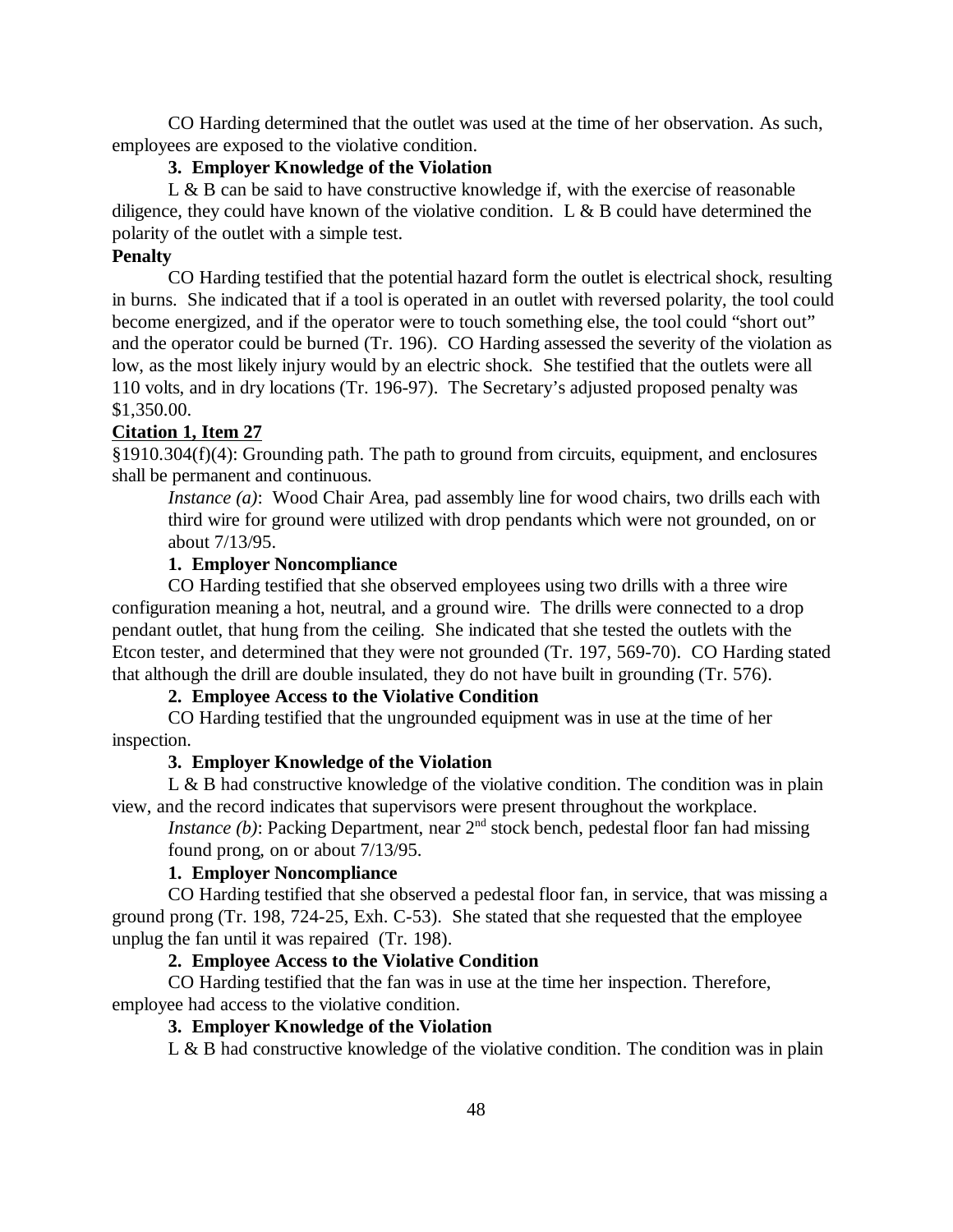view, and the record indicates that supervisors were present throughout the workplace. The missing prong was apparent through a visual inspection of the plug.

*Instance (c):* Upholstery, fabric cutting area, General Electric refrigerator which was used for employees lunches, was not grounded, on or about 8/3/95.

#### **1. Employer Noncompliance**

CO Harding checked the plug of a General Electric refrigerator, used by employees to store their lunches (Tr. 199, 574). The plug was not grounded. (Tr. 199)

# **2. Employee Access to the Violative Condition**

The refrigerator was in use at the time of her inspection. As such, employee had access to the violative condition.

## **3. Employer Knowledge of the Violation**

L & B had constructive knowledge of the violative condition. The condition was in plain view, and the record indicates that supervisors were present throughout the workplace. *American Airlines, Inc.*, 17 BNA OSHC 1553, 1555 (Nos. 93-1817 & 93-1965, 1996). The missing prong was apparent through a visual inspection of the plug.

*Instance (d)*: Shipping Department, Frigidaire refrigerator was not grounded, on or about 8/29/95.

## **1. Employer Noncompliance**

CO Harding observed a ungrounded Frigidare refrigerator, used by employee in the shipping department to store their lunches (Tr. 199). CO Harding determined that the plug was ungrounded by observing that there was no third wire on the plug (Tr. 574-75). She also stated that labeling on the refrigerator did not indicate that it was permanently grounded (Tr. 575-76).

# **2. Employee Access to the Violative Condition**

The refrigerator was in use at the time of CO Harding's inspection. Therefore, employees had access to the violative condition.

## **3. Employer Knowledge of the Violation**

L & B had constructive knowledge of the violative condition. The condition was in plain view, and the record indicates that supervisors were present throughout the workplace. The missing third wire was determined through a visual inspection.

# **Penalty**

CO Harding testified that the violation present a hazard of electric shock (Tr. 199, 199- 200). She classified the severity as medium, because the resulting burns would most likely be second degree. (Tr. 199-200). She assessed the probability was "lesser," because there was a great deal of electrical equipment in the facility, and she observed only these three instances (Tr. 200). The Secretary's adjusted proposed penalty was \$2,250.

# **Citation 1, Item 28**

§1910.305(b)(2): Covers and canopies. All pull boxes, junction boxes, and fittings shall be provided with covers approved for the purpose. If metal covers are used they shall be grounded. In completed installations each outlet box shall have a cover, faceplate, or fixture canopy. Covers of outlet boxes having holes through which flexible cord pendants pass shall be provided with bushings designed for the purpose or shall have smooth, well-rounded surfaces on which the cords may bear.

*Instance (a)*: Wood Chair, special press area, 3<sup>rd</sup> duplex outlet from right side did not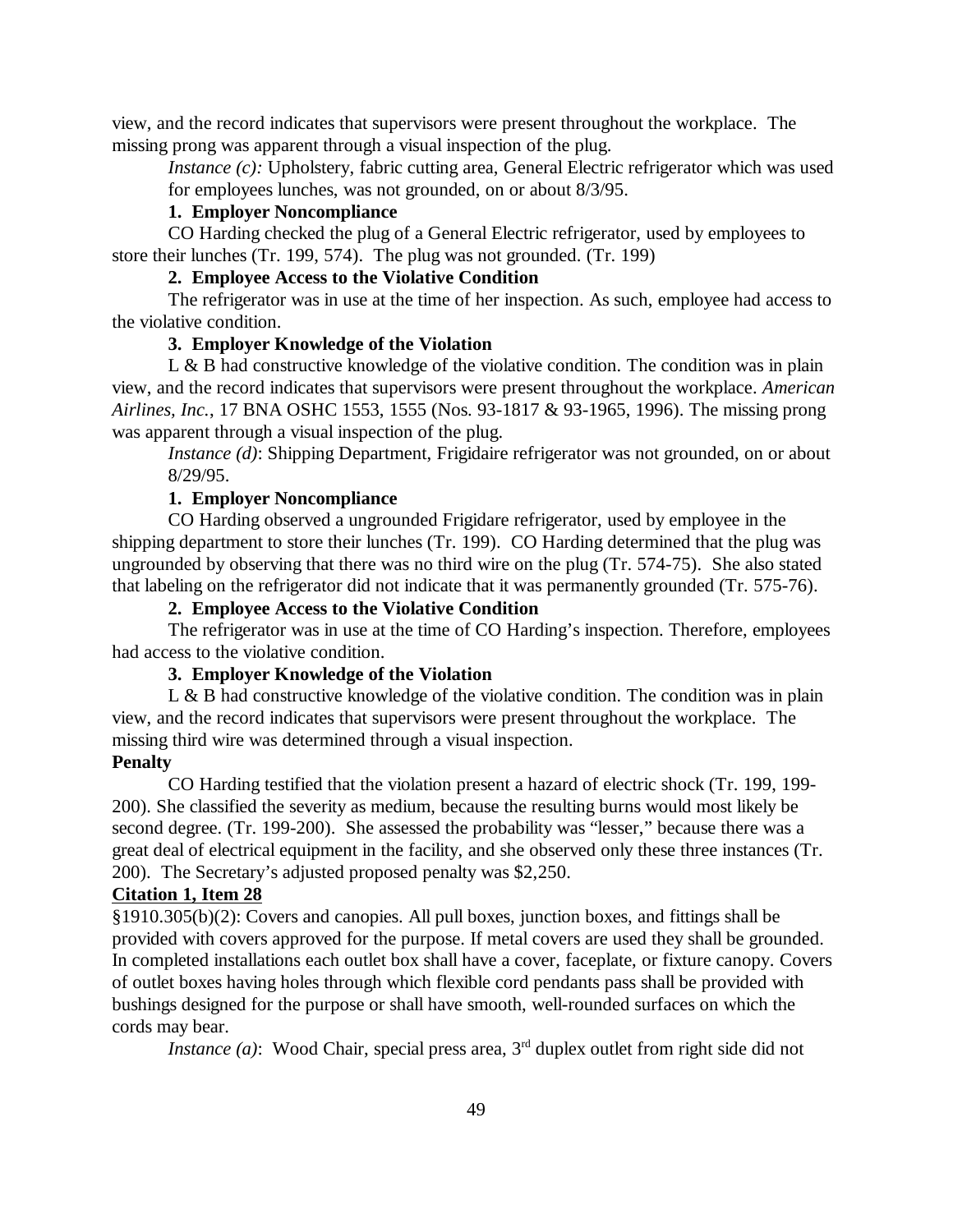have a faceplate, on or about 7/13/95.

# **1. Employer Noncompliance**

CO Harding testified that in the wood chair department she observed that the third duplex outlet from the right side did not have a face plate (Tr. 200, Exh. C-54). She indicated that employees were working about a foot away from the outlet, and were using metal tools on a work table (Tr. 202). CO Harding determined that the outlet was live by checking it with the Etcon tester, and a "tic tracer." A tic tracer emits an audible sign when held near a live energy source (Tr. 579-81).

## **2. Employee Access to the Violative Condition**

CO Harding testified that employees were working in proximity to the outlet. She indicated that the potential hazard is electric shock, should an employee touch the conductors at the terminal screw area with their hand or a tool (Tr. 201, 581).

# **3. Employer Knowledge of the Violation**

L & B had constructive knowledge of the violative condition. The condition was in plain view, and the record indicates that supervisors were present throughout the workplace.

*Instance (b)*: Wood Chair, junction box between spray booth #10 and #11 did not have a cover, on or about 7/13/95.

# **1. Employer Noncompliance**

CO Harding testified that in the wood chair department, located between spray booth #10 and 11, she observed a junction box without a cover (Tr. 201, Exh. C-55). She stated that she determined the junction box was live by using the tic tracer (Tr. 582-83). CO Harding indicated that in addition to the hazard of electrical shock, employees were working with flammable stains in the area.

## **2. Employee Access to the Violative Condition**

CO Harding observed employees working in the area of the violation. As such, employees had access to the violative condition.

# **3. Employer Knowledge of the Violation**

L & B had constructive knowledge of the violative condition. The junction box was in plain view, and the record indicates that supervisors were present throughout the workplace.. **Penalty**

CO Harding assess the severity of the violations low. She indicated that the most likely injury would be first degree burns due to electric shock (Tr. 202). She determined that the probability was "lesser," as she observed a number of outlets and junction boxes that had appropriate covers (Tr. 202). The Secretary's proposed adjusted penalty was \$1,350.00. **Citation 1, Item 29**

# §1910.307(b): Electrical installations. Equipment, wiring methods, and installations of equipment in hazardous (classified) locations shall be intrinsically safe, approved for the hazardous (classified) location, or safe or for the hazardous (classified) location. Requirements for each of these options are as follows:

(a) Wood Chair Area, where there are two dip tanks containing thinner which is a Class 1B flammable liquid, the area had not been designed electrically for the appropriate Class 1, Division 1 and Division 2, Group D in that there was a duplex outlet 1 foot form the top surface of the tanks and an electrical reset button 4 feet from the top of the dip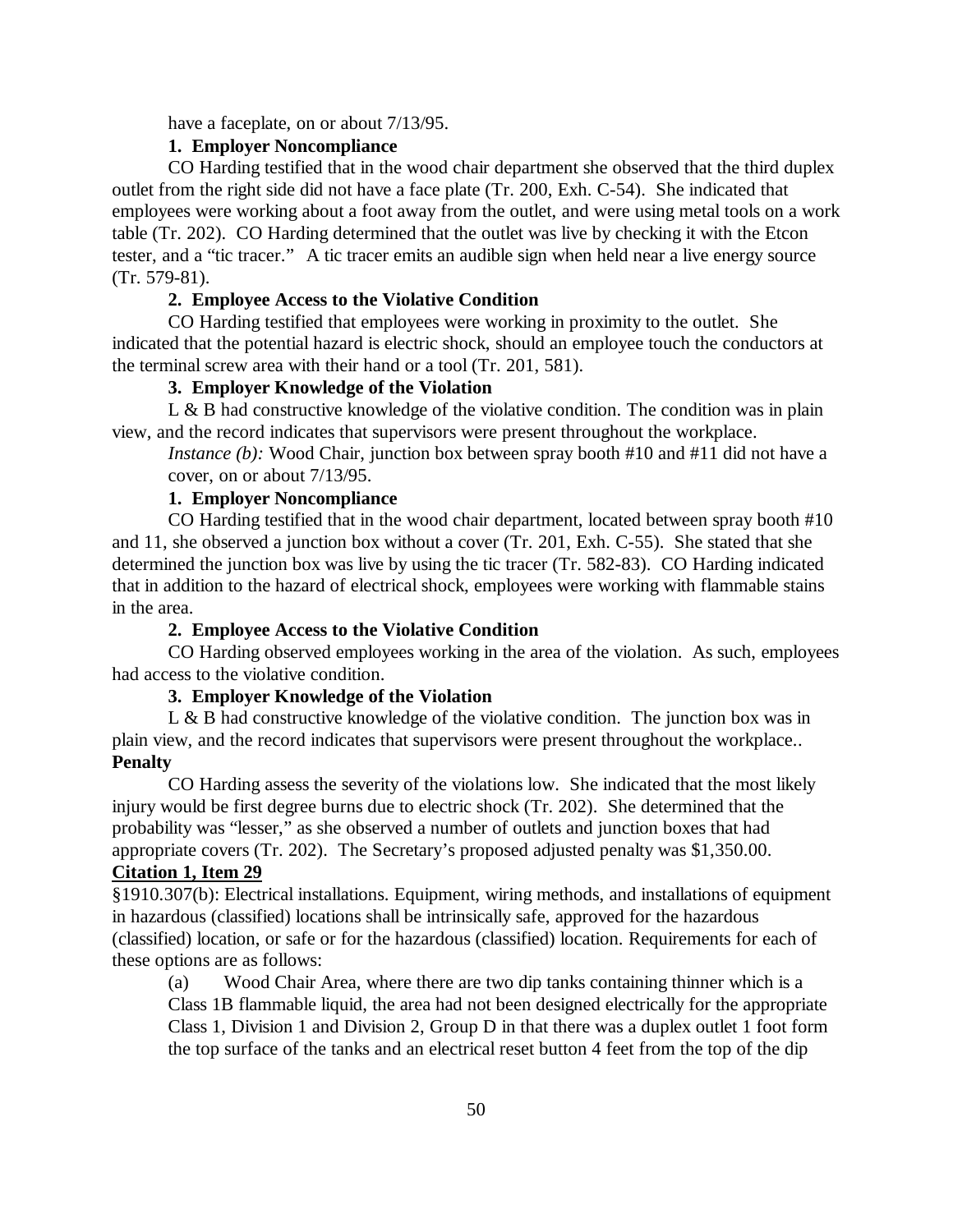tank surface, on or about 7/13/95.

# **1. Employer Noncompliance**

CO Harding observed two dip tanks that contained Class 1B flammable liquid. She determined that the liquid was flammable by observing the label on the tank, determining from the supervisor that the material was thinner, and checking the MSDS of the material (Tr. 203). She observed a duplex electrical outlet one foot from one of the tanks, and an electrical reset button four feet from one of the dip tanks (Tr. 203-04, Exh. C-56). CO Harding stated that she observed employees working in the spray booth near the area of the tanks (Tr. 204).

Although she indicate that she did not see the tank lids opened, CO Harding testified that an employee told her that they sometimes put chairs in the dip tank and leave the top of the tank open (Tr. 207-07).

CO Harding testified that this location was hazardous based on a definition determined the National Fire Protection Association ("NFPA"). NFPA defines a vapor source as a liquid exposed liquid used in the dipping process from which is possible to measure a vapor concentration which would exceed 25% of LF or LFL (lower flammable liquid) at a distance of one foot in any direction from the object. She further indicated that Section 34 of NFPA code indicates that a radial distance of 5 feet from the vapor source is considered a "class one, division one," and that would apply to any electrical equipment in the area. CO Harding testified that she measured the distance from the tank, and the and the electrical equipment are within the class one, division one location (Tr. 205-07).

# **2. Employee Access to the Violative Condition**

CO Harding observed employees working near the violative condition. She testified that the electrical equipment could provide an ignition source for flammable vapors. She indicated that flammable vapors from the tank find an ignition source in either the outlet or the reset button (Tr. 205).

#### **3. Employer Knowledge of the Violation**

L & B had constructive knowledge of the violative condition. It was well known that the dip tanks contained flammable materials, and the outlet and reset button was in plain view. The record indicates that supervisors were present throughout the workplace.

# **Penalty**

CO Harding testified the outlet or the reset button may ignite flammable vapors from the tanks (Tr. 204). She indicated that the resulting burns could be severe (Tr. 205, 207). She determined that the severity of the violation was high, based on the large tanks of flammable materials. CO Harding assessed the probability as "lesser," because there were only two dip tanks in the entire facility, and two electrical sources. In addition, sometimes the covers on the tanks were kept closed (Tr. 207). The Secretary adjusted proposed penalty was \$2,250.

#### **SERIOUS CLASSIFICATION**

Section 17(k) of the Act, 29 U.S.C.. §666(k) of the Act, provides that a violation is "serious" if there is " a substantial probability that death of serious physical harm could result" from the violation. In order to establish that a violation should be characterized as serious, the Secretary need not establish that an accident is likely to occur, but must show that an accident is possible and it is probable that death or serious physical harm could occur. *Flintco Inc., 16 BNA*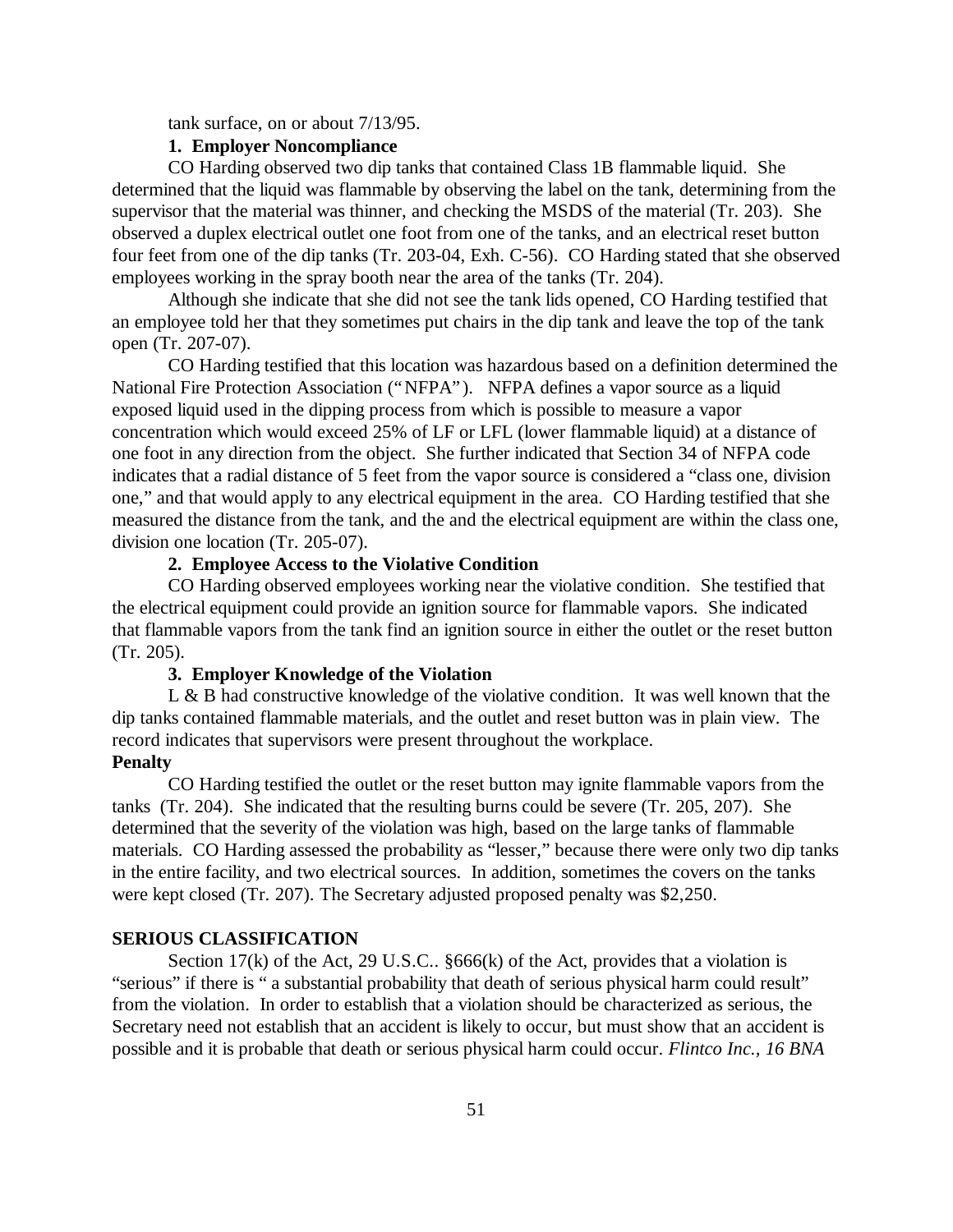#### *OSHA 1404, 1405 (No 92-1396, 1993).*

The undersigned finds that the serious nature of the aforementioned citations has been established by the Secretary.

#### **PENALTY**

Once a contested case is before the Review Commission, the amount of the penalty proposed by the Complainant in the Citation and Notification of Proposed Penalties is merely a proposal. What constitutes an appropriate penalty is a determination which the Review Commission as the final arbiter of penalties must make.In determining appropriate penalties "due consideration" must be give to the four criteria under Section 17(j) of the Act, 29 U.S.C., §666(j). These "penalty factors" are: the size of the employer's business, the gravity of the violation, the employer's good faith, and its prior history. *J.A. Jones Construction Co.*, 15 BNA OSHC 2201, 2213-14 (No. 87-2059, 1993). These factors are not necessarily accorded equal weight. Generally speaking, the gravity of a violation is the primary element in the penalty assessment. *Trinity Indus., Inc.,* 15 BNA OSHC 1481, 1483 (No. 88-2691, 1992). The gravity of a particular violation depends upon such matters as the number of employees exposed, the duration of the exposure, the precautions taken against injury, and the likelihood that any injury would result. *J.A. Jones, supra.*

CO Harding testified in recommending penalties for citation one she applied the aforementioned factors. All of the proposed penalties in Citation 1 reflect the ten percent reduction for history because Respondent had not been cited by OSHA for any serious, willful, or repeated violations in the past three years. CO Harding determined that the total number of employees controlled by Respondent was 350. She testified that Mr. Vander Schaaff provided her with this information (Tr. 27, 248). OSHA gives a reduction in penalty for size only if the employer employs under 250 people, and thus, no reduction was credited for size.<sup>18</sup> CO Harding also testified when considering a reduction for good faith, she takes into account the "comprehensive safety program in total," management commitment, employee involvement, hazard recognition, a prevention program, and if required programs, such as a lock-out tag-out program, are in place. She gave no reduction for good faith because she felt that L & B's programs were "minimally there" and that when a program was in place, it was not implemented. (Tr. 28-29). Therefore, none of the proposed penalties in Citation 1 were reduced for size or good faith.

After considering the above factors and the gravity of each violation the undersigned finds that the Secretary followed the procedures prescribed in Section 17(j) and that the proposed penalties are appropriate.

<sup>&</sup>lt;sup>18</sup> Respondent's counsel represents that the subject plant has a fluctuating workforce of 180 to 250 employees. (Respondent's Brief, p. 2). Review Commission precedent establishes that "[a]n employer's size for the purpose of a civil penalty assessment, may encompass the employer's 'total corporate structure'." *Valdak Corp. v. OSHRC ,* 73 F. 3d 1466 (8th Cir. 1996) [17 BNA OSHC 1492, 1495], citing *Hudson Stations, Inc. v. United States Envtl. Protection Agency,* 642 F.2d 261 (8th Cir. 1981).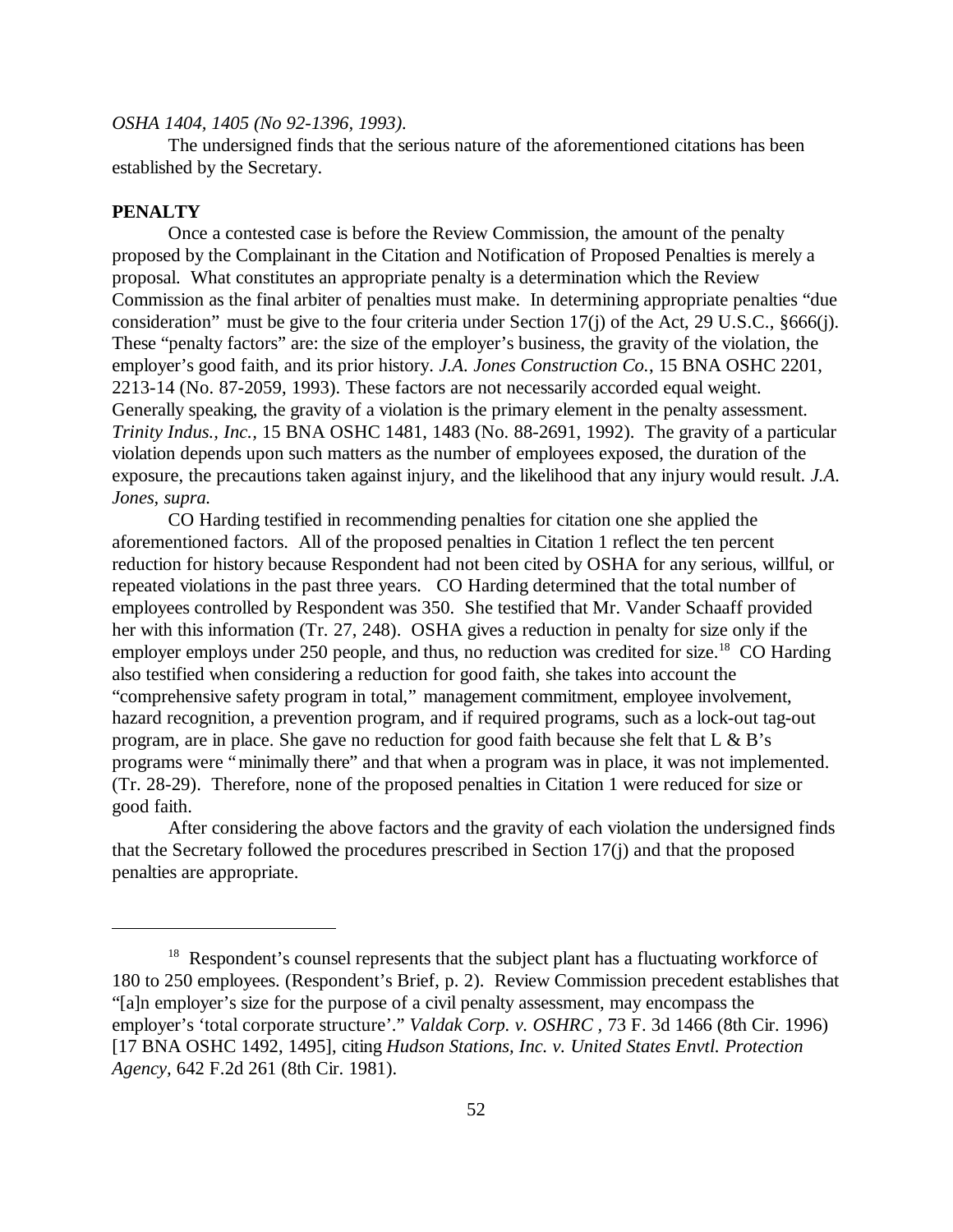## **OTHER THAN SERIOUS VIOLATIONS**

CO Harding testified that these violations have an impact on safety and health in the workplace, however, she did not determine that the probability of death or serious injury existed, and thus, no penalties were assessed. The undersigned finds the record supports the nonserious nature of these citations.

# **Citation 2, Item 1**

§1910.107(b)(5)(I): The spraying operations except electrostatic spraying operations shall be so designed, installed and maintained that the average air velocity over the open face of the booth (or booth cross section during spraying operations) shall be not less than 100 linear feet per minute. Electrostatic spraying operations may be conducted with an air velocity over the open face of the booth of not less than 60 linear feet per minute, or more, depending on the volume of the finishing material being applied and its flammability and explosion characteristics. Visible gauges or audible alarm or pressure activated devices shall be installed to indicate or insure that the required air velocity is maintained. Filter rolls shall be inspected to insure proper replacement of filter media.

(a) Wood Chair Division, spray booths in the area did not have alarms or gauges, on or about 7/13/95.

## **1. Employer Noncompliance**

CO Harding observed that there were no gauges in the spray booths (Tr. 210, 590). She testified that she asked Mr. Vander Schaaff if there were any alarms or gauges in the booths, and he indicated that there were none (Tr. 210). CO Harding stated that the potential hazard is that without alarms, hazardous vapors could build up in the spray booths (Tr. 211, 591-93). CO Harding indicated that she did not cited this violation as serious, because an industrial hygienist sampled the vapors and did not determine any overexpose and employees told her that they regularly changed the filters (Tr. 211).

# **2. Employee Access to the Violative Condition**

The spray booths were used without alarms or gauges during the inspection. Therefore, employee were exposed to the hazardous condition.

# **3. Employer Knowledge of the Violation**

L & B had constructive knowledge of the violative condition. The condition was in plain view, and the record indicates that supervisors were present throughout the workplace. In addition, CO Harding determined that there were no gauges in the booths by asked Mr. Vander Schaaff.

## **Citation 2, Item 2**

 $\S 1910.157(c)(4)$ : The employer shall assure that portable fire extinguishers are maintained in a fully charged and operable condition and kept in their designated places at all times except during use.

(a) Polishing Department, east wall, fire extinguishers sign was posted and there was no fire extinguisher, on or about 6/9/95.

# **1. Employer Noncompliance**

CO Harding observed a fire extinguisher sign of the east wall of the polishing department. There was not a fire extinguisher located in that area (Tr. 211, 595-96, Exh. C-57).

# **2. Employee Access to the Violative Condition**

CO Harding observation was made in an area of the facility that was in use, therefore there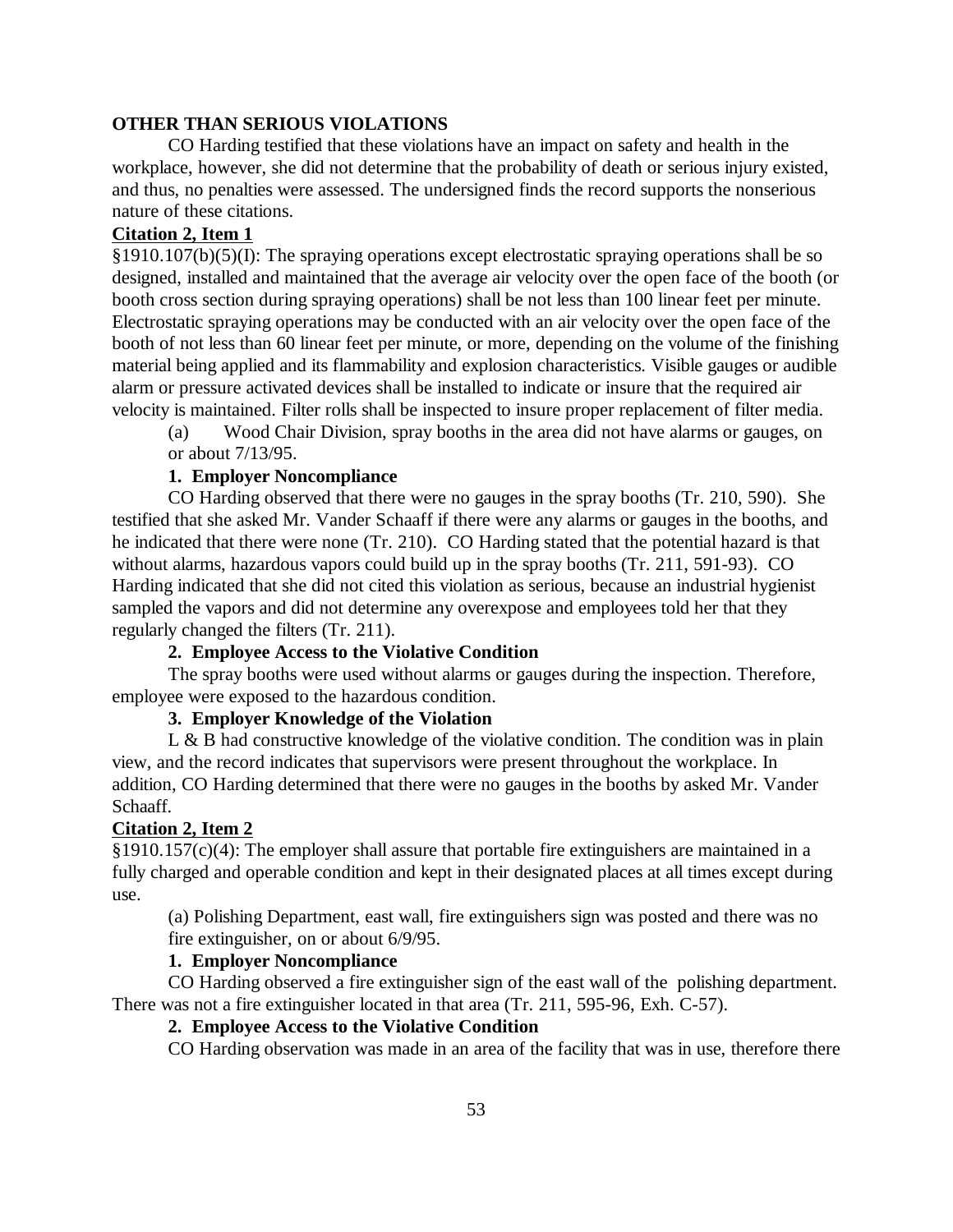was employee exposure to the violative condition.

# **3. Employer Knowledge of the Violation**

L & B had constructive knowledge of the violative condition. The condition was in plain view, and the record indicates that supervisors were present throughout the workplace.

## **Citation 2, Item 3**

 $\S1910.178(p)(1)$ : (1) If at any time a powered industrial truck is found to be in need of repair, defective, or in any way unsafe, the truck shall be taken out of service until it has been restored to safe operating condition.

(a) Paint line, Clark propane fork lift which was labeled Building 4, the horn was inoperable, on or about 6/9/95.

# **1. Employer Noncompliance**

CO Harding observed a Clark propane forklift truck in the paint line area. She questioned the operator, and determined that the horn was inoperable (Tr. 212). She testified that she did not cite the violation as serious because the remainder of the truck appeared to be in good working condition. (Tr. 212-13).

# **2. Employee Access to the Violative Condition**

At the time CO Harding observed the condition, an employee was operating the forklift. Therefor, the employee had access to the violative condition.

## **3. Employer Knowledge of the Violation**

L & B can be said to have constructive knowledge if, with the exercise of reasonable diligence, they could have known of the violative condition. The condition of the horn could have been determined by simply activating the horn to see if it was working properly.

# **Citation 2, Item 4**

§1910.217(e)(3): Training of maintenance personnel. It shall be the responsibility of the employer to insure the original and continuing competence of personnel caring for, inspecting, and maintaining power presses.

(a) The power press area where an employee was charged with inspecting and maintaining the presses, adequate instruction was not provided, on or about 7/12/95.

# **1. Employer Noncompliance**

CO Harding testified that during her inspection of the presses she asked to speak with the employee who maintained the presses. That employee, tool and dye maker Peter Coons, told her that although he does the best he can to maintain the presses, no one had actually given him any instruction in press maintenance (Tr. 213, 598-99). CO Harding testified that training is required so that the employee is aware of the regulations, and can ensure that the power presses meet those regulations (Tr. 600). The press maintenance records indicated that some maintenance was done on the presses (Tr. 601).

# **2. Employee Access to the Violative Condition**

As indicated by the number of non-complying presses in the facility, employees had access the violative condition.

# **3. Employer Knowledge of the Violation**

L & B can be said to have constructive knowledge if, with the exercise of reasonable diligence, they could have known of the violative condition. L & B should have been aware of the training level of its employees.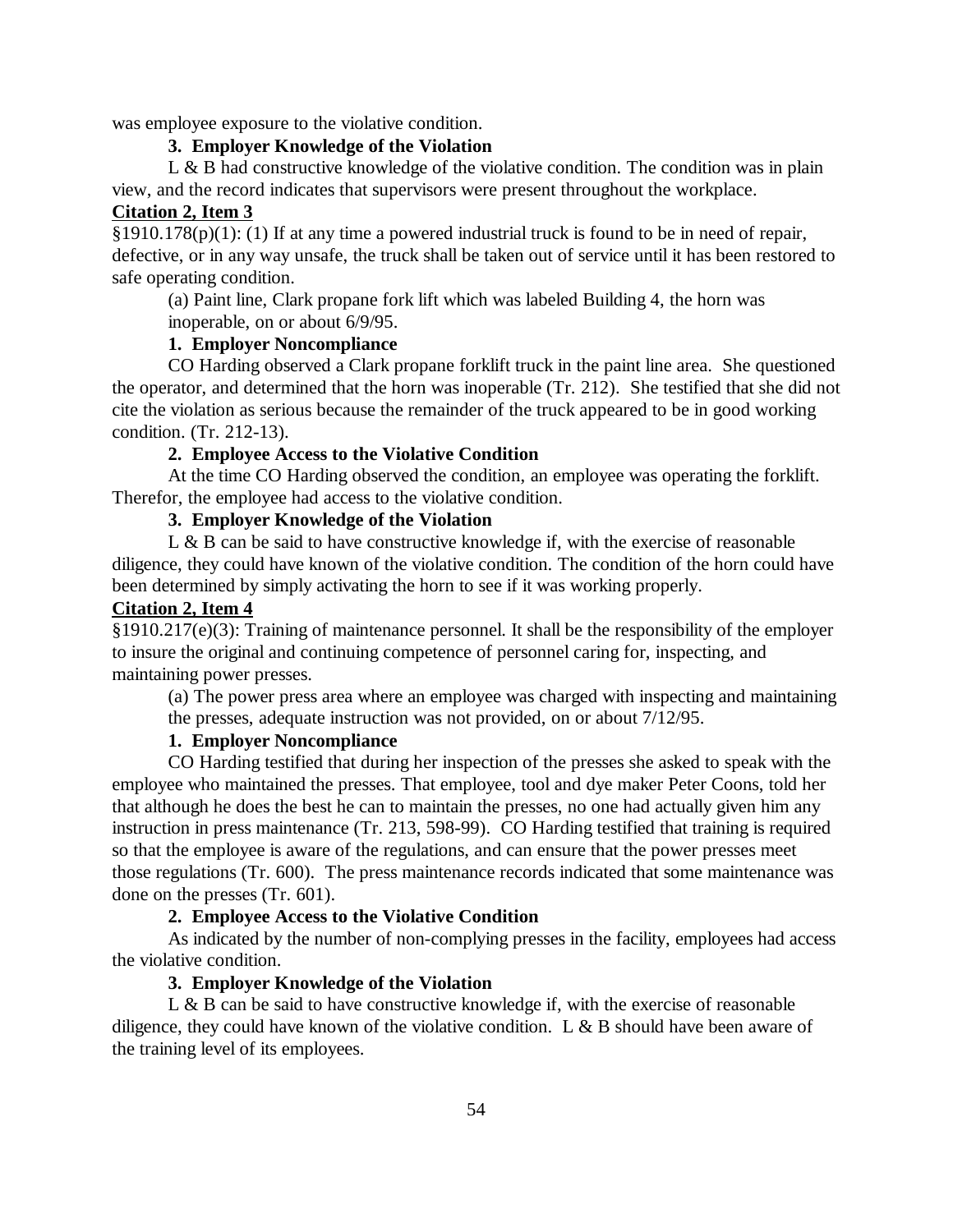#### **Citation 2, Item 5**

§1910.217(g): Reports of injuries to employees operating mechanical power presses. (1) The employer shall, within 30 days of the occurrence, report to either the Director of the Directorate of Safety Standards Programs, OSHA, U.S. Department of Labor, Washington, D.C. 20210, or the State agency administering a plan approved by the Assistant Secretary of Labor for Occupational Safety and Health, all point of operation injuries to operators or other employees. The following information shall be included in the report:

(a) Press Area, accident occurred on Bliss press #30 resulting in an employee losing a finger; accident was not reported as is required above, on or about 2/9/95 (date of the accident) and within 30 days thereafter.

# **1. Employer Noncompliance**

CO Harding determined that the accident on Bliss press #30 in February of 1995, discussed *supra*, was not reported to the Office of Standards Development. CO Harding testified that she asked Mr. Vander Schaaff if the accident had been reported, and he indicated that he had not reported it. (Tr. 214). CO Harding stated that Mr. Vander Schaaff corrected this when she brought it to his attention (Tr. 602-03).

# **2. Employee Access to the Violative Condition**

the Act's record keeping requirements "play a crucial role in providing the information necessary to make workplaces safer and healthier" *General Motors Corp., Inland Div.,* 8 BNA OSHC 2036, 2040-41 (No. 76-5033). Since the accident was not reported, the employees can be considered to have access to the violative condition.

### **3. Employer Knowledge of the Violation**

 $L \& B$  can be said to have constructive knowledge if, with the exercise of reasonable diligence, they could have known of the violative condition. L  $\&$  B should have known whether the accident was reported.

## **Citation 2, Item 6**

§1910.219(b)(1): Flywheels. Flywheels located so that any part is seven (7) feet or less above floor or platform shall be guarded in accordance with the requirements of this subparagraph:

(a) Press Area, L & J Press Corp., press #16, the lower portion of the guard for the flywheel was off, on or about 5/15/95.

## **1. Employer Noncompliance**

CO Harding observed that L&J press # 16 was missing the lower portion of the guard on the flywheel (Tr. 215, Exh. 58). CO Harding testified that the machine was operated by Pablo Badillo at the time of her inspection (Tr. 215, 603-04). The violation was corrected during her inspection. (Tr. 608).

### **2. Employee Access to the Violative Condition**

CO Harding observed an employee operating the press, therefore the operator had access to the violative condition.

#### **3. Employer Knowledge of the Violation**

L & B had constructive knowledge of the violative condition. The press and missing guard were in plain view, and the record indicates that supervisors were present throughout the workplace.

## **Citation 2, Item 7**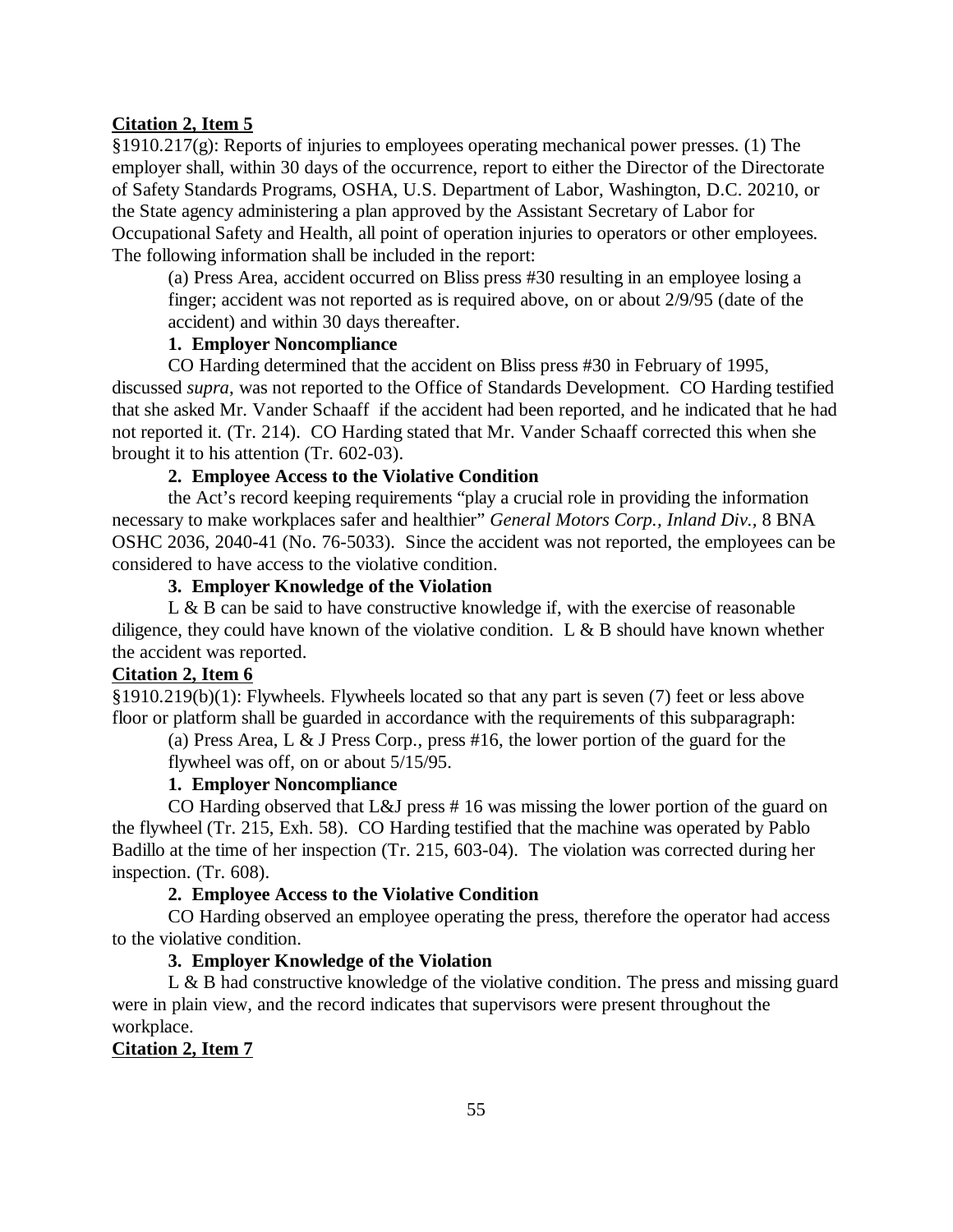§1910.303(b)(2): Installation and use. Listed or labeled equipment shall be used or installed in accordance with any instructions included in the listing or labeling.

*Instance (a)*: Paint Booth with powder system, pedestal fan was utilized with metal duplex box which was fitted with electrical cord and was lying on the floor, on or about 7/13/95.

# **1. Employer Noncompliance**

CO Harding observed a pedestal fan utilized with a metal duplex box, which was fitted with an electrical cord. CO Harding testified that there boxes were meant to be part of a permanent installation. (Tr. 216, Exh. C-59). The metal duplex boxes which were designed to be part of the building's permanent wiring were lying on the floor(Tr. 216-17,

## **2. Employee Access to the Violative Condition**

The box was lying on the floor of the workplace, and was in use at the time of the inspection. Therefore, employees had access to the violative condition.

# **3. Employer Knowledge of the Violation**

L & B had constructive knowledge of the violative condition. The condition was in plain view, and the record indicates that supervisors were present throughout the workplace.

*Instance (b)*: Wood Chair, Leg Bench for bent wood, job made metal duplex outlet was utilized as an extension cord which was utilized with a power drill (no name) to drill holes in chair legs, on or about 7/13/95.

## **1. Employer Noncompliance**

CO Harding observed a metal duplex box in the wood chair department that was used with an extension cord. Attached to the extension cord was a power drill (Tr. 217, Exh. C-60). CO Harding testified during her description of this condition in citation 26, instance (b) that the outlet was meant for permanent installation (Tr. 563) .

## **2. Employee Access to the Violative Condition**

The outlet was in use at the time of CO Harding observation, therefore employees had access to the violative condition.

## **3. Employer Knowledge of the Violation**

L  $\&$  B had constructive knowledge of the violative condition. The condition was in plain view, and the record indicates that supervisors were present throughout the workplace.

# **Citation 2, Item 8**

 $\S1910.303(g)(1)(ii)$ : Clear spaces. Working space required by this subpart may not be used for storage. When normally enclosed live parts are exposed for inspection or servicing, the working space, if in a passageway or general open space, shall be suitably guarded.

(a) Table Top, Outside Wall, circuit breaker panel and disconnects, were blocked by tables which stored wood and table tops, on or about 8/29/95.

# **1. Employer Noncompliance**

CO Harding observed a table with wood stored on it in front of two circuit breaker panels and a disconnect box (Tr. 218, 609, Exh. C-61). She was told by Mr. Vander Schaaff that the equipment was rated 600 volts or less.

## **2. Employee Access to the Violative Condition**

The wood in front of the circuit breaker panels and disconnect box limited an employee's access to the electrical equipment for ready and safe operation and maintenance of the equipment.

**3. Employer Knowledge of the Violation**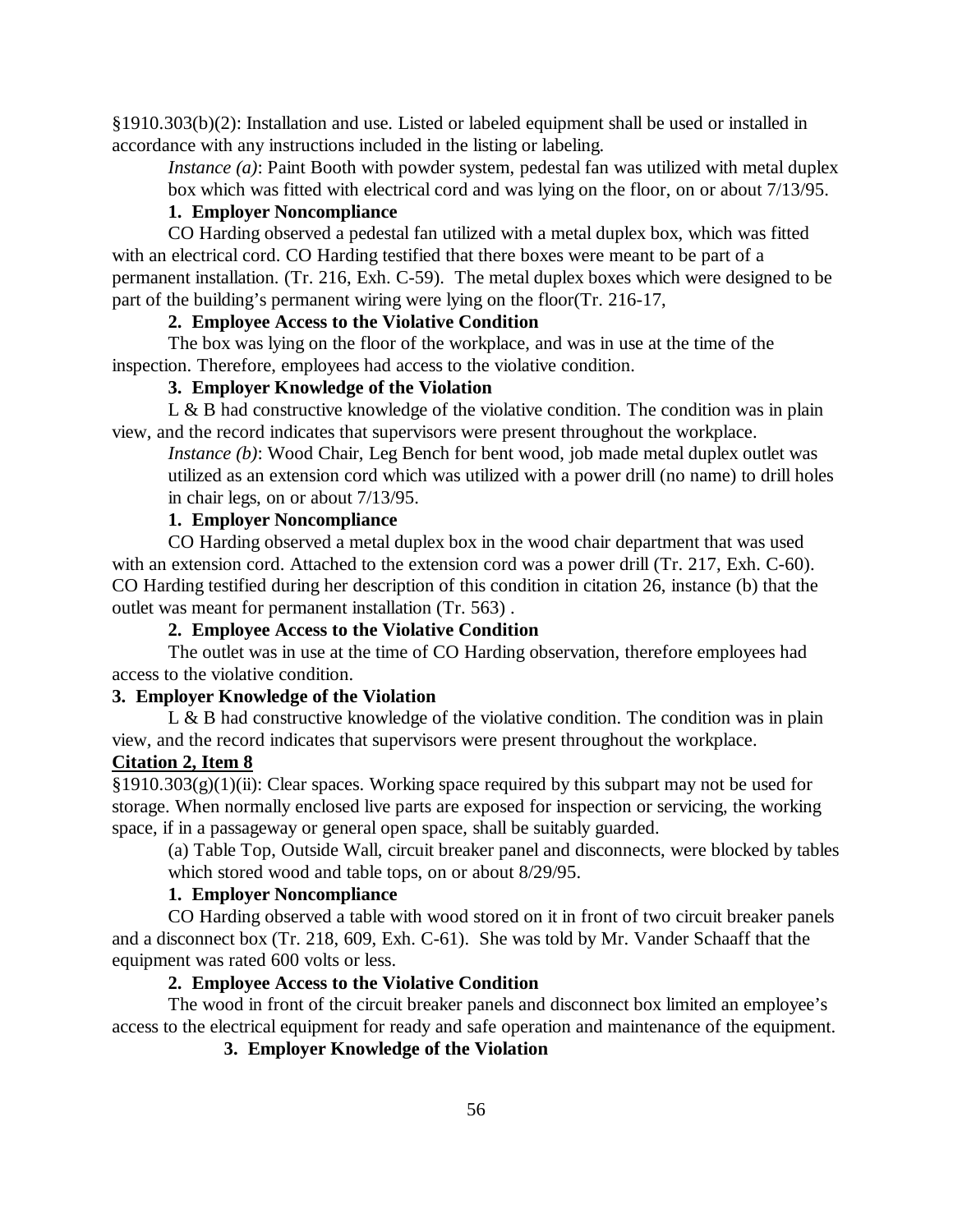$L \& B$  had constructive knowledge of the violative condition. The condition was in plain view, and the record indicates that supervisors were present throughout the workplace.

## **Citation 2, Item 9**

§1910.305(a)(2)(I): (2)Temporary wiring. Temporary electrical power and lighting wiring methods may be of a class less than would be required for a permanent installation. Except as specifically modified in this paragraph, all other requirements of this subpart for permanent wiring shall apply to temporary wiring installations.

 (I) Uses permitted, 600 volts, nominal, or less. Temporary electrical power and lighting installations 600 volts, nominal, or less may be used only:

 (A) During and for remodeling, maintenance, repair, or demolition of buildings, structures, or equipment, and similar activities;

(B) For experimental or development work, and

 (C) For a period not to exceed 90 days for Christmas decorative lighting, carnivals, and similar purposes.

*Instance (a)*: Press Area, pedestal floor fan which was adjacent to #17 press was utilized with a 50 foot extension cord, on or about 5/23/95.

## **1. Employer Noncompliance**

The standard restricts the use of temporary electrical power rated less than 600 volts to those enumerated in the standard. CO Harding observed a pedestal floor fan in the adjacent to press #17. She testified that the fan appeared to have been located there for an extended period of time, and that the fan utilized a 50 foot extension cord (Tr. 219). An extension cord is considered temporary wiring (Tr. 220). She testified that the violation is the use of an extension cord in a permanent situation (Tr. 614-15). CO Harding stated that the cord was operating, and that the fan was not used for remodeling or maintenance. (Tr. 615-17)

# **2. Employee Access to the Violative Condition**

The fan was in use at the time of the inspection, therefore, employees had access to the violative condition.

#### **3. Employer Knowledge of the Violation**

 $L \& B$  had constructive knowledge of the violative condition. The condition was in plain view, and the record indicates that supervisors were present throughout the workplace. *A*

*Instance (b)* Paint Booth, powder system, pedestal floor fan was utilized with a 25 foot extension cord, which was lying on the floor across an aisle way, on or about 7/13/95.

#### **1. Employer Noncompliance**

CO Harding observed another pedestal floor fan used with an extension cord. She testified that it appeared that the fan had been there for some time (Tr. 219-20). She indicated that there was no remodeling or maintenance being performed (Tr. 618-19, 727).

## **2. Employee Access to the Violative Condition**

The fan was in use at the time of her observation and it was lying across an active aisle way, therefore, employees had access to the violative condition (Tr. 220).

#### **3. Employer Knowledge of the Violation**

L & B had constructive knowledge of the violative condition. The condition was in plain view, and the record indicates that supervisors were present throughout the workplace.

*Instance (c)* Upholstery Department, by the first and second foam bench, fans and Wolf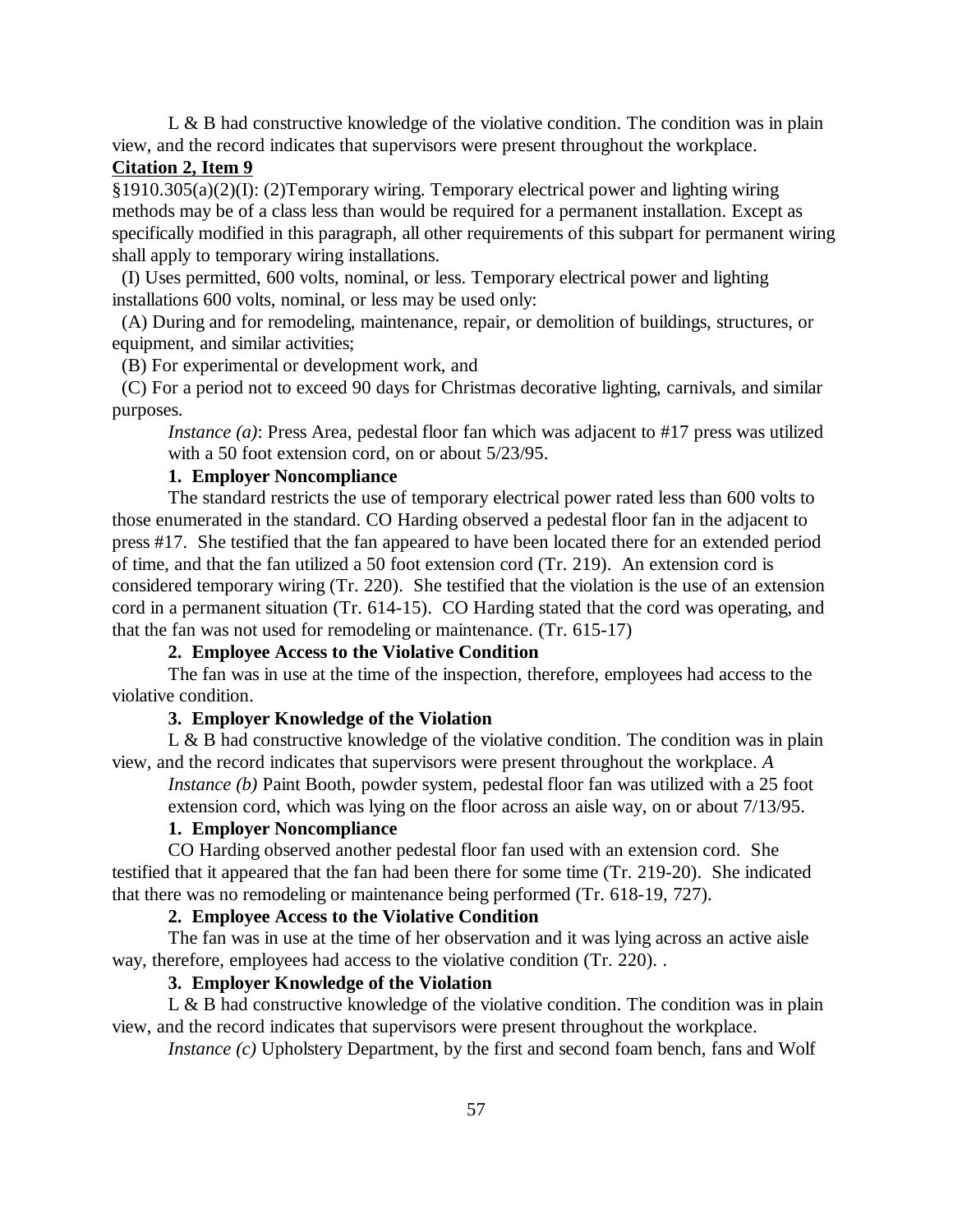pacer Cutter which is used to cut foam were all plugged into an extension cord, on or about 8/3/95.

# **1. Employer Noncompliance**

CO Harding observed a couple of fans and a Wolf pace cutter, used to cut foam, plugged into an extension cord (Tr. 220, Exh. 62). She indicated that the used of the extension cord was in violation of the standard, but the condition also presented the hazard of overloading the circuit. (Tr. 221). CO Harding testified that she did not observed any maintenance or remodeling (Tr. 618).

## **2. Employee Access to the Violative Condition**

The extension cord that CO Harding observed was in use at the time of her inspection. Therefore, employee were exposed to the violative condition.

# **3. Employer Knowledge of the Violation**

L & B had constructive knowledge of the violative condition. The condition was in plain view, and the record indicates that supervisors were present throughout the workplace.

## **Citation 2, Item 10**

§1910.305(b)(1): Conductors entering boxes, cabinets, or fittings. Conductors entering boxes, cabinets, or fittings shall also be protected from abrasion, and openings through which conductors enter shall be effectively closed. Unused openings in cabinets, boxes, and fittings shall be effectively closed.

*Instance (a)*: Upholstery, second work table/sewing machine, two knockouts missing in electrical box that sewing machine was plugged into, on or about 8/3/95.

*Instance (b)*: Wood Chair, repair table opposite the touch up booth, middle outlet, two knockouts were missing, on or about 7/13/95.

*Instance (c)*:Wood Shop, horizontal edge sander, knockout missing from motor start fixture, on or about 8/3/95.

*Instance (d)*:Wood Shop, Greelee Bros., 606 drill press, three knockouts missing from the reset button, on or about 8/3/95.

*Instance (e):* Wood Shop, Band Saw #2, knockout missing from on/off switch, on or about 8/3/95.

*Instance (f):* Wood Shop, Bandsaw #5, Tannewitz Di-Saw, knockout missing, on or about 8/3/95.

## **1. Employer Noncompliance**

The standard requires that unused openings in electrical boxes, cabinets, or fittings be effectively closed. CO Harding observed six violative instances of this standard. Instance (a) observed in the Upholstery Department involved an outlet box with two knock outs missing. CO Harding defined a "knock out" as a round metal disk which would be removed from a fitting in order to place another piece of conduit in the fitting. (Tr. 221-22, Exh. C-63). Instance (b) observed in the Wood Chair Department involved a repair table opposite the touch up booth, where there was an outlet at that location and there were two knock outs missing from that fitting (Tr. 221-222). Instance C observed in the Wood Shop involved another knock out missing from a motor start fixture on the horizontal edge sander (Tr. 222). Instance (d) was also in the Wood Shop- the Greenlee Brothers 606 drill press had three knock outs were missing from the reset button (Tr. 222-23). Instance (e) was also in the Wood Shop - the band saw number two had a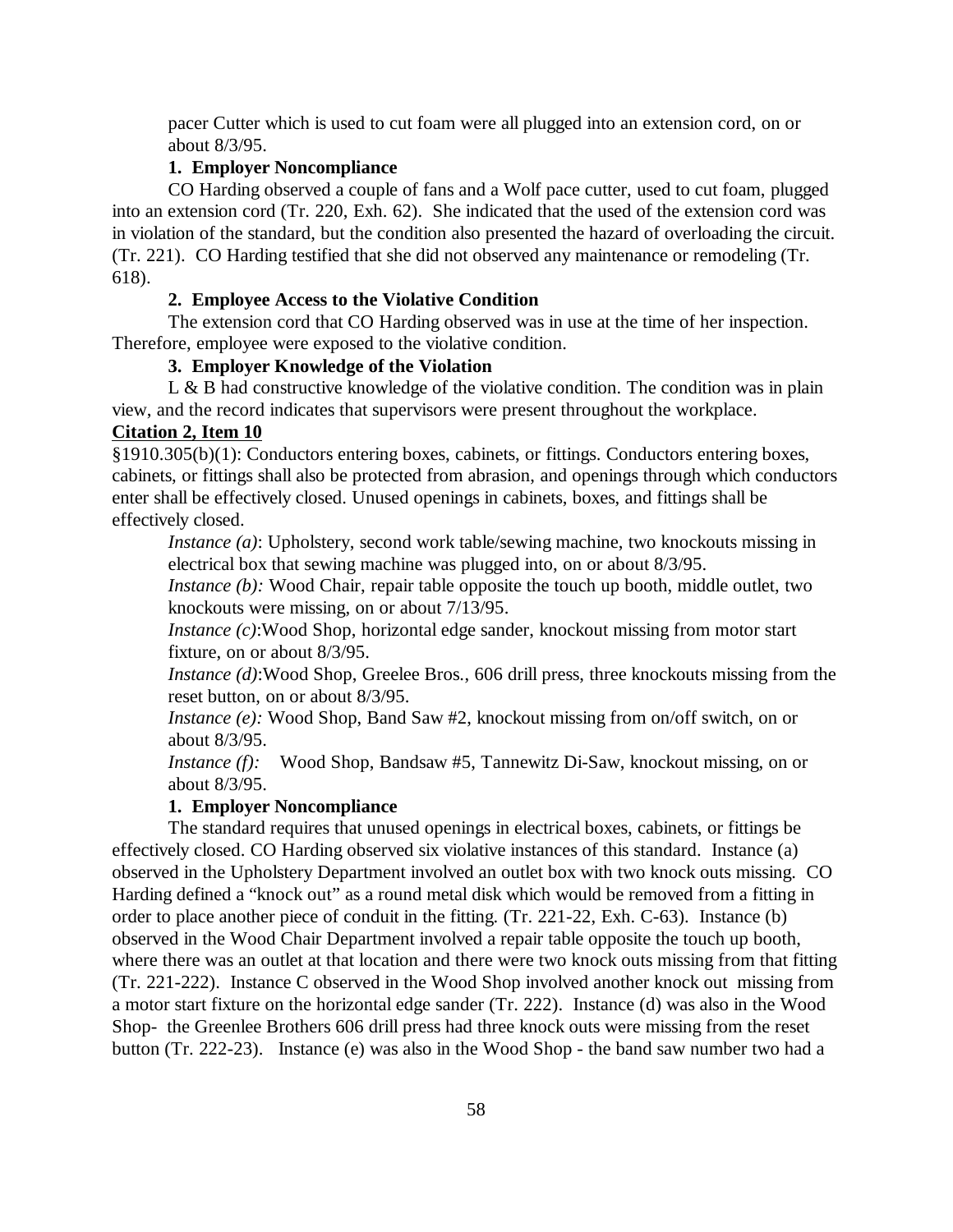knock out missing from the on and off switch (Tr. 223). Instance (f) observed in the Wood Shop involved another band saw, band saw #5 had a knock out missing. The saw was the Tannewitz Di-saw (Tr. 223).

## **2. Employee Access to the Violative Condition**

The failure to close these openings leaves the wires inside of the fixtures with potential exposure. if a person were to place their fingers or hand on the box and touch a wire or with a tool. CO Harding determined that the outlets were live using the tic tracer (Tr. 622). Therefore, employees were exposed to the violative condition.

## **3. Employer Knowledge of the Violation**

L & B had constructive knowledge of the violative condition. The condition was in plain view, and the record indicates that supervisors were present throughout the workplace.

#### **Citation 2, Item 11**

§1910.305(j)(1)(I): Lighting fixtures, lampholders, lamps, and receptacles. (I) Fixtures, lampholders, lamps, rosettes, and receptacles may have no live parts normally exposed to employee contact. However, rosettes and cleat-type lampholders and receptacles located at least 8 feet above the floor may have exposed parts.

(a)Upholstery Department, cord for heat light was frayed at the plug terminal end, on or about 8/3/95.

## **1. Employer Noncompliance**

CO Harding observed a cord for the heat light that was frayed on the end near the terminal near the plug on one of the fixtures addressed, *supra,* in Citation 2, item 10. (Tr. 224, Exh. 63). As shown in the Exhibit the plug was located within 8 feet of the floor.

# **2. Employee Access to the Violative Condition**

This frayed condition presented a potential hazard to live wire to employees using the equipment. Therefore, employees in the area were exposed.

# **3. Employer Knowledge of the Violation**

L & B had constructive knowledge of the violative condition. The condition was in plain view, and the record indicates that supervisors were present throughout the workplace.

# **Citation 2, Item 12**

§1910.334(a)(1): Handling. Portable equipment shall be handled in a manner which will not cause damage. Flexible electric cords connected to equipment may not be used for raising or lowering the equipment. Flexible cords may not be fastened with staples or otherwise hung in such a fashion as could damage the outer jacket or insulation.

(a) Press Area, pedestal floor fan was utilized with a 50 ft. extension cord that ran across the floor of a main aisle way, on or about 5/23/95.

# **1. Employer Noncompliance**

CO Harding observed a pedestal floor fan floor fan in the main press area utilized with a 50 foot extension cord. The cord of the fan and the extension cord ran across a main aisle way in the press area. She testified that forklifts travel along this aisle way (Tr. 225). The hazard created is the potential breakdown of the insulation covering the electrical wires, possibly resulting in electric shock (Tr. 225). CO Harding indicated that she did not recall if the cord was damaged (Tr. 629).

## **2. Employee Access to the Violative Condition**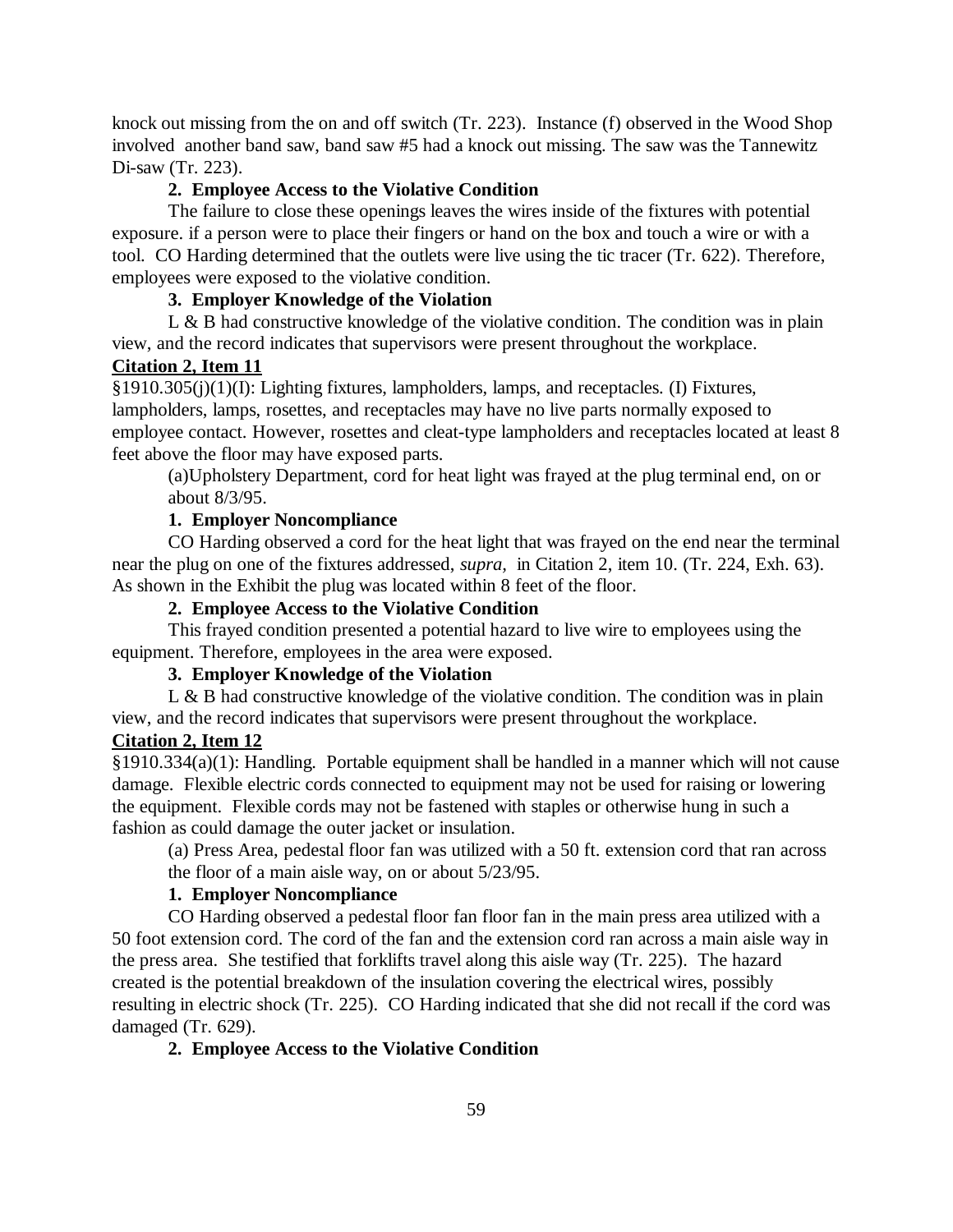The cord ran across a main aisle way where forklifts traveled. This exposed employees to a hazard of a breakdown of the insulation of the electrical wire exposing employees to electrical shock. As such, employees had access to the violative condition.

# **3. Employer Knowledge of the Violation**

L  $\&$  B had constructive knowledge of the violative condition. The condition was in plain view, and the record indicates that supervisors were present throughout the workplace.

# **Citation 2, Item 13**

§1910.334(a)(2)(ii) (2): If there is a defect or evidence of damage that might expose an employee to injury, the defective or damaged item shall be removed from service, and no employee may use it until repairs and tests necessary to render the equipment safe have been made.

(a) Paint Booth - powder system, off-line, pedestal fan, outside insulation was broken down on the cord which was lying on the floor in the aisle way near the paint booth, on or about 7/13/95.

## **1. Employer Noncompliance**

CO Harding testified that the insulation on the cord of this pedestal fan was broken down. The cord was lying on the floor in the aisle (Tr. 226, Exh. C-59). CO Harding testified that the hazard of a damaged cord is broken electrical wires and possible shock (Tr. 226) .

# **2. Employee Access to the Violative Condition**

The cord was lying in a main aisle of the facility. As such, employees had access to the hazard of possible electrical shock from the violative condition.

# **3. Employer Knowledge of the Violation**

 $L \& B$  had constructive knowledge of the violative condition. The condition was in plain view, and the record indicates that supervisors were present throughout the workplace. CO Harding stated that she pointed out the cord to Mr. Vander Schaaff, and he said he would have it removed (Tr. 633).

# **FINDINGS OF FACT AND CONCLUSIONS OF LAW**

All findings of fact and conclusions of law relevant and necessary to a determination of the contested issues have been found specially and appear in the decision above. See Rule 52(a) of the Federal Rules of Civil Procedure.

#### **ORDER**

Based upon the foregoing decision, it is hereby ORDERED that: 1. Citation 1, Item 3 is VACATED.

2. Citation 1, Items 1, 2, 4a, 4b, 5, 6, 7, 8, 9a, 9b, 10, 11, 12a, 12b, 12c, 13, 14, 15, 16, 17, 18, 19, 20a, 20b, 21, 22, 23a, 23b, 24a, 24b, 24c, 25a, 25b, 26, 27, 28, and 29 alleging serious violations of the cited standards herein are AFFIRMED.

3. The Secretary's recommended penalties for the aforementioned affirmed citation items are AFFIRMED. A civil penalty in the amount of \$55,350.00 is assessed for Citation 1.

4. Citation 2, Items 1, 2, 3, 4, 5, 6, 7, 8. 9, 10, 11, 12, and 13 alleging other than serious